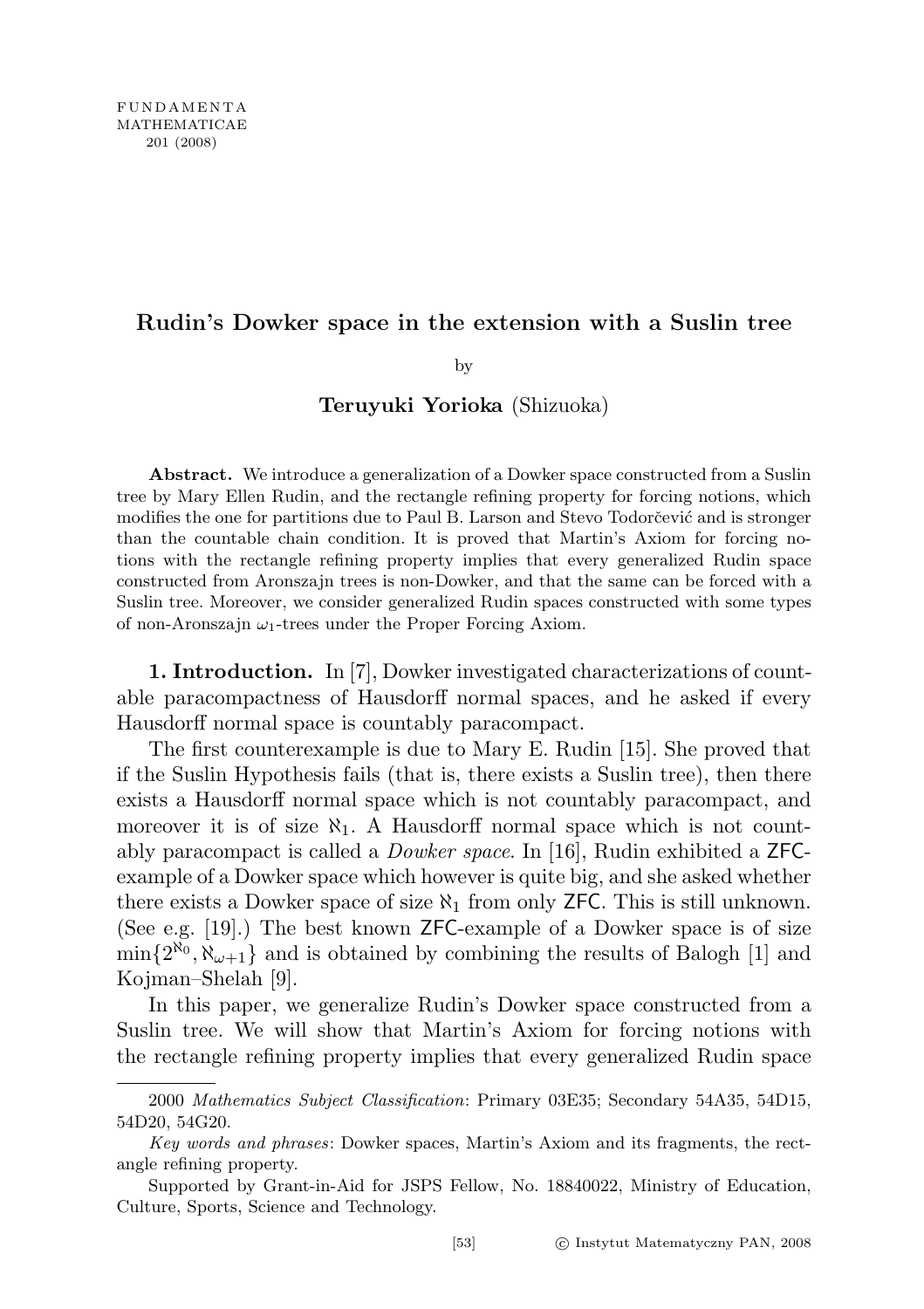constructed with Aronszajn trees is normal and countably paracompact (hence is not Dowker), and show that it is consistent that there exists a Suslin tree which forces the same result. Moreover, we consider generalized Rudin spaces with non-Aronszajn  $\omega_1$ -trees under the Proper Forcing Axiom.

1.1. A generalization of Rudin's Dowker space. Basically, we follow the standard notation of set theory, as given in [8]. An ordinal  $\alpha$  is the set of all ordinals smaller than  $\alpha$ , and for ordinals  $\alpha$  and  $\beta$ ,  $[\alpha, \beta)$  is the interval of ordinals between  $\alpha$  and  $\beta$  including  $\alpha$ , that is,  $[\alpha, \beta] = {\gamma \in \beta; \alpha \leq \gamma}$ . Lim stands for the class of limit ordinals.

To simplify notation, in this paper except for a part of §3, an  $\omega_1$ -tree T is a subset of  $\omega^{\leq \omega_1}$  such that  $s \leq_T t$  iff  $s \subseteq t$  for all  $s, t \in T$ , and for every  $t \in T$ ,  $\mathsf{I} \mathsf{v}(t)$ , called the height (or level) of t, is just the length of t (that is, T is closed under initial segments). For nodes s and t in  $T$ , let

$$
\Delta_T(s,t) = \Delta(s,t)
$$
  
 := 
$$
\begin{cases} \min\{\alpha \in \min\{\mathsf{lv}(s), \mathsf{lv}(t)\}; s(\alpha) \neq t(\alpha)\} \\ \text{if } s \text{ and } t \text{ are incomparable in } T, \\ \min\{\mathsf{lv}(s), \mathsf{lv}(t)\} \quad \text{otherwise.} \end{cases}
$$

We note that for s and t in T,  $s \Delta(s,t) = t \Delta(s,t)$ , where  $s \Delta(s,t)$  is the function s restricted to the domain  $\Delta(s,t)$ , and let  $s \wedge t = s \Delta(s,t)$ . For an  $\omega_1$ -tree T,  $\alpha \in \omega_1$  and  $t \in T$ , let  $T_\alpha$  be the set of the  $\alpha$ th level nodes in T, and define

$$
T_{\leq \alpha} := \bigcup_{\gamma \in \alpha + 1} T_{\gamma} \quad \text{and} \quad T_{\geq \alpha} := \bigcup_{\gamma \in [\alpha, \omega_1)} T_{\gamma}.
$$

Let T<sup> $\uparrow$ </sup>t be the set of nodes s such that  $s \geq_T t$ . In this paper, we assume that every tree T is Hausdorff, that is, if  $\alpha$  is a limit ordinal and s and t are different nodes of  $T_{\alpha}$ , then

$$
\{u \in T; \, u <_{T} s\} \neq \{u \in T; \, u <_{T} t\}.
$$

Let  $\langle T^n; n \in \omega \rangle$  be a decreasing sequence of  $\omega_1$ -trees, that is, each  $T^n$  is an  $\omega_1$ -tree and  $T^n \supseteq T^{n+1}$  for every  $n \in \omega$ . For this sequence, we consider a sequence  $\langle \pi^n; n \in \omega \setminus \{0\} \rangle$  of functions such that for each  $n \in \omega \setminus \{0\},\$ 

- (p1)  $\pi^n$  is a function with the domain  $\bigcup_{\alpha \in \omega_1 \cap \text{Lim}} (T^n)_{\alpha}$  such that for every  $t \in T^n$  with a limit level,  $\pi^n(t)$  is an infinite subset of  $(T^{n-1})_{{\sf IV}(t)},$
- (p2) for any  $t \in T^n$  with a limit level, the set  $\{\Delta(s,t); s \in \pi^n(t)\}\$ is cofinal in  $\mathsf{lv}(t)$  and  $t \notin \pi^n(t)$ ,
- (p3) for any distinct nodes s and t in dom $(\pi^n)$ ,  $\pi^n(s) \cap \pi^n(t) = \emptyset$ .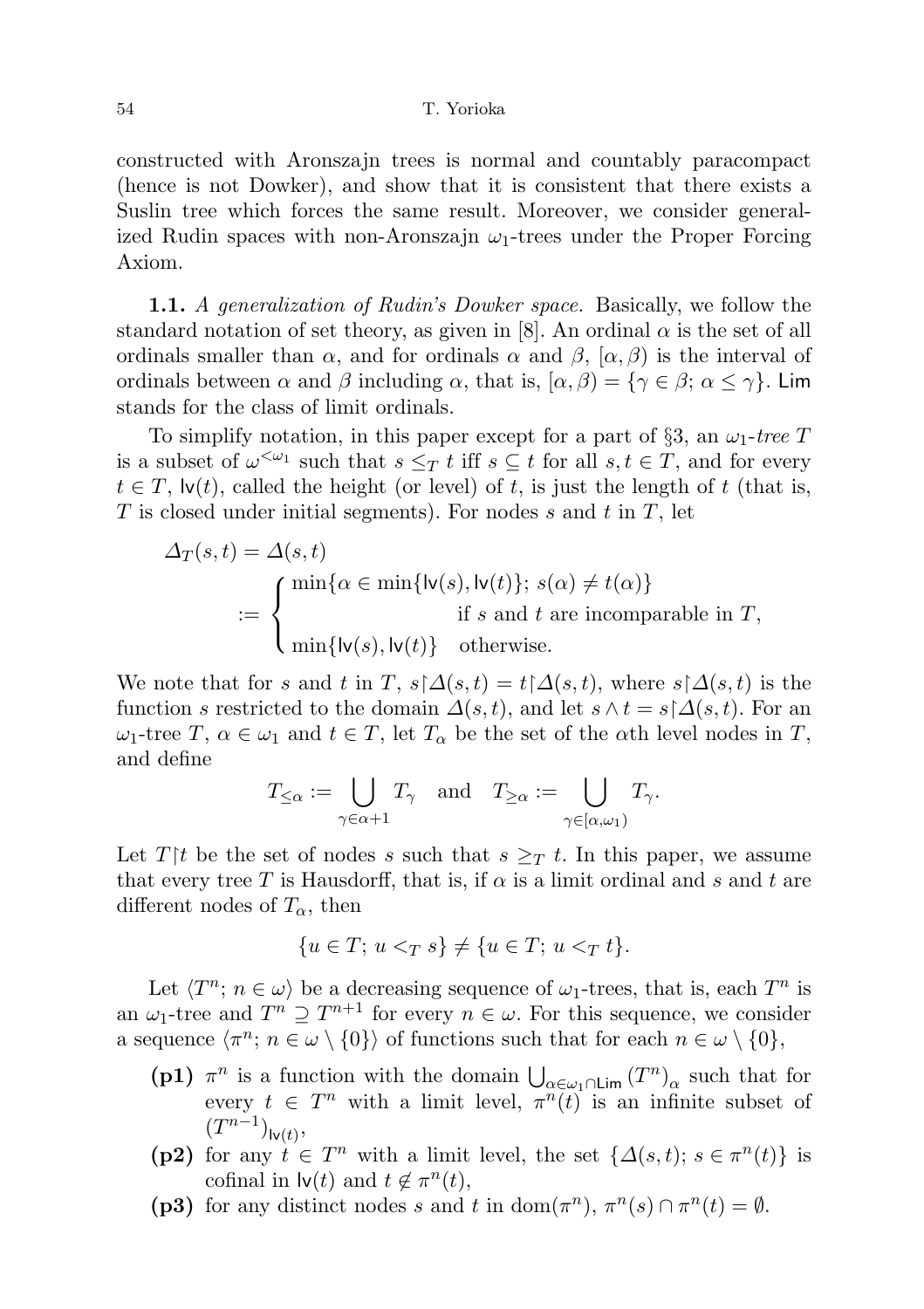In this paper,  $\omega_1$ -trees are always considered to be sufficiently branching  $(1)$ to be able to take such functions  $\pi^n$ . Then we define a topological space  $\mathfrak{X}(\langle T^n, \pi^n; n \in \omega \rangle)$  on the set  $\bigcup_{n \in \omega} T^n \times \{n\}$  as follows.

For  $i \in \omega$ ,  $s \in T^i$  and  $\beta \in \omega_1$ , if s is of a limit height and  $i = 0$ , then we let

$$
N(\langle s,0\rangle,\beta):=\{u\in T^0;\,u\leq_{T^0} s\ \&\ \beta<\mathsf{lv}(u)\}\times\{0\};
$$

if s is of a limit height and  $i > 0$ , then

$$
N(\langle s,i \rangle, \beta) := (\{u \in T^i; u \leq_{T^i} s \& \beta < |v(u)| \times \{i\})
$$

$$
\cup (\{u \in \pi^i(s); \Delta(u,s) > \beta\} \times \{i-1\});
$$

and otherwise, that is, if s is of a successor height, then  $N(\langle s, i \rangle, \beta) :=$  $\{\langle s, i \rangle\}$ . Note that each  $N(\langle s, i \rangle, \beta)$  is countable. A subset U of  $\bigcup_{n \in \omega} T^n \times \{n\}$ is open iff for any  $x = \langle s, i \rangle \in U$ , there is  $\beta \in \mathsf{lv}(s)$  such that  $N(x, \beta)$  $\subseteq U$ . The following are basic observations  $(2)$  about the topological space  $\mathfrak{X}(\langle T^n, \pi^n; n \in \omega \rangle).$ 

OBSERVATION 1.1. Suppose that  $\langle T^n; n \in \omega \rangle$  is a decreasing sequence of  $\omega_1$ -trees and  $\langle \pi^n; n \in \omega \setminus \{0\} \rangle$  is a sequence of functions with the properties (p1-3) (for  $\langle T^n; n \in \omega \rangle$ ). Then the topological space  $\mathfrak{X}(\langle T^n, \pi^n; n \in \omega \rangle)$  has the following properties:

- 1. For each  $k \in \omega$ , the set  $\bigcup_{n \in k} T^n \times \{n\}$  is open.
- 2. For each  $\delta \in \omega_1$ , the set  $\bigcup_{n \in \omega}^{\infty} (T^n)_{\geq \delta+1} \times \{n\}$  is clopen.
- 3. For all  $x \in \bigcup_{n \in \omega} T^n \times \{n\}$  and  $\beta \in \omega_1$ ,  $N(x, \beta)$  is closed.
- 4. For each  $t \in T^0$  with successor height, the set

$$
\bigcup_{n\in\omega}((T^0\upharpoonright t)\cap T^n)\times\{n\}
$$

is clopen.

- 5. Every singleton is closed.
- 6. If C and D are closed subsets and C is countable, then they are separated by two disjoint open sets.

Therefore the topological space  $\mathfrak{X}(\langle T^n, \pi^n; n \in \omega \rangle)$  is Hausdorff and regular. The following is essentially due to Rudin.

THEOREM 1.2 (Rudin [15]). Suppose that  $\langle T^n; n \in \omega \rangle$  is a decreasing sequence of  $\omega_1$ -trees and  $\langle \pi^n; n \in \omega \setminus \{0\} \rangle$  is a sequence of functions with (p1-3). If all  $T^n$  are Suslin trees (that is,  $T^0$  is Suslin), then  $\mathfrak{X}(\langle T^n, \pi^n;$  $n \in \omega$ ) is a Dowker space.

<sup>(&</sup>lt;sup>1</sup>) If each  $T^n$  is non-atomic, then we can find  $\pi^n$ 's which are defined at some club level nodes. This is enough to define Rudin's original Dowker space. However, to simplify notation, we assume conditions  $(p1-3)$  in this paper.

 $(2)$  All of them are stated in [15]. In particular, the last statement was proved in the last half of §6 there.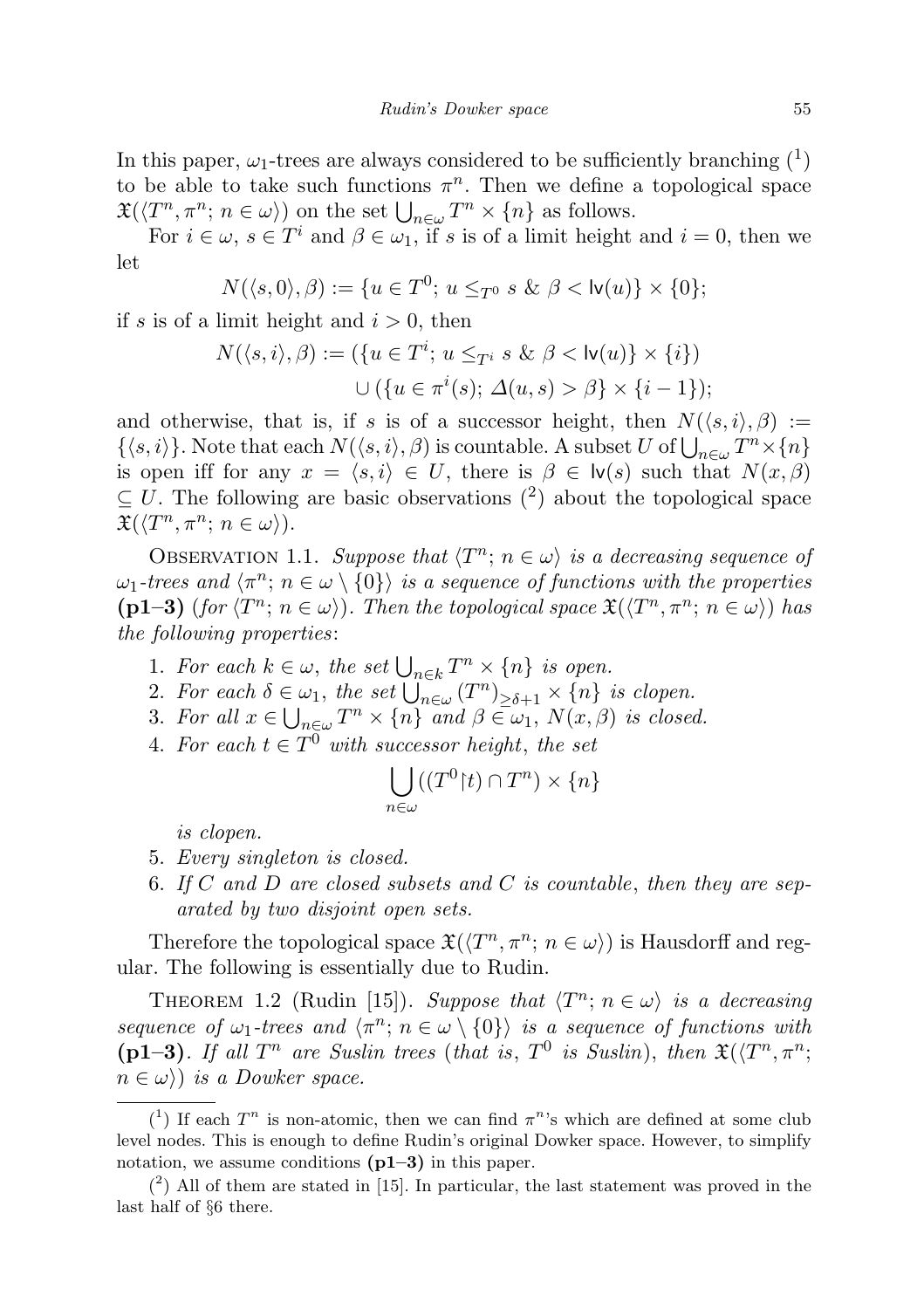#### 56 T. Yorioka

In fact, Rudin's original Dowker space is of the form  $\mathfrak{X}(\langle T^n, \pi^n; n \in \omega \rangle)$ where all  $T^n$  are the same Suslin tree, all  $\pi^n$  are the same function, and for each  $n \in \omega \setminus \{0\},\$ 

(p4) for any  $t \in T^n$  with a limit level, if s and s' are different nodes in  $\pi^{n}(t)$ , then  $\Delta(s,t) \neq \Delta(s',t)$ , and the set  $\{\Delta(s,t); s \in \pi^{n}(t)\}\$ is of order-type  $\omega$  with respect to  $\in$  and convergent to  $\mathsf{Iv}(t)$  (hence  $t \notin \pi^n(t)$ ).

The following theorem is due to Dowker and is frequently used to verify that a given space is Dowker.

THEOREM 1.3 (Dowker [7]). Suppose that  $\mathfrak X$  is a Hausdorff normal space. The following are equivalent:

- **(D0)**  $\mathfrak{X}$  is not countably paracompact.
- **(D1)** There exists a sequence  $\langle C_n; n \in \omega \rangle$  of closed subsets of  $\mathfrak{X}$  such that
	- $C_{n+1} \subseteq C_n$  for every  $n \in \omega$ ,
	- $\bigcap_{n\in\omega}C_n=\emptyset,$
	- $\bigcap_{n\in\omega}U_n\neq\emptyset$  for every sequence  $\langle U_n;\,n\in\omega\rangle$  of open subsets of  $\mathfrak X$  such that  $C_n \subseteq U_n$  for all  $n \in \omega$ .

Therefore if a Hausdorff space does not satisfy (D1), it is not a Dowker space whether it is normal or not.

**1.2.** The rectangle refining property. A partition  $K_0 \cup K_1$  on  $[\omega_1]^2$  has the *rectangle refining property* if for any uncountable subsets  $I$  and  $J$  of  $\omega_1$ , there are uncountable subsets  $I'$  and  $J'$  of I and J respectively such that if  $\alpha \in I'$ ,  $\beta \in J'$  and  $\alpha < \beta$ , then  $\{\alpha, \beta\} \in K_0$ . This notion was introduced by Larson–Todorčević in  $[14]$ . We note that the rectangle refining property is stronger than the countable chain condition (ccc for short) for partitions. (See e.g. [22].) We introduce the rectangle refining property for forcing notions as follows. A forcing notion  $\mathbb P$  has the *rectangle refining* property if  $\mathbb P$  is uncountable and there exists a property  $P$ , which is defined from  $\mathbb P$  (and other parameters used to define  $\mathbb P$ ), and is absolute between any transitive models with the same  $\omega_1$  and such that any uncountable subset of  $\mathbb P$  has an uncountable subset with the property P, and for any uncountable subsets I and J of  $\mathbb{P}$ , if  $I \cup J$  has the property P, then there are uncountable subsets  $I'$  and  $J'$  of  $I$  and  $J$  respectively such that every member of  $I'$  is compatible in  $\mathbb P$  with every member of  $J'$ . In this paper, we call such P a *suitable refinement* for  $\mathbb{P}$ . We also note that this is stronger than the countable chain condition for forcing notions.

A typical example of a forcing notion with the rectangle refining property is as follows. Let  $K_0 \cup K_1$  be a partition on  $[\omega_1]^2$ . Let  $\mathbb P$  be a forcing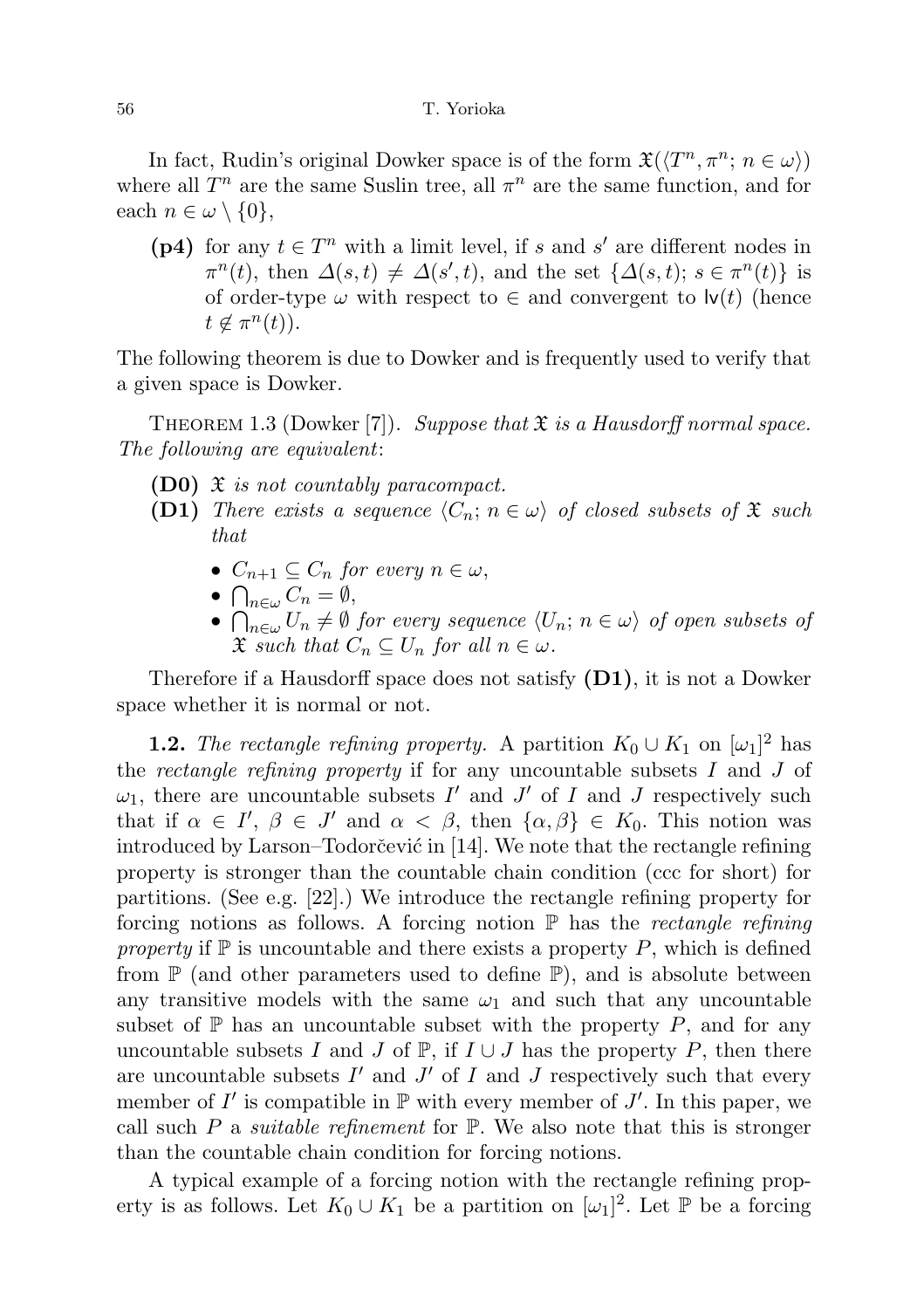notion which consists of finite  $K_0$ -homogeneous subsets of  $\omega_1$ , ordered by reverse inclusion. This generically adds an uncountable  $K_0$ -homogeneous set if  $K_0 \cup K_1$  is a ccc partition. We notice that if  $K_0 \cup K_1$  has the rectangle refining property, then so does  $\mathbb{P}$ , and a suitable refinement is just a  $\Delta$ -system refinement. For other examples, see [23]. Let  $\mathcal{K}_2$ (rec) be the statement that for every two-colored partition on  $[\omega_1]^2$  with the rectangle refining property, there exists an uncountable  $K_0$ -homogeneous set (defined in [14]), and let  $\text{MA}_{\aleph_1}(\text{rec})$  be Martin's Axiom for  $\aleph_1$ -many dense sets of forcing notions with the rectangle refining property. It follows from the above example that  $MA_{N_1}(\text{rec})$  implies  $\mathcal{K}_2(\text{rec})$ . By the same argument in [23], we can show that it is consistent that  $\mathsf{MA}_{\aleph_1}(\text{rec})$  holds but  $\mathsf{MA}_{\aleph_1}$  fails, so  $\mathsf{MA}_{\aleph_1}(\text{rec})$  is strictly weaker than  $MA_{\aleph_1}$ .

In Section 2, we introduce two types of forcing notions to prove the following two theorems.

THEOREM 1.  $\mathsf{MA}_{\aleph_1}(\text{rec})$  implies that if  $\langle T^n; n \in \omega \rangle$  is a decreasing sequence of Aronszajn trees and  $\langle \pi^n; n \in \omega \setminus \{0\} \rangle$  is a sequence of functions with (p1-3), then the space  $\mathfrak{X}(\langle T^n, \pi^n; n \in \omega \rangle)$  does not satisfy (D1).

THEOREM 2.  $\mathsf{MA}_{\aleph_1}(\text{rec})$  implies that if  $\langle T^n; n \in \omega \rangle$  is a decreasing sequence of Aronszajn trees and  $\langle \pi^n; n \in \omega \setminus \{0\} \rangle$  is a sequence of functions with (p1-4), then the space  $\mathfrak{X}(\langle T^n, \pi^n; n \in \omega \rangle)$  is normal.

Therefore we conclude that  $\mathsf{MA}_{\aleph_1}(\text{rec})$  implies that if  $\langle T^n; n \in \omega \rangle$  is a decreasing sequence of Aronszajn trees and  $\langle \pi^n; n \in \omega \setminus \{0\} \rangle$  is a sequence of functions with (p1–4), then the topology  $\mathfrak{X}(\langle T^n, \pi^n; n \in \omega \rangle)$  is normal and countably paracompact.

In Section 3, we prove the following theorem, which gives a new example that may be forced by a Suslin tree. (This relates to a question in [12,  $\S6$ ].)

THEOREM 3. It is consistent that there exists a Suslin tree which forces that

- 1. if  $\langle T^n; n \in \omega \rangle$  is a decreasing sequence of Aronszajn trees and  $\langle \pi^n; \rangle$  $n \in \omega \setminus \{0\}$  is a sequence of functions with  $(p1-3)$ , then the space  $\mathfrak{X}(\langle T^n, \pi^n; n \in \omega \rangle)$  does not satisfy (D1),
- 2. if  $\langle T^n; n \in \omega \rangle$  is a decreasing sequence of Aronszajn trees and  $\langle \pi^n; \rangle$  $n \in \omega \setminus \{0\}$  is a sequence of functions with  $(p1-4)$ , then the space  $\mathfrak{X}(\langle T^n, \pi^n; n \in \omega \rangle)$  is normal.

Notice that we do not prove in this paper that a Suslin tree may force  $MA_{N_1}$ (rec). It is a deep question whether  $MA_{N_1}$ (rec) is strictly stronger than  $\mathcal{K}_2$ (rec), similarly to other problems on fragments of Martin's Axiom as e.g. in [22, §7] (see also [12, 13, 23]).

In Section 4, we consider generalized Rudin spaces constructed with non-Aronszajn trees. We obtain the following two results: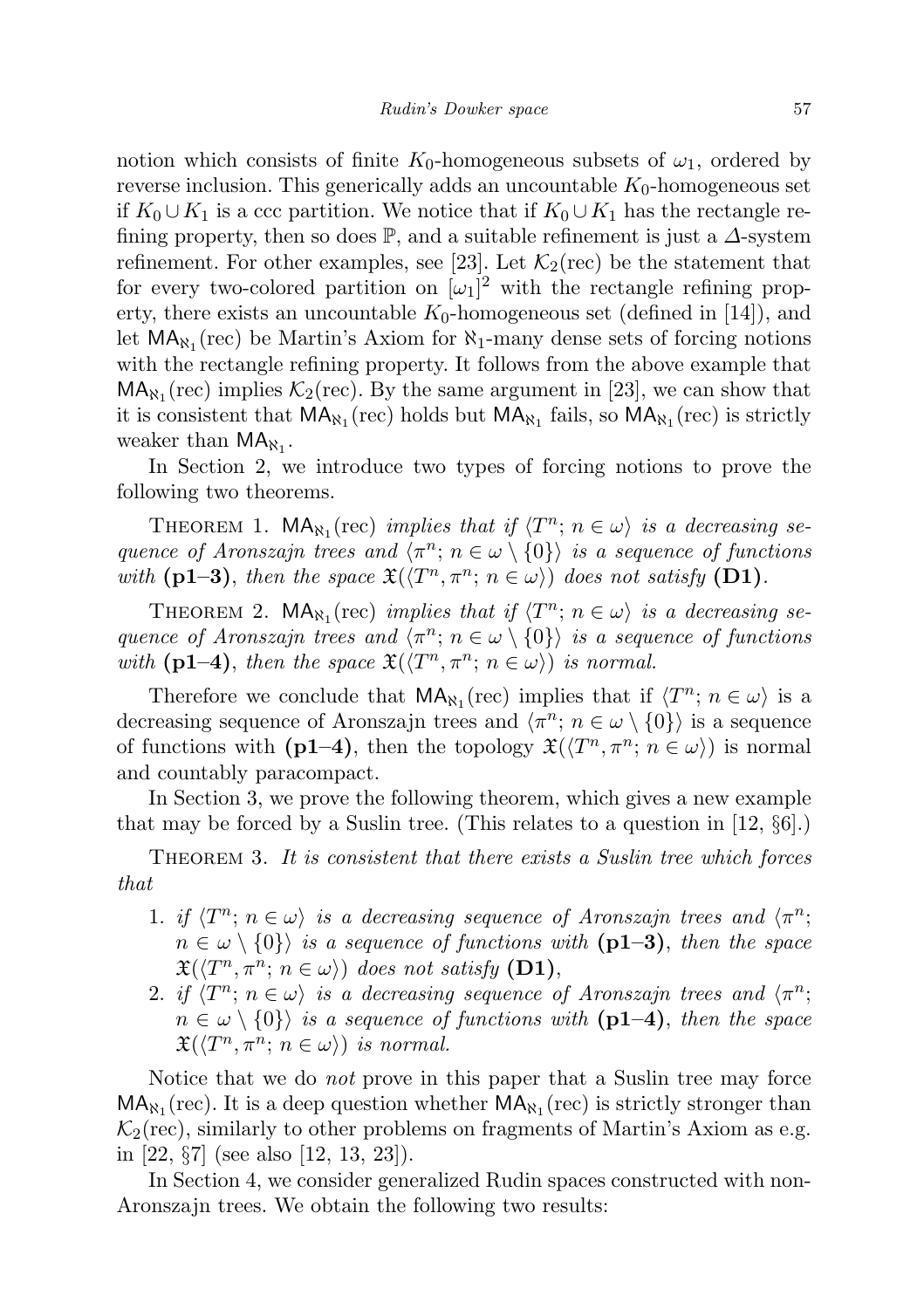THEOREM 4.  $\mathsf{MA}_{\aleph_1}(\text{rec})$  implies that if  $\langle T^n; n \in \omega \rangle$  is a decreasing sequence of  $\omega_1$ -trees and  $\langle \pi^n; n \in \omega \setminus \{0\} \rangle$  is a sequence of functions with  $(p1-3)$  such that  $T^0$  has at most countably many cofinal chains, then the space  $\mathfrak{X}(\langle T^n, \pi^n; n \in \omega \rangle)$  does not satisfy (D1).

THEOREM 5. The Proper Forcing Axiom implies that if  $\langle T^n; n \in \omega \rangle$  is a decreasing sequence of  $\omega_1$ -trees with the properties (**u1–2**) (see Section 4.2) for the definition) and  $\langle \pi^n; n \in \omega \setminus \{0\} \rangle$  is a sequence of functions with (p1-3), then the space  $\mathfrak{X}(\langle T^n, \pi^n; n \in \omega \rangle)$  does not satisfy (D1).

To end this section, we give a key combinatorial property of Aronszajn trees, which is used in many places, mainly in Section 2. It follows from the next lemma that if T is an Aronszajn tree, then the forcing notion adding an uncountable antichain through  $T$  by finite approximations has the rectangle refining property.

LEMMA 1.4 ([23]). Suppose that T is an Aronszajn tree, and I and J are uncountable subsets of  $T$ . Then there exist incomparable nodes u and v in  $T$ such that the sets  $\{s \in I; u <_\mathcal{T} s\}$  and  $\{s \in J; v <_\mathcal{T} s\}$  are both uncountable.

## 2. Generalized Rudin spaces constructed with Aronszajn trees

**2.1.** Proof of Theorem 1. Throughout this subsection, we suppose that  $\langle T^n; n \in \omega \rangle$  is a decreasing sequence of Aronszajn trees and  $\langle \pi^n; n \in \omega \setminus \{0\} \rangle$ is a sequence of functions with  $(p1-3)$ .

Let C be a closed subset of  $\mathfrak{X}(\langle T^n, \pi^n; n \in \omega \rangle)$ . We define a forcing notion

$$
D(\langle T^n, \pi^n; n \in \omega \rangle, C),
$$

or  $D(C)$  for short, which consists of pairs  $\langle A, h \rangle$  such that

- 1. A is a finite subset of  $\bigcup_{n\in\omega}T^n\times\{n\}\setminus C$ ,
- 2. h is a finite partial function from  $\bigcup_{n\in\omega}T^n\times\{n\}$  into  $\omega_1$ ,
- 3. for every  $x = \langle s, i \rangle \in \text{dom}(h)$ ,  $h(x) \in \text{lv}(s)$  and  $N(x, h(x)) \cap A = \emptyset$ ; moreover, if s is a successor level, then  $h(x) = \mathsf{lv}(s) - 1$ ,

ordered by extensions, that is, for conditions  $\langle A, h \rangle$  and  $\langle A', h' \rangle$ ,

$$
\langle A, h \rangle \leq_{\mathsf{D}(C)} \langle A', h' \rangle \ \ \Leftrightarrow \ A \supseteq A' \ \& \ h \supseteq h'.
$$

We notice that for any  $x \in \bigcup_{n \in \omega} T^n \times \{n\}$ , the set

$$
\{\langle A, h \rangle \in \mathsf{D}(C); \, x \in A \cup \text{dom}(h)\}
$$

is dense in  $D(C)$ . (The proof is essentially the same as the proof of the regularity of  $\mathfrak{X}(\langle T^n, \pi^n; n \in \omega \rangle)$ .) So  $\mathsf{D}(C)$  generically adds an open set U covering C and a subset W of  $\bigcup_{n\in\omega}T^n\times\{n\}$  such that U and W are disjoint and  $U \cup W$  covers the space.

LEMMA 2.1.  $D(\langle T^n, \pi^n; n \in \omega \rangle, C)$  has the rectangle refining property.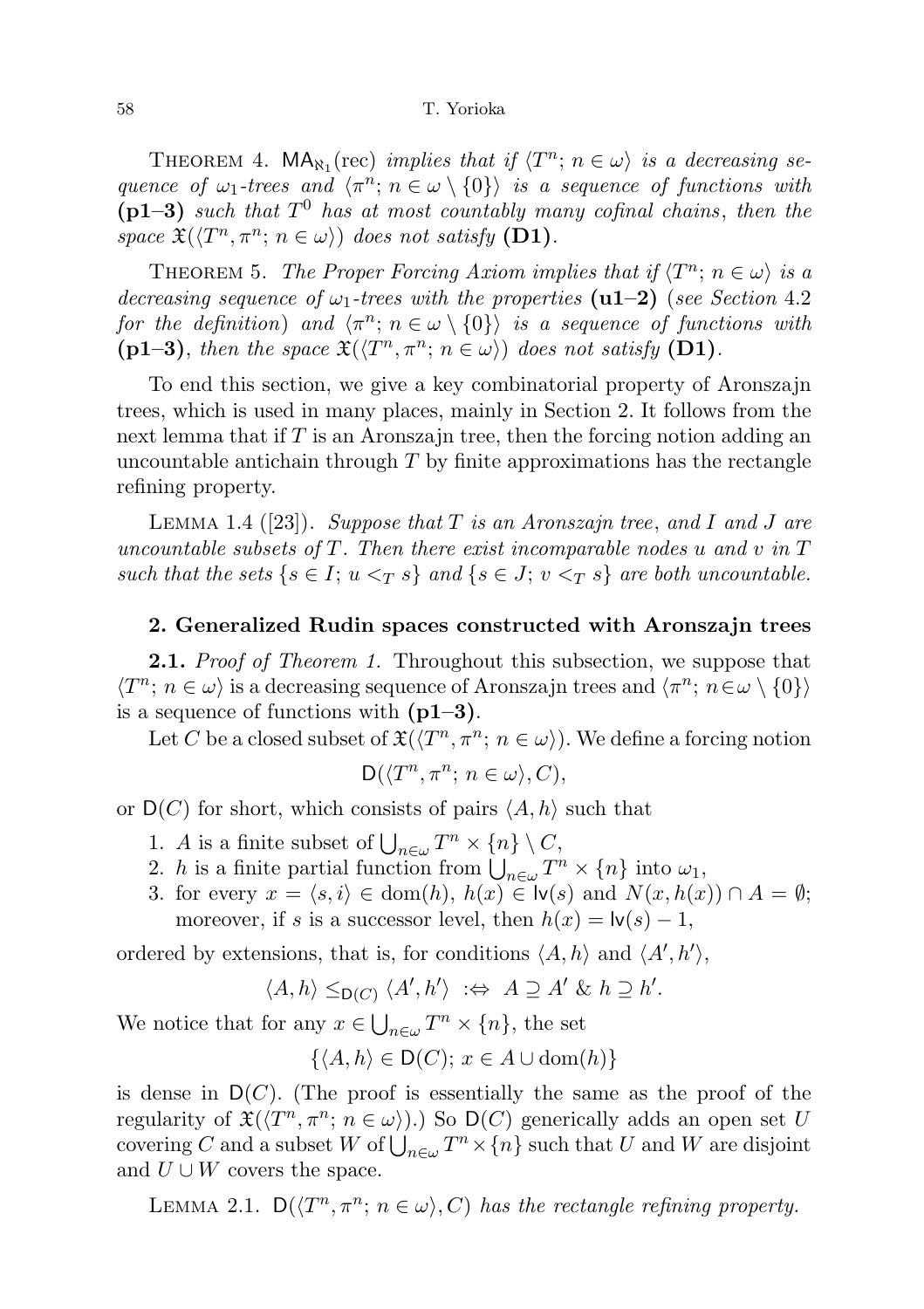Proof. First, we exhibit a suitable refinement for this forcing notion. Let  $\{\langle A_\xi, h_\xi\rangle; \xi \in \omega_1\}$  be an uncountable family in  $\mathsf{D}(C)$ . By shrinking the family if necessary, we may assume that

- both  $\{A_\zeta; \zeta \in \omega_1\}$  and  $\{\text{dom}(h_\zeta); \zeta \in \omega_1\}$  form  $\Delta$ -systems with roots R and S respectively,
- for every  $\zeta$  and  $\mu$  in  $\omega_1$ ,  $h_{\zeta}$   $S = h_{\mu}$   $S$ ,
- the size of all  $A_{\zeta} \setminus R$  is the same, say k, and if  $A_{\zeta} \setminus R = \{x_{\zeta,i}; i \in k\}$ then each  $x_{\zeta,i}$  equals  $\langle s_{\zeta,i}, m_i \rangle$  for some  $m_i$ ,
- the size of all dom $(h_\zeta) \setminus S$  is the same, say l, and if dom $(h_\zeta) \setminus S =$  $\{y_{\zeta,j}; j \in l\}$  then each  $y_{\zeta,j}$  is  $\{t_{\zeta,j}, n_j\}$  for some  $n_j$ ,
- there exists  $\delta$  such that both R and S are subsets of  $\bigcup_{n\in\omega} (T^n)_{\leq \delta+1}\times$  ${n}$  and for  $j \in l$  and  $\zeta, \mu \in \omega_1$ ,

$$
\{\langle s{\restriction}(\delta+1),m\rangle;\,\langle s,m\rangle\in A_\zeta\}=\{\langle s{\restriction}(\delta+1),m\rangle;\,\langle s,m\rangle\in A_\mu\}
$$

and  $t_{\zeta,j}\right\vert (\delta+1) = t_{\mu,j}\vert (\delta+1),$ 

• there exists a subset L of l such that for any  $j \in L$ , all the  $h_{\zeta}(y_{\zeta,j})$  are the same  $\alpha_j$ , and for all  $\zeta, \mu \in \omega_1$ ,  $t_{\zeta,j}$   $[(\alpha_j + 1) = t_{\eta,j}]$   $[(\alpha_j + 1)$ , and for any  $j \in l \setminus L$ , the set  $\{h_{\zeta}(y_{\zeta,j}); \zeta \in \omega_1\}$  is uncountable.

This is a suitable refinement for our forcing notion.

Suppose that  $I_0$  and  $I_1$  are disjoint uncountable subsets of  $\omega_1$ , and a pair of families  $\{\langle A_\xi, h_\xi\rangle; \xi \in I_0\}$  and  $\{\langle A_\eta, h_\eta\rangle; \eta \in I_1\}$  of uncountable subsets of D(C) forms a suitable refinement, that is,  $\{\langle A_{\zeta}, h_{\zeta}\rangle; \zeta \in I_0 \cup I_1\}$  is as above.

Since each  $T<sup>n</sup>$  is Aronszajn, by using Lemma 1.4 finitely many times, there are uncountable subsets  $I'_0$  and  $I'_1$  of  $I_0$  and  $I_1$  respectively and a set  $\{w_{e,i}, z_{e,j}; e \in \{0,1\} \& i \in k \& j \in l\}$  of nodes of  $T^0$  such that

- for any  $\zeta < \mu$  in  $I'_0 \cup I'_1$ ,  $\max\{|\mathsf{v}(s); \langle s, m \rangle \in A_{\zeta} \cup \text{dom}(h_{\zeta})\}\$  $< \min(\{|\mathsf{lv}(s_{u,i}); i \in k\} \cup \{h_u(y_{u,i}); j \in l \setminus L\} \cup \{|\mathsf{lv}(t_{u,i}); j \in L\}),$
- for every  $e \in \{0,1\}$ ,  $\zeta \in I'_e$ ,  $i \in k$  and  $j \in l$ , we have  $w_{e,i} \leq_{T^0} s_{\zeta,i}$  and  $z_{e,j} \leq_{T^0} t_{\zeta,j}$ , and  $w_{e,i}$  and  $z_{1-e,j}$  are incomparable in  $T^0$ .

Then for all  $\xi \in I'_0$  and  $\eta \in I'_1$ ,

$$
(A_{\xi} \cup A_{\eta}) \cap \Big(\bigcup_{x \in \text{dom}(h_{\xi})} N(x, h_{\xi}(x)) \cup \bigcup_{x \in \text{dom}(h_{\eta})} N(x, h_{\eta}(x))\Big) = \emptyset,
$$

hence  $\langle A_{\xi}, h_{\xi} \rangle$  and  $\langle A_{\eta}, h_{\eta} \rangle$  are compatible in D(C).

Suppose that  $\langle C_{\nu}; \nu \in \omega \rangle$  is a decreasing sequence of closed sets with empty intersection. Then the finite support product  $\prod_{\nu \in \omega} D(C_{\nu})$  also has the rectangle refining property, and for any  $x \in \bigcup_{n \in \omega} T^n \times \{n\}$  and  $v \in \omega$ ,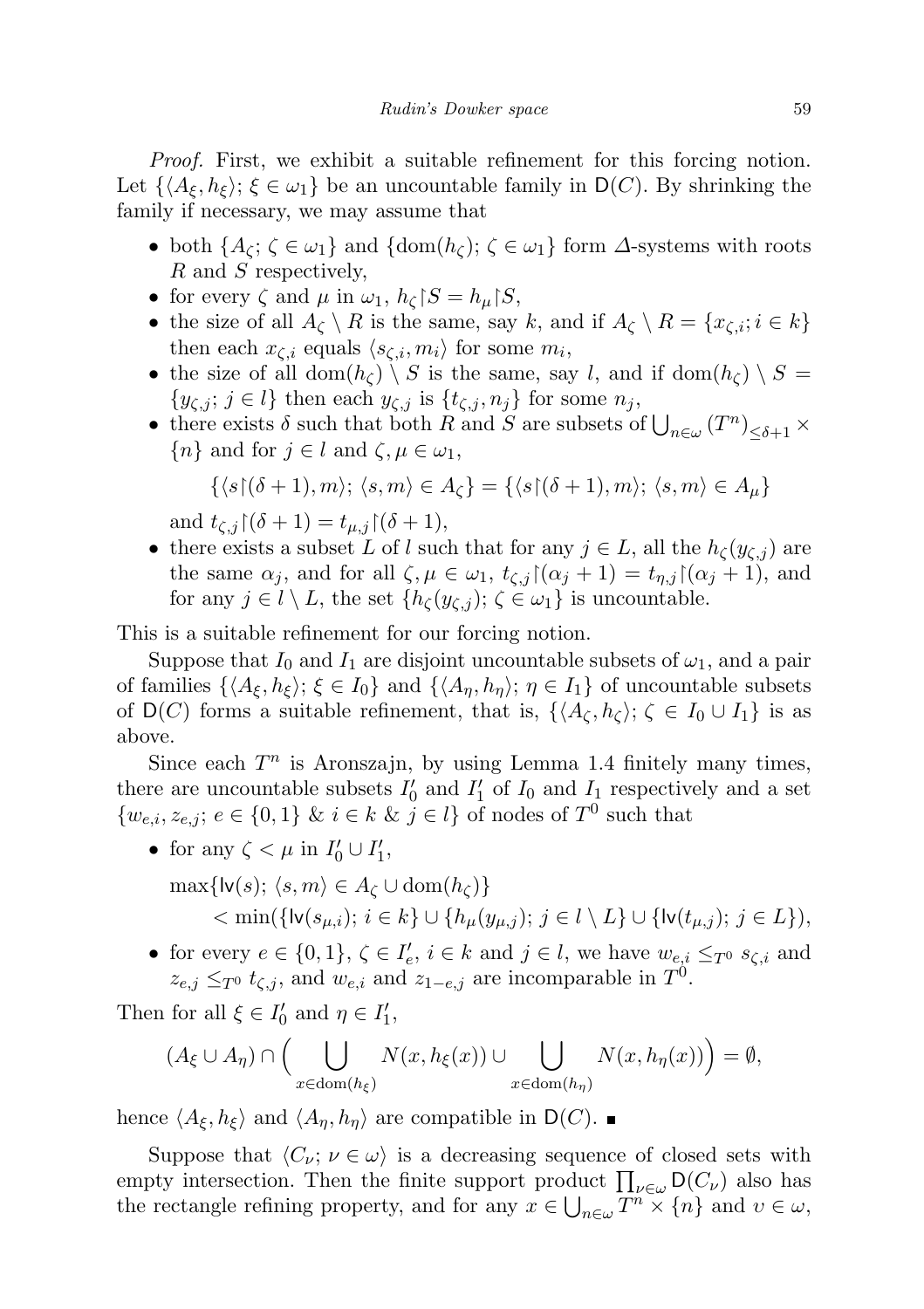the sets

$$
\left\{ \langle \langle A_{\nu}, h_{\nu} \rangle; \, \nu \in \sigma \rangle \in \prod_{\nu \in \omega} \mathsf{D}(C_{\nu}); \, \nu \in \sigma \, \, \& \, \, x \in A_{\nu} \cup \operatorname{dom}(h_{\nu}) \right\}
$$

and

$$
\left\{ \langle \langle A_{\nu}, h_{\nu} \rangle; \, \nu \in \sigma \rangle \in \prod_{\nu \in \omega} \mathsf{D}(C_{\nu}); \, \exists \mu \in \sigma \, (x \in A_{\mu}) \right\}
$$

are both dense in  $\prod_{\nu\in\omega} D(C_{\nu})$ . Hence for a  $\prod_{\nu\in\omega} D(C_{\nu})$ -generic filter G, letting

$$
U_{\nu} := \bigcup \{ N(x, h_{\nu}(x)); \exists \langle \langle A_{\nu}, h_{\nu} \rangle; \nu \in \sigma \rangle \in G \ ( \nu \in \sigma \ \& \ x \in \text{dom}(h_{\nu})) \}
$$

and

$$
W_{\upsilon} := \bigcup \{ A_{\upsilon}; \, \exists \langle \langle A_{\nu}, h_{\nu} \rangle; \, \upsilon \in \sigma \rangle \in G \, (\upsilon \in \sigma) \}
$$

for each  $v \in \omega$ , we have:

- $U_v$  is an open set which covers  $C_v$ ,
- $W_v$  is disjoint from  $U_v$  and  $U_v \cup W_v$  covers the whole space,
- $\bigcup_{\nu \in \omega} W_{\nu}$  covers the whole space, hence  $\bigcap_{\nu \in \omega} U_{\nu}$  is empty.

That is,  $\prod_{\nu\in\omega} D(C_{\nu})$  adds a counterexample to  $(D1)$  for the sequence  $\langle C_{\nu}; \nu \in \omega \rangle$ . Therefore Theorem 1 follows from the above lemma.

**2.2.** Proof of Theorem 2. Throughout this subsection, we suppose that  $\langle T^n; n \in \omega \rangle$  is a decreasing sequence of Aronszajn trees and  $\langle \pi^n; n \in \omega \setminus \{0\} \rangle$ is a sequence of functions with  $(p1-4)$ .

Suppose that C and D are disjoint closed subsets of  $\bigcup_{n\in\omega}T^n\times\{n\}.$ Then we define a forcing notion

$$
\mathsf{N}(\langle T^n, \pi^n; n \in \omega \rangle, C, D),
$$

or  $N(C, D)$  for short, which consists of pairs  $\langle c, d \rangle$  of finite partial functions from  $\bigcup_{n\in\omega}T^n\times\{n\}$  into  $\omega_1$  such that:

- 1. for any  $\langle s, i \rangle \in \text{dom}(c)$ , if s has a limit level, then  $c(\langle s, i \rangle) \in \text{lv}(s)$ , otherwise  $c(\langle s, i \rangle) = |v(s) - 1,$
- 2. for any  $\langle t, j \rangle \in \text{dom}(d)$ , if t has a limit level, then  $d(\langle t, j \rangle) \in \text{lv}(t)$ , otherwise  $d(\langle t, j \rangle) = \mathsf{I} \mathsf{v}(t) - 1$ ,
- 3.  $\begin{pmatrix} C & \cup & \end{pmatrix}$  $x \in \text{dom}(c)$ N(x, c(x)) ∩ D ∪ [  $x \in \text{dom}(d)$  $N(x, d(x)) = \emptyset,$

ordered by extensions, that is, for conditions  $\langle c, d \rangle$  and  $\langle c', d' \rangle$ ,

$$
\langle c, d \rangle \leq_{\mathsf{N}(C,D)} \langle c', d' \rangle \ \ \text{:\Leftrightarrow}\ \ c \supseteq c' \ \ \& \ \ d \supseteq d'.
$$

Note that for each  $x \in \bigcup_{n \in \omega} T^n \times \{n\}$ , the set

 $\{\langle c, d \rangle \in N(C, D); x \in \text{dom}(c) \cup \text{dom}(d)\}\$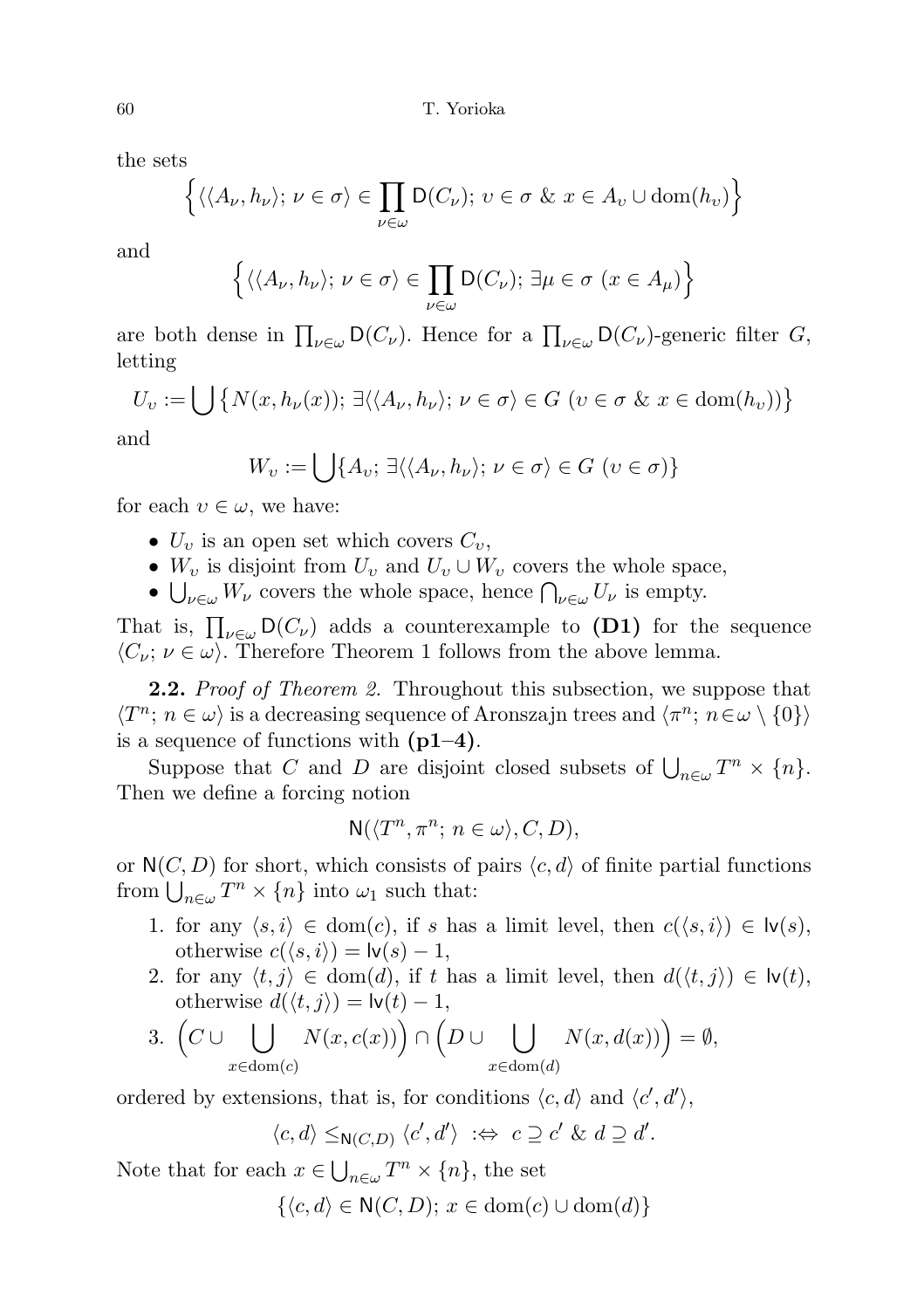is dense in  $N(C, D)$ . The proof is also essentially the same as the proof of the regularity of  $\mathfrak{X}(\langle T^n, \pi^n; n \in \omega \rangle)$ . From the genericity argument for these dense sets, for any  $N(C, D)$ -generic filter G,

$$
\bigcup \{ N(x, c(x)) ; \, \exists \langle c, d \rangle \in G \, (x \in \text{dom}(c)) \}
$$

and

$$
\bigcup \{N(x, d(x)); \ \exists \langle c, d \rangle \in G \ (x \in \text{dom}(d))\}
$$

are disjoint open sets which separate  $C$  and  $D$ . So Theorem 2 follows from the next lemma.

LEMMA 2.2.  $\mathbb{N}(\langle T^n, \pi^n; n \in \omega \rangle, C, D)$  has the rectangle refining property.

Proof. First, we exhibit a suitable refinement for this forcing notion. Suppose that  $\{ \langle c_{\zeta}, d_{\zeta} \rangle; \zeta \in \omega_1 \}$  is an uncountable family in  $N(C, D)$ . By shrinking the family if necessary, we may assume that there are subsets  $R$ and S of  $\bigcup_{n\in\omega}T^n\times\{n\}$  such that  $\{\text{dom}(c_\zeta);\ \zeta\in\omega_1\}$  and  $\{\text{dom}(d_\zeta);\ \zeta\in\omega_1\}$ are both  $\Delta$ -systems with roots R and S respectively. Moreover, we may assume that  $c_{\zeta}$   $R = c_{\mu} R$  and  $d_{\zeta} S = d_{\mu} S$  for all  $\zeta, \mu \in \omega_1$ . By shrinking the family more if necessary, we may also assume that

- the size of all  $\text{dom}(c_{\zeta}) \setminus R$  is the same, say k, the size of all  $\text{dom}(d_{\zeta}) \setminus S$ is the same, say l, and if  $dom(c_{\zeta})\setminus R = \{x_{\zeta,i}; i \in k\}$  and  $dom(d_{\zeta})\setminus S =$  $\{y_{\zeta,i};\,j\in l\}$ , then each  $x_{\zeta,i}$  is  $\langle s_{\zeta,i}, m_i \rangle$  and each  $y_{\zeta,i}$  is  $\langle t_{\zeta,i}, n_i \rangle$  for some  $m_i$  and  $n_j$ ,
- there exists  $\delta$  such that both R and S are subsets of  $\bigcup_{n\in\omega} (T^n)_{\leq \delta+1}$  ×  ${n}$ , and  $s_{\zeta,i}$   $(\delta + 1) = s_{\mu,i}$   $(\delta + 1)$  and  $t_{\zeta,i}$   $(\delta + 1) = t_{\mu,i}$   $(\delta + 1)$  for all  $i \in k, j \in l$  and  $\zeta, \mu \in \omega_1$ ,
- there exist  $K \subseteq k$  and  $L \subseteq l$  such that
	- for any *i* ∈ K, the  $c_\zeta(x_{\zeta,i})$  are the same  $\alpha_i$ , and  $s_{\zeta,i}$  |  $(\alpha_i + 1)$  =  $s_{\mu,i}$ [ $(\alpha_i + 1)$  for all  $\zeta, \mu \in \omega_1$ ,
	- for any  $i \in k \setminus K$ , the set  $\{c_{\zeta}(x_{\zeta,i}); \zeta \in \omega_1\}$  is uncountable,
	- for any  $j \in L$ , the  $d_{\zeta}(y_{\zeta,j})$  are the same  $\beta_j$ , and  $t_{\zeta,j}$   $(\beta_j + 1) =$  $t_{\mu,j}$   $(\beta_j + 1)$  for all  $\zeta, \mu \in \omega_1$ ,
	- for any  $j \in l \setminus L$ , the set  $\{d_{\zeta}(y_{\zeta,i}); \zeta \in \omega_1\}$  is uncountable.

This is a suitable refinement for this forcing notion.

Suppose that  $I_0$  and  $I_1$  are disjoint uncountable subsets of  $\omega_1$  and a pair of families  $\{\langle c_{\xi}, d_{\xi}\rangle; \xi \in I_0\}$  and  $\{\langle c_{\eta}, d_{\eta}\rangle; \eta \in I_1\}$  of uncountable subsets of  $N(C, D)$  forms a suitable refinement, that is,  $\{\langle c_{\zeta}, d_{\zeta}\rangle; \zeta \in I_0 \cup I_1\}$  is as above.

Since each  $T^n$  is Aronszajn and  $\langle \pi^n; n \in \omega \setminus \{0\} \rangle$  satisfies (p4), by using Lemma 1.4 finitely many times we can find uncountable subsets  $I'_0$  and  $I'_1$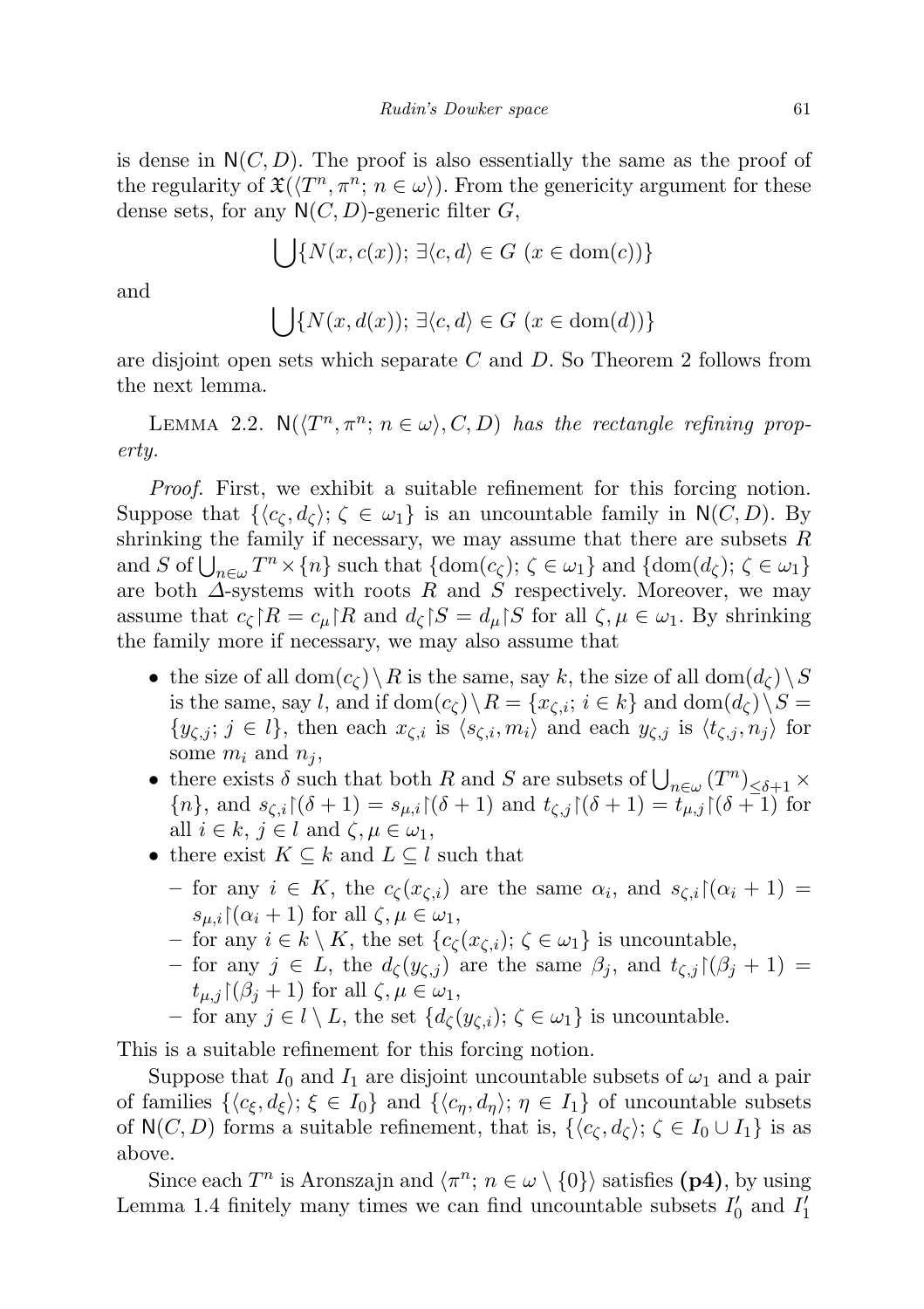of  $I_0$  and  $I_1$  respectively and sets  $\{w_{e,i}, z_{e,j}; e \in \{0,1\} \& i \in k \& j \in l\}$  of nodes of  $T^0$  such that

• for any  $\zeta < \mu$  in  $I'_0 \cup I'_1$ ,

 $\max\{N(s); \langle s, m \rangle \in \text{dom}(c_{\zeta}) \cup \text{dom}(d_{\zeta})\}$ 

$$
\langle \min\{c_{\mu}(x_{\mu,i}), d_{\mu}(y_{\mu,j}); i \in k \setminus K \& j \in l \setminus L\},\
$$

and for every  $e \in \{0,1\},\$ 

- for all  $i \in k \setminus K$ ,  $j \in l \setminus L$  and  $\zeta \in I'_{e}$ , we have  $w_{e,i} <_{T^{m_i}} s_{\zeta,i} c_{\zeta}(x_{\zeta,i})$ and  $z_{e,j} <_{T^{n_j}} t_{\zeta,j} \upharpoonright d_{\zeta}(y_{\zeta,j}),$
- for all  $i \in K$ ,  $j \in L$  and  $\zeta \in I'_{e}$ , we have  $\mathsf{lv}(w_{e,i}) \geq \beta_j+1$ ,  $w_{e,i} <_{T^{m_i}} s_{\zeta,i}$ ,  $\mathsf{lv}(z_{e,j}) \geq \alpha_i + 1$  and  $z_{e,j} <_{T^{n_j}} t_{\zeta,j}$ ,
- for all  $i \in k$  and  $j \in l$ ,  $w_{e,i}$  and  $z_{1-e,j}$  are incomparable in  $T^0$ ,
- for all  $i \in k \setminus K$  and  $j \in L$ , if  $m_i = n_j 1$ , then

either  $\Delta(w_{e,i}, z_{1-e,j})$  is not in the set

$$
\{\varDelta(t_{\mu,j},y);\,\mu\in I_{1-e}'\ \&\ y\in \pi^{n_j}(t_{\mu,j})\},
$$

- or there exist  $r_{1-e,i,j} \in T^{m_i}$  and  $a_{\mu,1-e,i,j} \in \pi^{n_j}(t_{\mu,j})$  for each  $\mu \in$  $I'_{1-e}$  such that for all  $\mu \in I'_{1-e}$  we have  $\Delta(w_{e,i}, z_{1-e,j})$  $\Delta(t_{\mu,j}, a_{\mu,1-e,i,j}), r_{1-e,i,j} \lt_{T^{m_i}} a_{\mu,1-e,i,j}, \text{ and } r_{1-e,i,j} \text{ and } w_{e,i} \text{ are}$ incomparable in  $T^{m_i}$ ,
- for all  $j \in l \setminus L$  and  $i \in K$ , if  $n_j = m_i 1$ , then
	- either  $\Delta(z_{e,i}, w_{1-e,i})$  is not in the set

$$
\{\varDelta(s_{\mu,i},z);\,\mu\in I'_{1-e}\ \&\ z\in\pi^{m_i}(s_{\mu,i})\},
$$

or there exist  $u_{1-e,j,i} \in T^{n_j}$  and  $b_{\mu,1-e,j,i} \in \pi^{m_i}(s_{\mu,i})$  for each  $\mu \in$  $I'_{1-e}$  such that for all  $\mu \in I'_{1-e}$  we have  $\Delta(z_{e,j}, w_{1-e,i})$  $\Delta(s_{\mu,i}, b_{\mu,1-e,j,i}), u_{1-e,j,i} \lt_{T^{n_j}} b_{\mu,1-e,j,i}, \text{ and } u_{1-e,j,i} \text{ and } z_{e,j} \text{ are}$ incomparable in  $T^{n_j}$ .

The last two conditions guarantee that for all  $i \in k \setminus K$  and  $j \in L$ , if  $m_i = n_j - 1$ , then  $w_{e,i}$  is incomparable in  $T^{m_i}$  with any member of  $\bigcup_{\mu \in I'_{1-\epsilon}} \pi^{n_j}(t_{\mu,j}),$  and for all  $j \in l \setminus L$  and  $i \in K$ , if  $n_j = m_i - 1$ , then  $z_{e,j}$  is incomparable in  $T^{n_j}$  with any member of  $\bigcup_{\mu \in I'_{1-e}}^{\infty} \pi^{m_i}(s_{\mu,i})$ . So by our  $\Delta$ -system refinement, if  $e \in \{0,1\}$ ,  $\xi \in I'_{e}, \eta \in I'_{1-e}, i \in k$  and  $j \in l$ , then

$$
N(x_{\xi,i},c_{\xi}(x_{\xi,i})) \cap N(y_{\eta,j},d_{\eta}(y_{\eta,j})) = \emptyset.
$$

Hence for all  $\xi \in I'_0$  and  $\eta \in I'_1$ , the pair  $\langle c_{\xi} \cup c_{\eta}, d_{\xi} \cup d_{\eta} \rangle$  is a condition of  $N(C, D)$ , so  $\langle c_{\xi}, d_{\xi} \rangle$  and  $\langle c_{\eta}, d_{\eta} \rangle$  are compatible in  $N(C, D)$ .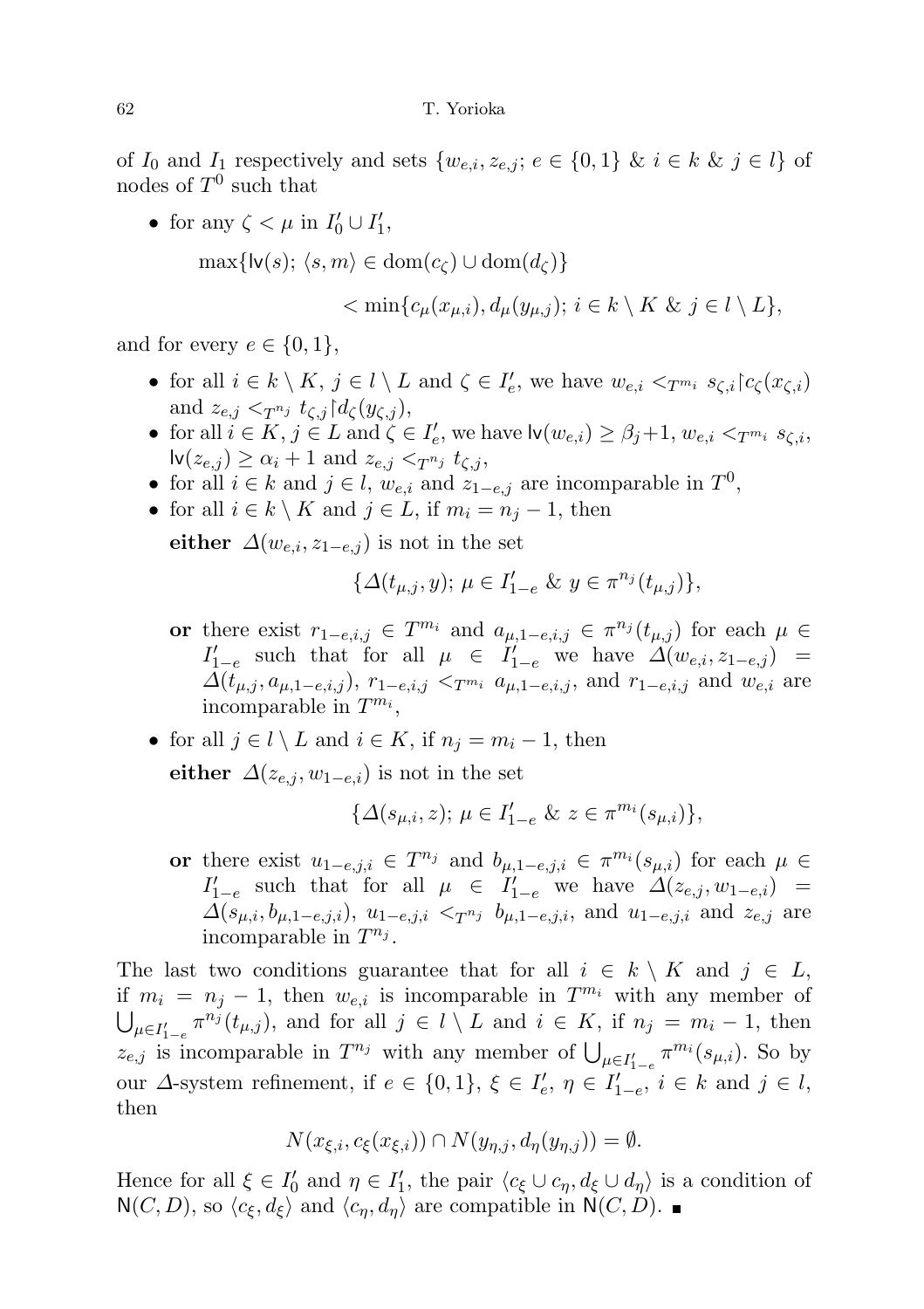3. A Suslin tree may force that every generalized Rudin space constructed with Aronszajn trees is non-Dowker. Throughout this section, we suppose that  $T$  is a coherent Suslin tree which consists of functions in  $\omega^{\langle \omega_1 \rangle}$  and is closed under finite modifications. That is, for any s and  $t$  in  $T$ , the set

$$
\{\alpha \in \min\{\text{lv}(s), \text{lv}(t)\};\, s(\alpha) \neq t(\alpha)\}
$$

is finite, and for any  $s \in T$  and  $t \in \omega^{\mathsf{lv}(s)}$ , if  $\{\alpha \in \mathsf{lv}(s); s(\alpha) \neq t(\alpha)\}\$ is finite, then also  $t \in T$ . We note that  $\Diamond$ , or adding a Cohen real, builds a coherent Suslin tree. A coherent Suslin tree has canonical commutative isomorphisms. Let s and t be nodes in T with the same height. Then we define a function  $\psi_{s,t}$  from  $T\upharpoonright s$  into  $T\upharpoonright t$  such that for each  $v \in T$  with  $v \geq_T s$ ,

$$
\psi_{s,t}(v):=t^\frown(v{\restriction}[\mathsf{lv}(s),\mathsf{lv}(v))),
$$

the concatenation of t and  $v\upharpoonright$  [ $\mathsf{lv}(s), \mathsf{lv}(v)$ ). Note that  $\psi_{s,t}$  is an isomorphism, and if s, t, u are nodes in T with the same level, then  $\psi_{s,t}$ ,  $\psi_{t,u}$  and  $\psi_{s,u}$ commute. (On coherent Suslin trees, see e.g. [10, 13].)

**3.1.** Proof of Theorem  $3(1)$ . Throughout this subsection, we suppose that  $\langle T^n; n \in \omega \rangle$  is a sequence of T-names for Aronszajn trees and  $\langle \dot{\pi}_n;$  $n \in \omega \setminus \{0\}$  is a sequence of T-names for functions with (p1–3). Moreover, we suppose that it is forced that for each  $n \in \omega$  and each  $\alpha \in \omega_1$ , the set  $(T^n)_{\alpha}$  is a subset of  $[\lambda_{\alpha}, \lambda_{\alpha} + \omega)$ , where  $\lambda_{\alpha}$  is the  $\alpha$ th limit ordinal.

For a countable ordinal  $\alpha$ , we let  $\mathsf{lv}(\alpha) := \sup(\mathsf{Lim} \cap (\alpha+1)),$  that is,  $\mathsf{Iv}(\alpha)$  is the unique limit ordinal  $\lambda$  such that  $\alpha \in [\lambda, \lambda + \omega)$ . We notice that in general  $\mathsf{lv}(\alpha)$  is not equal to the level of the tree in the usual sense, but they are equal at club many levels.

Let  $\dot{C}_{\nu}$ , for  $\nu \in \omega$ , be T-names for closed subsets of  $\mathfrak{X}(\langle \dot{T}^n, \dot{\pi}^n; n \in \omega \rangle)$ such that it is forced that  $\langle \dot{C}_\nu; \nu \in \omega \rangle$  is a decreasing sequence of closed sets with empty intersection. Since T is ccc, we can find a club Z on  $\omega_1$  such that for every  $\gamma \in \mathbb{Z}$ ,  $\lambda_{\gamma} = \gamma$ , and for any  $\alpha, \beta \in \gamma$  and  $m, n, \nu \in \omega$ , every node in  $T_\gamma$  decides the statements " $\alpha \in T^{n}$ ", " $\alpha \leq_{T^n} \beta$ ", " $\langle \alpha, \beta \rangle \in \pi^{n}$ ", and  $\langle \alpha, m \rangle \in \dot{C}_{\nu}$ ". One of the important observations to show Lemma 3.4 (and Lemma 3.7) below is that, since T is ccc, for any  $\alpha \in \omega_1$  and  $n \in \omega$ , the set

$$
\{\{\beta \in \omega_1; u \Vdash_T \text{``$\beta$ <$\gamma_n$ $\alpha$''}\};
$$
  

$$
u \in T \text{ < $u$ decides all levels of the tree $\dot{T}^n$ below $\alpha$}\}
$$

is countable.

For a finite partial function c from  $\omega_1 \times \omega$  into  $\omega_1, s \in T$  and  $\delta \in \omega_1$ , if for every  $\langle \alpha, m \rangle \in \text{dom}(c), s \Vdash_T \text{``}\alpha \in \dot{T}^{m}$ " and  $c(\langle \alpha, m \rangle) \in \text{lv}(\alpha)$ , and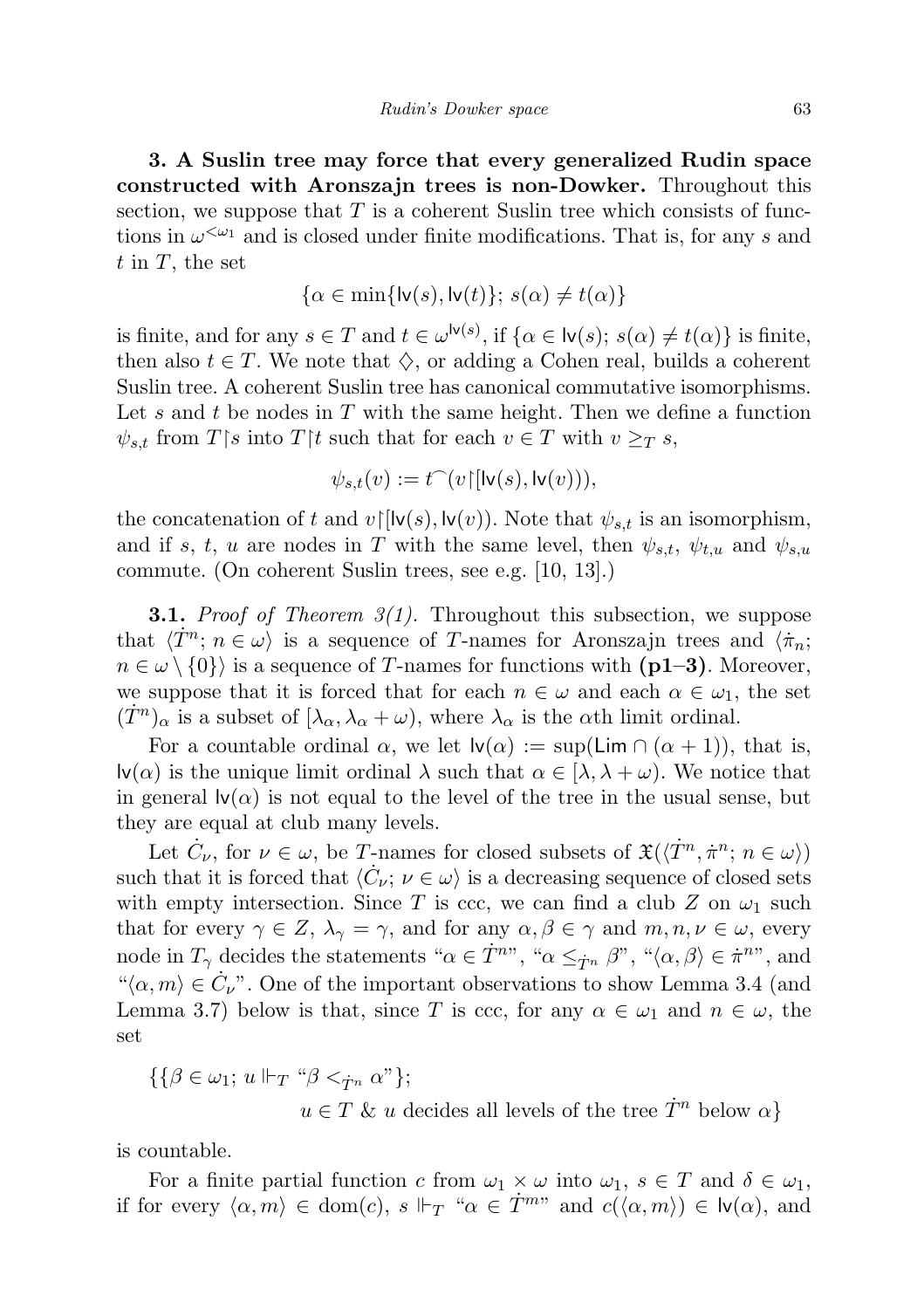$\sup(Z \cap (\delta + 1)) \leq \mathsf{lv}(s)$ , then we let

$$
M(c, s, \delta) := \bigcup_{\langle \alpha, m \rangle \in \text{dom}(c)} \{ \beta \in \text{sup}(Z \cap (\delta + 1)); \ s \Vdash_T \text{``$\beta \leq_{\dot{T}^m}$ $\alpha$''} \}
$$

$$
\& \ \text{lv}(\beta) > c(\langle \alpha, m \rangle) \} \times \{m\}.
$$

Note that for such c, s and  $\delta$ ,

$$
s \Vdash_T \text{``} M(c, s, \delta) \text{ is a closed subset of } \mathfrak{X}(\langle \dot{T}^n, \dot{\pi}^n; n \in \omega \rangle) \text{''}.
$$

We define a forcing notion

$$
g_T\mathsf{D}(\langle \dot{T}^n, \dot{\pi}^n; n \in \omega \rangle, \langle \dot{C}_\nu; \nu \in \omega \rangle, Z),
$$

or  $g\mathsf{D}(\langle \dot{C}_{\nu}; \nu \in \omega \rangle, Z)$  for short, which consists of the triples  $\langle \sigma, f, g \rangle$  such that:

- 1.  $\sigma$  is a finite subset of  $\omega$ ,
- 2. f and g are functions,  $dom(f) = dom(g)$  and  $dom(f)$  is a finite subset of T closed under  $\wedge$ ,
- 3. for each  $t \in \text{dom}(f)$ ,  $f(t)$  is a finite sequence of finite subsets of the set  $\sup(Z \cap (l\nu(t) + 1)) \times \omega$  with a support  $\sigma$ , say  $f(t) = \langle f(t, \nu); \nu \in \sigma \rangle$ ,
- 4. for each  $t \in \text{dom}(f)$ ,  $g(t)$  is a finite sequence of finite partial functions from sup( $Z \cap (l\nu(t) + 1) \times \omega$  into  $\omega_1$  with support  $\sigma$ , say  $g(t) =$  $\langle g(t, \nu); \nu \in \sigma \rangle,$
- 5.  $t \Vdash_T \sqrt[\mu]{\langle f(t,\nu), g(t,\nu) \rangle}; \nu \in \sigma\rangle \in \prod_{\nu \in \omega} D(\langle \dot{T}^n, \dot{\pi}^n; n \in \omega \rangle, \dot{C}_{\nu})$ ",
- 6. for all t and t' in dom(f), if  $t' <_T t$ , then for each  $\nu \in \sigma$ ,

$$
t \Vdash_T ``\langle f(t,\nu),g(t,\nu)\rangle \leq_{\mathsf{D}(\dot{C}_{\nu})} \langle f(t',\nu),g(t',\nu)\rangle"
$$

and if

$$
\left\{ \begin{aligned} &\text{lv}(\alpha); \ \langle \alpha, m \rangle \in \bigcup_{\nu \in \sigma_t} f(t, \nu) \setminus f(t', \nu) \text{ or } \\ &\langle \alpha, m \rangle \in \bigcup_{\nu \in \sigma_t} \text{dom}(g(t, \nu)) \setminus \text{dom}(g(t', \nu)), \text{ for some } m \in \omega \right\} \neq \emptyset, \end{aligned} \right.
$$

then

$$
\max \Big\{ \mathrm{lv}(\alpha); \, \langle \alpha, m \rangle \in \bigcup_{\nu \in \sigma_{t'}} f(t', \nu) \text{ or}
$$
\n
$$
\langle \alpha, m \rangle \in \bigcup_{\nu \in \sigma_{t'}} \text{dom}(g(t', \nu)), \text{ for some } m \in \omega \Big\}
$$
\n
$$
< \min \Big\{ \mathrm{lv}(\alpha); \, \langle \alpha, m \rangle \in \bigcup_{\nu \in \sigma_t} f(t, \nu) \setminus f(t', \nu) \text{ or}
$$
\n
$$
\langle \alpha, m \rangle \in \bigcup_{\nu \in \sigma_t} \text{dom}(g(t, \nu)) \setminus \text{dom}(g(t', \nu)), \text{ for some } m \in \omega \Big\},
$$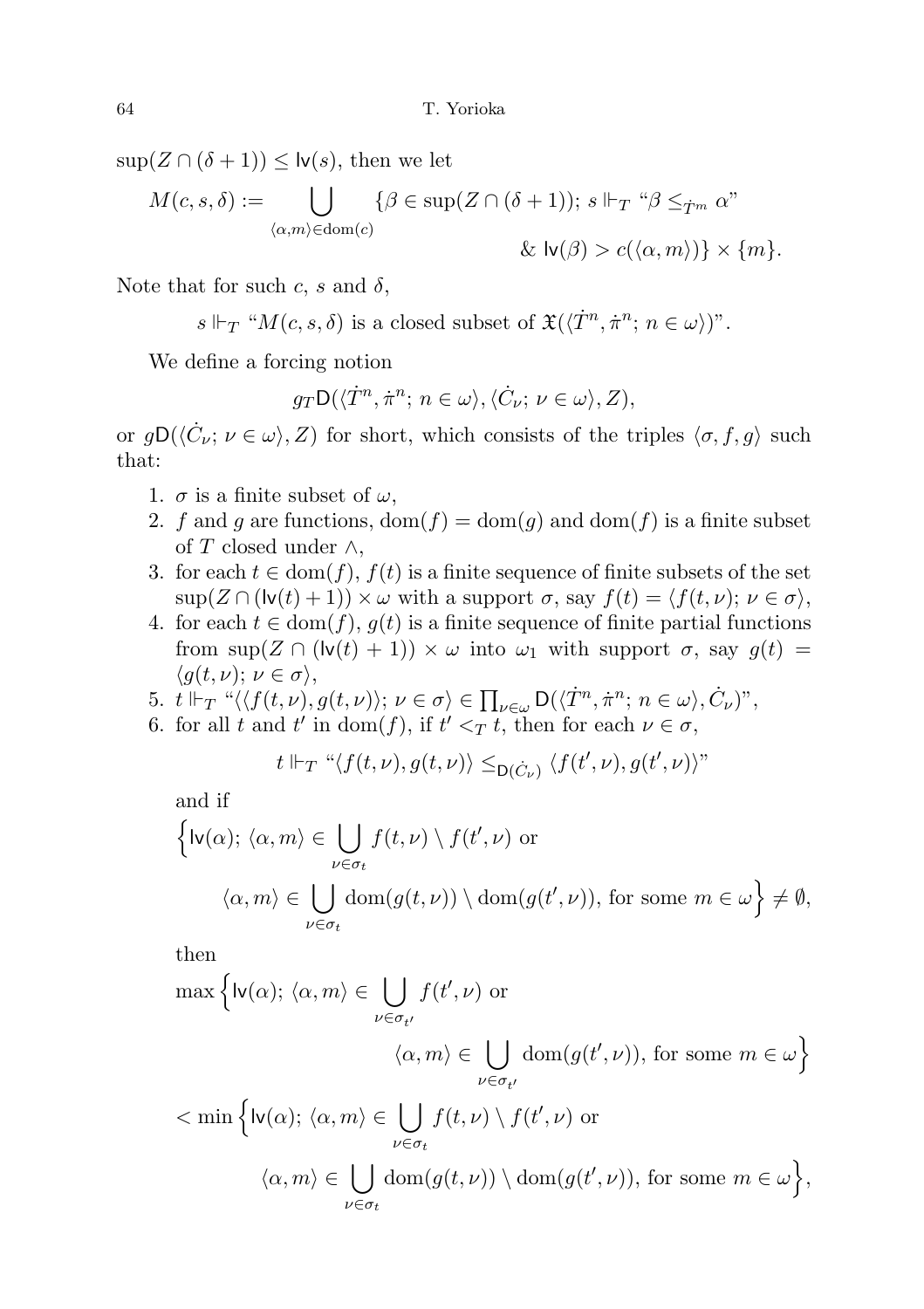7. for all 
$$
s, t \in \text{dom}(f)
$$
 and  $\nu \in \sigma$ ,  
\n $f(s \wedge t, \nu) = f(s, \nu) \cap f(t, \nu) \cap (\text{sup}(Z \cap (\Delta(s, t) + 1)) \times \omega)$   
\nand  
\n $\text{dom}(g(s \wedge t, \nu))$   
\n $= \text{dom}(g(s, \nu)) \cap \text{dom}(g(t, \nu)) \cap (\text{sup}(Z \cap (\Delta(s, t) + 1)) \times \omega)$ ,  
\n8. for all  $s, t \in \text{dom}(f)$  and  $\nu \in \sigma$ ,  
\n $((f(s, \nu) \cup f(t, \nu)) \cap \Delta(s, t))$   
\n $\cap (M(g(s, \nu), s, \Delta(s, t)) \cup M(g(t, \nu), t, \Delta(s, t))) = \emptyset$ .  
\nFor conditions  $\langle \sigma, f, g \rangle$  and  $\langle \sigma', f', g' \rangle$  in  $gD(\langle \dot{C}_{\nu}; \nu \in \omega \rangle, Z)$ , we define  
\n $\langle \sigma, f, g \rangle \leq_{gD(\langle \dot{C}_{\nu}; \nu \in \omega \rangle, Z)} \langle \sigma', f', g' \rangle$   
\n $\therefore \Leftrightarrow \sigma \supseteq \sigma' \& \text{ dom}(f) \supseteq \text{dom}(f') \& \forall \nu \in \sigma' \forall t \in \text{dom}(f')$   
\n $(t \Vdash_{T} " \langle f(t, \nu), g(t, \nu) \rangle \leq_{D(\dot{C}_{\nu})} \langle f'(t, \nu), g'(t, \nu) \rangle)$ .

PROPOSITION 3.1. For each  $t \in T$ , the set

$$
\{\langle \sigma, f, g\rangle \in g_T \mathsf D(\langle \dot{T}^n, \dot{\pi}^n;\, n\in\omega\rangle, \langle \dot{C}_\nu;\, \nu\in\omega\rangle, Z); \, t\in\mathrm{dom}(f)\}
$$

is dense.

*Proof.* Let 
$$
\langle \sigma, f, g \rangle \in g\mathcal{D}(\langle \dot{C}_n; n \in \omega \rangle, Z)
$$
.  
If there is  $s \in \text{dom}(f)$  such that  $t \leq_T s$ , then for each  $\nu \in \sigma$ , let

$$
f'(t,\nu) := f(s,\nu) \cap (\sup(Z \cap (\text{lv}(t) + 1)) \times \omega)),
$$
  

$$
g'(t,\nu) := g(s,\nu) \upharpoonright (\text{dom}(g(s,\nu)) \cap \text{sup}(Z \cap (\text{lv}(t) + 1)) \times \omega)).
$$

Then

$$
\langle \sigma, f \cup \{ \langle t, \langle f'(t,\nu); \nu \in \sigma \rangle \rangle \}, g \cup \{ \langle t, \langle g'(t,\nu); \nu \in \sigma \rangle \rangle \} \rangle
$$

is a condition of  $g\mathsf{D}(\langle \dot{C}_{\nu}; \nu \in \omega \rangle, Z)$  and an extension of  $\langle \sigma, f, g \rangle$ .

Suppose that  $t \nleq_T s$  for all  $s \in \text{dom}(f)$ . Then there exists  $s \in \text{dom}(f)$ such that  $\Delta(t, u) \leq \Delta(t, s)$  for any  $u \in \text{dom}(f)$ . For each  $\nu \in \sigma$  we let

$$
f'(s \wedge t, \nu) := f(s, \nu) \cap (\sup(Z \cap (\Delta(t, s) + 1)) \times \omega)),
$$
  

$$
g'(s \wedge t, \nu) := g(s, \nu) [(\text{dom}(g(s, \nu)) \cap \text{sup}(Z \cap (\Delta(t, s) + 1)) \times \omega)).
$$

Then

 $\langle \sigma, f \cup \{ \langle s \wedge t, \langle f'(s \wedge t, \nu); \nu \in \sigma \rangle \rangle \}, g \cup \{ \langle s \wedge t, \langle g'(s \wedge t, \nu); \nu \in \sigma \rangle \rangle \} \rangle$ is a condition of  $g\mathsf{D}(\langle \dot{C}_{\nu}; \nu \in \omega \rangle, Z)$  and an extension of  $\langle \sigma, f, g \rangle$ .

PROPOSITION 3.2. For 
$$
t \in T
$$
,  $\langle \alpha, m \rangle \in \omega_1 \times \omega$  and  $v \in \omega$ , the set

$$
\{\langle \sigma, f, g \rangle \in g_T \mathsf{D}(\langle \dot{T}^n, \dot{\pi}^n; n \in \omega \rangle, \langle \dot{C}_\nu; \nu \in \omega \rangle, Z);
$$
  
\n
$$
v \in \sigma \& \exists s \in \text{dom}(f) \ (t \leq_T s
$$
  
\n
$$
\& \ (either \ s \Vdash_T " \alpha \notin \dot{T}^{mr} \ or \ \langle \alpha, m \rangle \in f(s, v) \cup \text{dom}(g(s, v))))\}
$$
  
\nis dense in  $g_T \mathsf{D}(\langle \dot{T}^n, \dot{\pi}^n; n \in \omega \rangle, \langle \dot{C}_\nu; \nu \in \omega \rangle, Z).$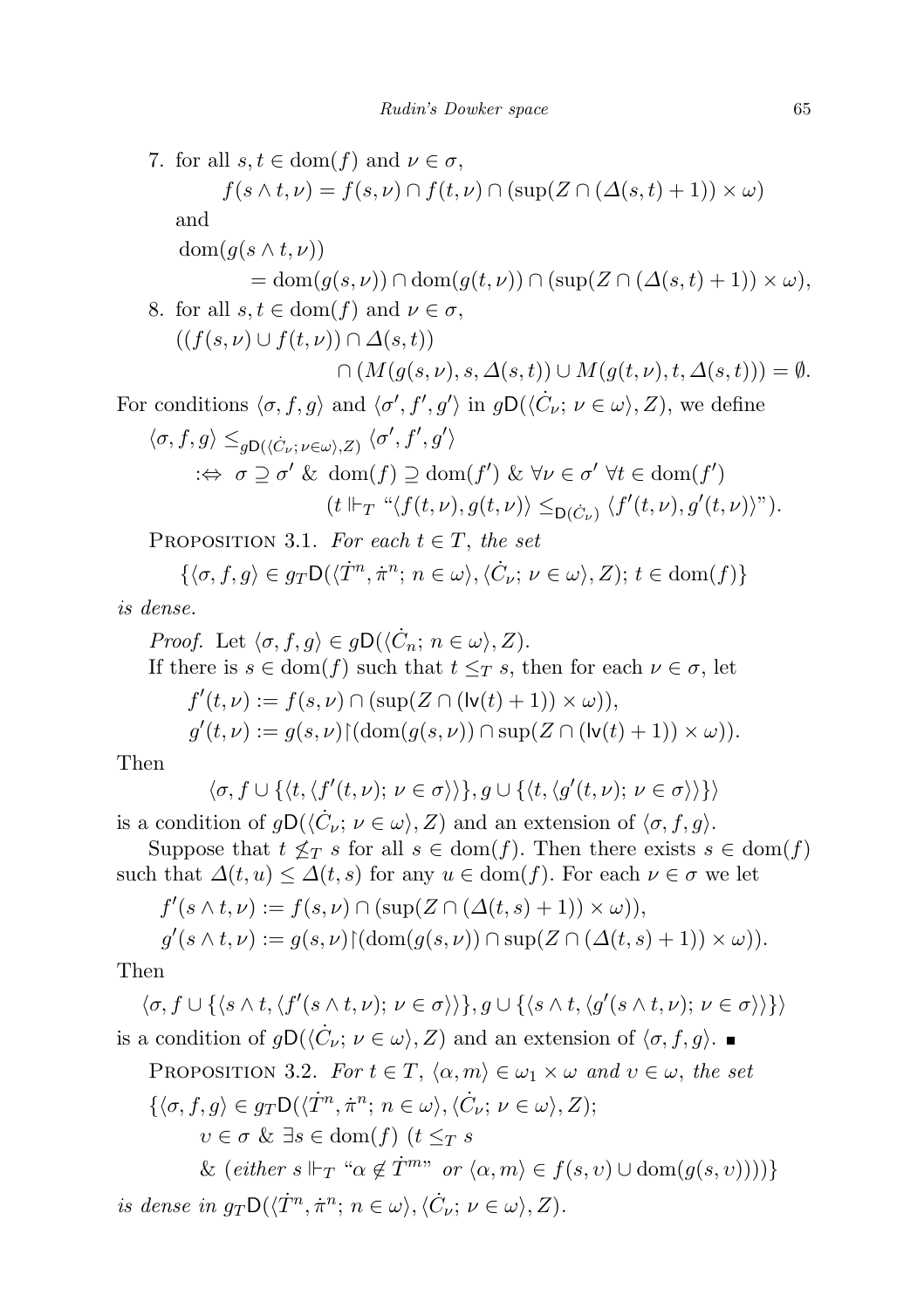#### 66 T. Yorioka

*Proof.* Let  $\langle \sigma, f, g \rangle \in gD(\langle \dot{C}_\nu; \nu \in \omega \rangle, Z)$ . From the previous proposition, we may assume that  $t \in \text{dom}(f)$  and there exists  $s \in T$  such that  $t \leq_T s$ ,  $w(u) \leq w(s)$  for every  $u \in \text{dom}(f)$ , and  $w(\alpha) < \sup(Z \cap (w(s) + 1))$ . Moreover, we may assume that  $v \in \sigma$ . By the property of Z, s decides the statement " $\alpha \in \dot{T}^{m}$ ". If  $s \Vdash_T " \alpha \notin \dot{T}^{m}$ ", then  $\langle \sigma, f, g \rangle$  is in the above set, so now we suppose that  $s \Vdash " \alpha \in \dot{T}^{m}$ ".

We enumerate the set

$$
\{u \in \text{dom}(f); \mathsf{lv}(\alpha) \in \text{sup}(Z \cap (\Delta(u, s) + 1))\}
$$

as  $\langle u_i; i \in k \rangle$ . Note that for any  $j \in k$  and  $u \in \text{dom}(f)$ , if  $\mathsf{lv}(\alpha) \in \text{sup}(Z \cap$  $(\Delta(u_j, u) + 1)$ , then u is also in the set  $\{u_i : i \in k\}$ , and  $u \Vdash_T " \alpha \in \dot{T}^{m}$ ". If for some  $i \in k$ ,  $\langle \alpha, m \rangle \in f(u_i, v) \cup \text{dom}(g(u_i, v))$ , then  $\langle \sigma, f, g \rangle$  is in the above set, so now we suppose that  $\langle \alpha, m \rangle \notin f(u_i, v) \cup \text{dom}(g(u_i, v))$  for any  $i \in k$ . Then we recursively pick  $\gamma_i \in \mathsf{lv}(\alpha)$  for  $i \in k$  such that for each  $i \in k$ ,  $\gamma_i \leq \gamma_{i+1}$  and

$$
u_i \Vdash_T ``\langle f(u_i, v), g(u_i, v) \cup \{\langle\langle \alpha, m \rangle, \gamma_i \rangle\} \rangle \in \mathsf{D}(\dot{C}_v)",
$$

and for any  $u \in \text{dom}(f)$ ,

$$
f(u, v) \cap M(g(u_i) \cup \{ \langle \langle \alpha, m \rangle, \gamma_i \rangle \}, u_i, \Delta(u_i, u)) = \emptyset.
$$

Then the triple

$$
\langle \sigma, f, (g \restriction (\text{dom}(g) \setminus (\{u_i; i \in k\} \times \{v\})))
$$
  

$$
\cup \{ \langle u_i, g(u_i) \cup \{ \langle \alpha, m \rangle, \gamma_{k-1} \rangle \} \rangle; i \in k \} \rangle
$$

is a condition of  $g\mathsf{D}(\langle \dot{C}_{\nu}; \nu \in \omega \rangle, Z)$  and an extension of  $\langle \sigma, f, g \rangle$ .

PROPOSITION 3.3. For  $t \in T$ ,  $\langle \alpha, m \rangle \in \omega_1 \times \omega$ , the set

$$
\{\langle \sigma, f, g \rangle \in g_T \mathsf{D}(\langle \dot{T}^n, \dot{\pi}^n; n \in \omega \rangle, \langle \dot{C}_{\nu}; \nu \in \omega \rangle, Z);
$$
  
\n
$$
\exists s \in \text{dom}(f) \ (t \leq_T s
$$
  
\n& (either  $s \Vdash_T " \alpha \notin \dot{T}^m"$  or  $\exists \nu \in \sigma(\langle \alpha, m \rangle \in f(s, \nu))))\}$ 

is dense in  $g_T \mathsf{D}(\langle \dot{T}^n, \dot{\pi}^n; n \in \omega \rangle, \langle \dot{C}_\nu; \nu \in \omega \rangle, Z)$ .

*Proof.* Let  $\langle \sigma, f, g \rangle \in gD(\langle \dot{C}_\nu; \nu \in \omega \rangle, Z)$ . We may assume that  $t \in$  $dom(f)$  and there exists  $s \in T$  such that  $t \leq_T s$ ,  $\mathsf{lv}(u) \leq \mathsf{lv}(s)$  for every  $u \in \text{dom}(f)$ , and  $\mathsf{lv}(\alpha) < \text{sup}(Z \cap (\mathsf{lv}(s) + 1))$ . By the property of Z, s decides the statement " $\alpha \in \dot{T}^{m}$ ". If  $s \Vdash_T " \alpha \notin \dot{T}^{m}$ ", then  $\langle \sigma, f, g \rangle$  is in the above set, so now we suppose that  $s \Vdash " \alpha \in \dot{T}^{m}$ ". Then we can find  $\nu \in \omega \setminus \sigma$  such that  $s \Vdash_T \urcorner \langle \alpha, m \rangle \not\in \dot{C}_{\nu}$ ". So we can find the desired extension of  $\langle \sigma, f, g \rangle$ .

Assume that  $g\mathsf{D}(\langle \dot{C}_{\nu}; \nu \in \omega \rangle, Z) \times T$  is ccc. (Then the forcing notion  $g\mathsf{D}(\langle \dot{C}_{\nu};\nu\in\omega\rangle,\mathbf{Z})$  is also ccc.) We denote the ground model by  $\mathbf{V}$  and let G be a  $g\mathsf{D}(\langle \dot{C}_{\nu}; \nu \in \omega \rangle, Z)$ -generic filter over  $\check{\mathbf{V}}$ , and H a T-generic filter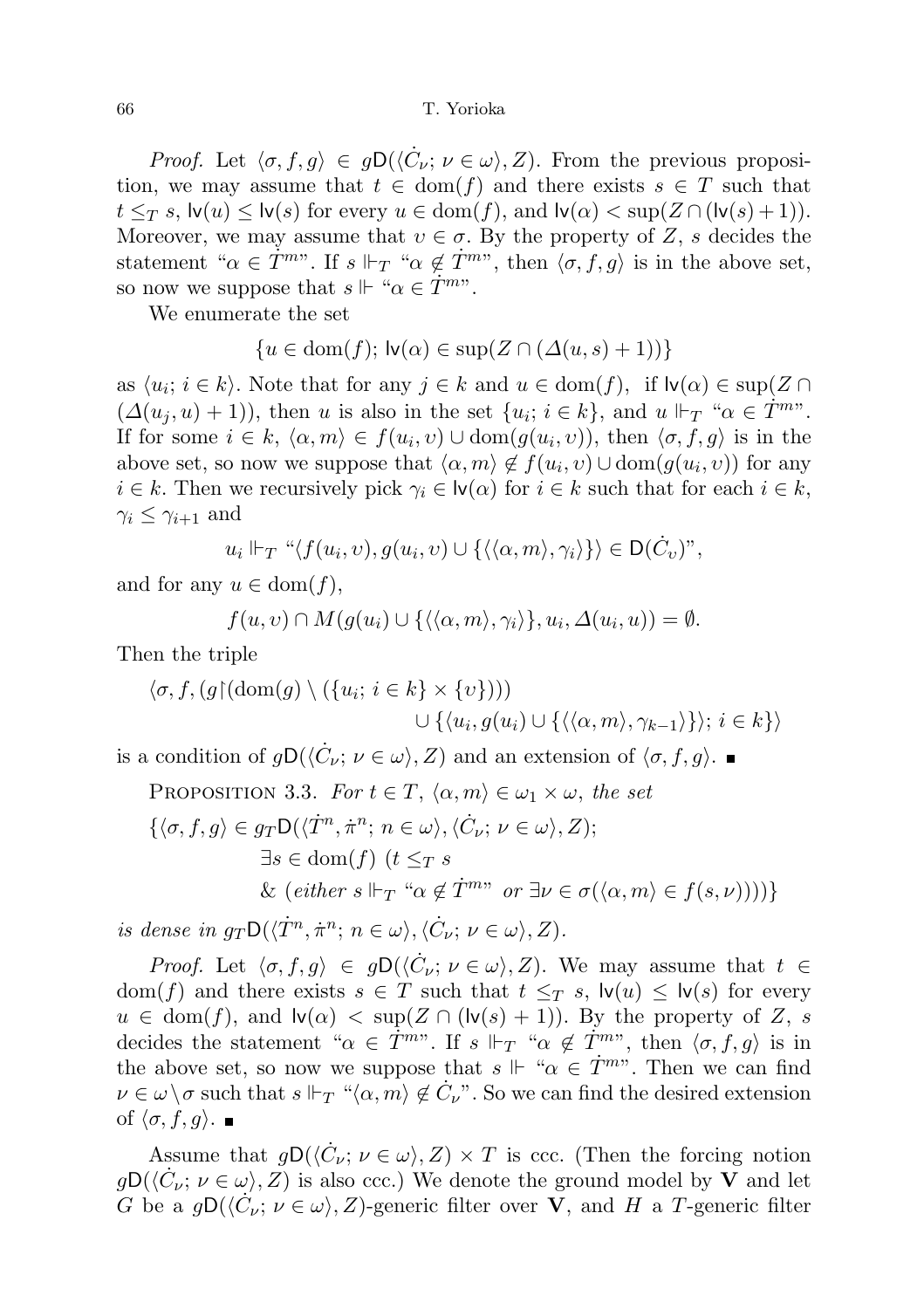over  $\mathbf{V}[G]$ . Then we let

$$
G_H := \Big\{ p \in \prod_{\nu \in \omega} \mathsf{D}(\dot{C}_{\nu}[H]); \ \exists \langle \sigma, f, g \rangle \in G \ \exists t \in \text{dom}(f) \cap H
$$

$$
(t \Vdash_T \text{``}\langle f(t, \nu), g(t, \nu); \ \nu \in \sigma \rangle \leq_{\prod_{\nu \in \omega} \mathsf{D}(\dot{C}_{\nu}[H])} p\text{''}) \Big\}.
$$

 $(\dot{C}_{\nu}[H]$  is the interpretation of  $\dot{C}_{\nu}$  in  $\mathbf{V}[G][H]$  by H.) By the definition of  $gD(\langle C_\nu; \nu \in \omega \rangle, Z)$ ,  $G_H$  is a filter. By the previous propositions, we note that in  $\mathbf{V}[G],$ 

• for each  $\nu \in \omega$  and  $\langle \alpha, m \rangle \in \omega_1 \times \omega$ , the set

$$
\{s \in T; \text{ either } s \Vdash_T \text{``}\alpha \notin \dot{T}^m\text{''}
$$
  
or  $\exists \langle \sigma, f, g \rangle \in G \ (\nu \in \sigma \ \& \ \langle \alpha, m \rangle \in f(s, \nu) \cup \text{dom}(g(s, \nu)))\}$ 

is dense in T,

• for each  $\langle \alpha, m \rangle \in \omega_1 \times \omega$ , the set  $\{s \in T; \text{ either } s \Vdash_T ``\alpha \notin \dot{T}^{m}$ 

or 
$$
\exists \langle \sigma, f, g \rangle \in G \exists \nu \in \sigma (\langle \alpha, m \rangle \in f(s, \nu)) \}
$$

is dense in T.

In  $\mathbf{V}[G][H]$ , for each  $v \in \omega$ , we let

$$
U_{\upsilon} := \bigcup \{ N(x, h_{\upsilon}(x));
$$
  

$$
\exists \langle \langle A_{\nu}, h_{\nu} \rangle; \ \nu \in \sigma \rangle \in G_H \ ( \upsilon \in \sigma \ \& \ x \in \text{dom}(h_{\upsilon})) \},
$$
  

$$
W_{\upsilon} := \bigcup \{ A_{\upsilon}; \ \exists \langle \langle A_{\nu}, h_{\nu} \rangle; \ \nu \in \sigma \rangle \in G_H \ (\upsilon \in \sigma) \}.
$$

Then for each  $v \in \omega$ ,

- $U_v$  is an open set which covers  $C_v$ ,
- $W_v$  is disjoint from  $U_v$  and  $U_v \cup W_v$  covers the whole space,
- $\bigcup_{\nu \in \omega} W_{\nu}$  covers the whole space, hence  $\bigcap_{\nu \in \omega} U_{\nu}$  is empty.

LEMMA 3.4.  $g_T \mathsf{D}(\langle \dot{T}^n, \dot{\pi}^n; n \in \omega \rangle, \langle \dot{C}_\nu; \nu \in \omega \rangle, Z) \times T$  satisfies the countable chain condition.

*Proof.* Let  $\{\langle \langle \sigma_{\xi}, f_{\xi}, g_{\xi} \rangle, t_{\xi} \rangle; \xi \in \omega_1\}$  be an uncountable subset of  $g\mathsf{D}(\langle \dot{C}_{\nu};$  $\nu \in \omega$ ,  $Z \times T$ . By strengthening each condition if necessary, we may assume that there are  $\sigma \in [\omega]^{< \aleph_0}$  and  $\delta_\xi \in \omega_1$  for each  $\xi \in \omega_1$  such that for each  $\xi \in \omega_1$ ,

- $\sigma_{\xi} = \sigma$ ,
- $t_{\xi} \in \text{dom}(f_{\xi}) \cap T_{\delta_{\xi}}$  and every node in  $\text{dom}(f_{\xi})$  is of height  $\leq \delta_{\xi}$ ,
- for any  $t \in \text{dom}(\tilde{f}_{\xi})$ , there exists  $t' \in \text{dom}(f_{\xi}) \cap T_{\delta_{\xi}}$  such that  $t \leq T$  t'.

By shrinking the subset and strengthening each condition again if necessary, we may also assume that there exists  $\gamma_0 \in \omega_1$  such that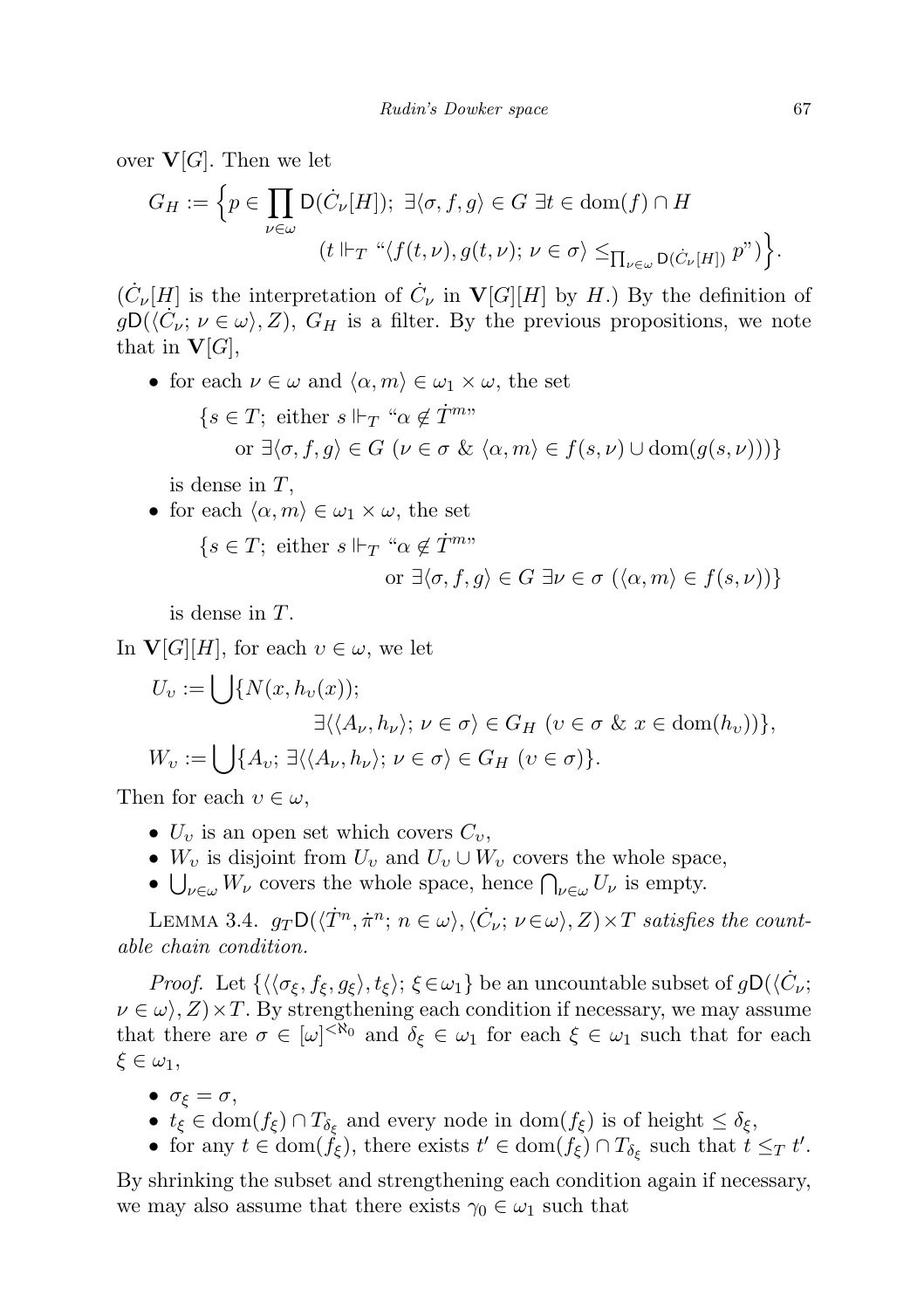### 68 T. Yorioka

- $\gamma_0 < \delta_0$  and if  $\xi < \eta$  in  $\omega_1$ , then  $\delta_{\xi} < \delta_{\eta}$ ,
- {dom( $f_{\xi}$ );  $\xi \in \omega_1$ } is a  $\Delta$ -system with a root R such that  $R \subseteq T_{\leq \gamma_0}$ and if  $\xi < \eta$  in  $\omega_1$ , then  $f_{\xi} | R = f_{\eta} | R$  and  $g_{\xi} | R = g_{\eta} | R$ , and  $\delta_{\xi} < \mathsf{lv}(s)$ for any  $s \in \text{dom}(f_n) \setminus R$ ,
- for each  $\nu \in \sigma$ ,
	- $\{\bigcup_{t \in \text{dom}(f_{\xi})} f_{\xi}(t,\nu); \xi \in \omega_1\} \text{ is a } \Delta \text{-system with a root } S_0^{\nu} \subseteq \gamma_0 \times \omega,$ and  $\delta_{\xi} < \mathsf{lv}(\varepsilon)$  for any  $\xi < \eta$  in  $\omega_1$  and  $\langle \varepsilon, i \rangle \in \bigcup_{t \in \text{dom}(f_{\eta})} f_{\eta}(t, \nu) \backslash S_0^{\nu}$ ,
	- $\{\bigcup_{t \in \text{dom}(g_{\xi})} \text{dom}(g_{\xi}(t,\nu)); \xi \in \omega_1\}$  is a  $\Delta$ -system with a root  $S_1^{\nu} \subseteq$  $\gamma_0 \times \omega$ , and if  $\xi \leq \eta$  in  $\omega_1$ , then  $\delta_{\xi} \leq \nu(\varepsilon)$  for any  $\langle \varepsilon, i \rangle \in$  $\bigcup_{t \in \text{dom}(g_{\eta})} \text{dom}(g_{\eta}(t,\nu)) \setminus S_1^{\nu},$
- there is a strictly increasing sequence  $\langle \gamma_{\xi}; \xi \in \omega_1 \setminus \{0\} \rangle$  of countable ordinals such that for every  $\xi \in \omega_1$ , the set

$$
\{\zeta \in \omega_1; \ \exists s, t \in \text{dom}(f_{\xi}) \cap T_{\delta_{\xi}} \ (\zeta \in \delta_{\xi} \ \& \ s(\zeta) \neq t(\zeta))\}
$$

is a subset of  $\gamma_0 \cup [\gamma_{\xi}, \gamma_{\xi+1}),$ 

•  $|\text{dom}(f_{\xi}) \cap T_{\delta_{\xi}}| =: n \text{ for all } \xi \in \omega_1, \text{ say}$ 

dom
$$
(f_{\xi}) \cap T_{\delta_{\xi}} = \{s_0^{\xi}, s_1^{\xi}, \dots, s_{n-1}^{\xi}\},\
$$

and  $t_{\xi} = s_0^{\xi}$  $\zeta$ , and there exists  $m \leq n$  such that for any  $\xi \in \omega_1$  and  $i \in n$ , there is a unique  $j \in m$  such that  $s_i^{\xi}$  $s_{i}^{\xi}$ | $\gamma_{\xi} = s_{j}^{\xi}$  $\frac{\xi}{j}$  | γ<sub>ξ</sub> and  $s_j^{\xi}$  $\int\limits_j^\xi \lceil \gamma_\xi,\gamma_{\xi+1})\rceil =$  $t_{\xi}$  |  $[\gamma_{\xi}, \gamma_{\xi+1})$ , and for all  $i \in n$  and  $\xi, \eta \in \omega_1$ ,  $s_i^{\xi}$  $\int_{i}^{\xi}$  |  $\gamma_0 = s_i^{\eta}$  $i^{\eta}$  |  $\gamma_0$ ,

- for any  $\xi, \eta \in \omega_1, \nu \in \sigma$  and  $i \in n, g_{\xi}(s_i^{\xi})$  $(\xi, \nu) \upharpoonright S_1^{\nu} = g_{\eta}(s_i^{\eta})$  $i^{\eta}, \nu$ ) [ $S_1^{\nu}$ ,
- for all  $\nu \in \sigma$  and  $i \in n$ ,
	- the size of all  $f_{\xi}(s_i^{\xi})$  $\{S_i, \nu\} \setminus S_0^{\nu}$  is the same, say  $k_i^{\nu}$ , the size of all  $dom(g_{\xi}(s_i^{\xi}))$  $(\xi, \nu)$ ) \  $S_1^{\nu}$  is the same, say  $l_i^{\nu}$ , and we have  $f_{\xi}(s_i^{\xi})$  $\binom{\xi}{i}, \nu \setminus S_0^{\nu} =$  $\{\langle \alpha^{\xi}_{\nu,i}, a_{\nu,i} \rangle; i \in k_i^{\nu} \}$  and  $\text{dom}(g_{\xi}(s_i^{\xi}))$  $\{\xi, \nu)\}\setminus S_1^{\nu} = \left\{\langle \beta_{\nu,j}^{\xi}, b_{\nu,j}\rangle; \ j \in l_i^{\nu}\right\}$ for some  $a_{\nu,i}$  and  $b_{\nu,j}$ ,
	- $-$  if  $\xi < \eta$  in  $\omega_1$  and  $i \in k_i^{\nu}$ , then

$$
\{\varepsilon \in \gamma_0 + 1; s_i^{\xi} \Vdash_T \text{``}\varepsilon <_{\dot{T}^{a\nu,\jmath}} \alpha_{\nu,\jmath}^{\xi} \text{''}\}
$$
  
=  $\{\varepsilon \in \gamma_0 + 1; s_i^{\eta} \Vdash_T \text{``}\varepsilon <_{\dot{T}^{a\nu,\jmath}} \alpha_{\nu,\jmath}^{\eta} \text{''}\},$ 

- there is  $L_i^{\nu} \subseteq l_i^{\nu}$  such that
	- ∗ if  $\xi < η$  in ω<sub>1</sub> and  $\jmath \in l_i^{\nu} \setminus L_i^{\nu}$ , then  $\delta_{\xi} < g_{\eta}(s_i^{\eta})$  $(\langle \beta_{\nu,j}^{\eta},b_{\nu,j}\rangle)$  and  $\{\varepsilon\in\gamma_0+1;\,s^\xi_i\Vdash_T\text{``}\varepsilon<_{\dot{T}^{b\nu,\jmath}}\beta^\xi_{\nu,\jmath}\text{''}\}$  $= \{ \varepsilon \in \gamma_0 + 1; s_i^{\eta} \Vdash_T " \varepsilon <_{\dot{T}^{b\nu,\jmath}} \beta_{\nu,\jmath}^{\eta "} \},$
	- ∗ if  $\xi, \eta \in \omega_1$  and  $\jmath \in L_i^{\nu}$ , then

$$
g_{\xi}(s_{i}^{\xi}, \nu) (\langle \beta^{\xi}_{\nu, \jmath}, b_{\nu, \jmath} \rangle) = g_{\eta}(s_{i}^{\eta}, \nu) (\langle \beta^{\eta}_{\nu, \jmath}, b_{\nu, \jmath} \rangle)
$$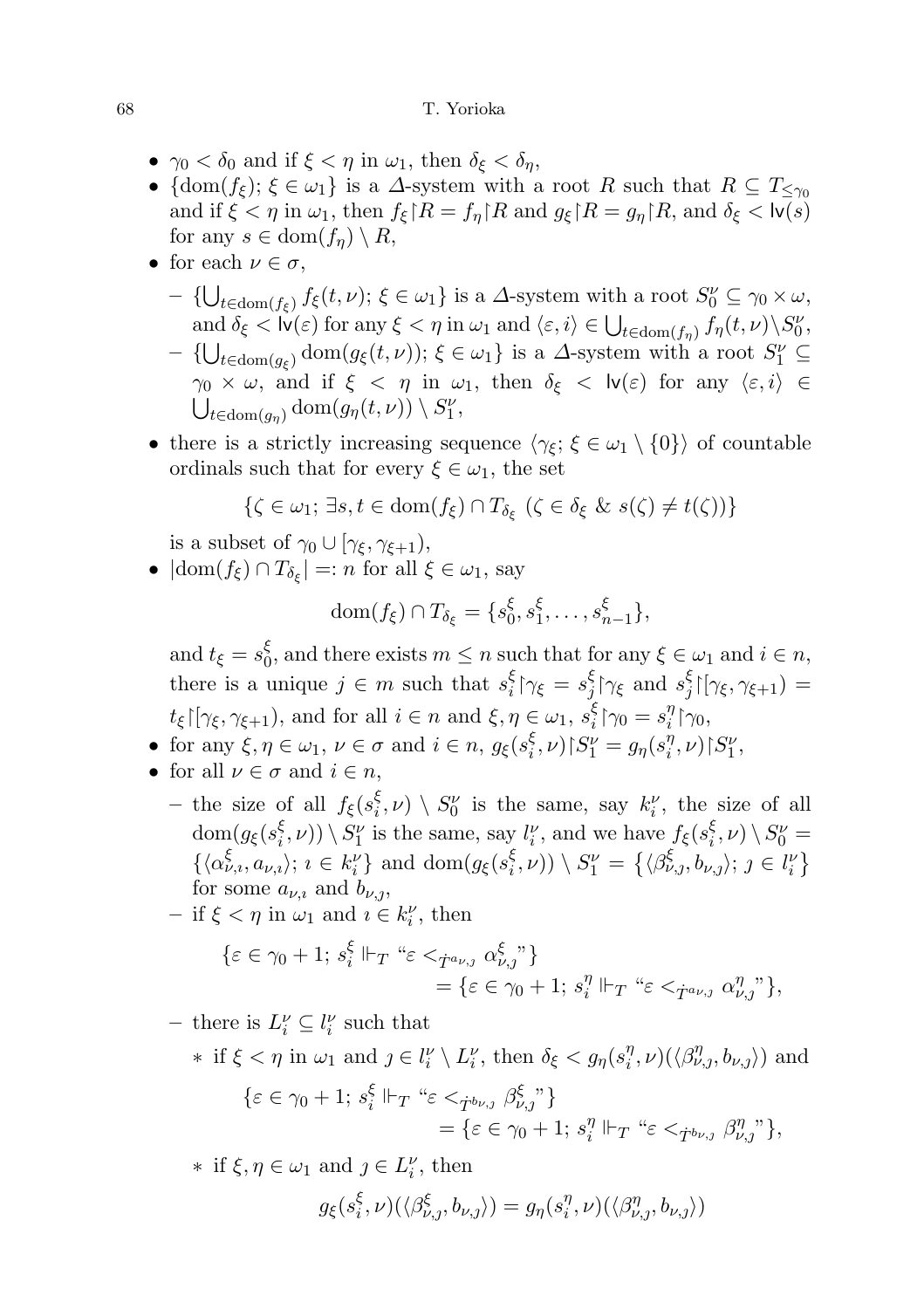and

$$
\{\varepsilon \in g_{\xi}(s_i^{\xi}, \nu) (\langle \beta_{\nu,j}^{\xi}, b_{\nu,j} \rangle) + 1; s_i^{\xi} \Vdash_{T} \text{``}\varepsilon <_{\dot{T}^{b_{\nu,j}}} \beta_{\nu,j}^{\xi} \text{''}\}
$$
  
=\{\varepsilon \in g\_{\xi}(s\_i^{\xi}, \nu) (\langle \beta\_{\nu,j}^{\eta}, b\_{\nu,j} \rangle) + 1; s\_i^{\eta} \Vdash\_{T} \text{``}\varepsilon <\_{\dot{T}^{b\_{\nu,j}}} \beta\_{\nu,j}^{\eta} \text{''}\}.

Since T is ccc, by shrinking  $\{\langle \langle \sigma_{\xi}, f_{\xi}, g_{\xi} \rangle, t_{\xi} \rangle; \xi \in \omega_1\}$  if necessary, we may assume that there exists  $r \in T$  such that  $\gamma_0 \leq \mathsf{lv}(r) < \delta_0, r \leq_T s_0^{\xi}$  $\frac{5}{0}$  for all  $\xi \in \omega_1$ , and the set  $\{s_0^{\xi}$  $\{\zeta \mid \gamma_{\xi}; \xi \in \omega_1\}$  is dense above r. For each  $i \in n$ , we write  $r_i := \psi_{r,s_i^0 \upharpoonright \mathsf{lv}(r)}(r) = s_i^0 \upharpoonright \mathsf{lv}(r)$ . Then for all  $i \in n$  and  $\xi \in \omega_1$ ,  $r_i \, \leq_T \, s_i^{\xi}$  $\xi$ , and the set  $\{s_i^{\xi}$  $\{\xi \mid \gamma_{\xi}; \xi \in \omega_1\}$  is dense above  $r_i$ , because by our assumption,

$$
\psi_{r,s_i^0\restriction \mathsf{lv}(r)}(s_0^\xi{\upharpoonright}\gamma_\xi)=s_i^\xi{\upharpoonright}\gamma_\xi
$$

for all  $\xi \in \omega_1$  and  $i \in n$ . By our  $\Delta$ -system refinement,

$$
\{r_i; \, i \in n\} = \{r_j; \, j \in m\}.
$$

Note that, by our  $\Delta$ -system refinement and the definition of the forcing notion  $g\mathsf{D}(\langle C_n; n \in \omega \rangle, Z)$ , for any uncountable subsets I and J of  $\omega_1, \nu \in \sigma$ and  $i, j \in n$ , if  $r_i = r_j$ , then  $r_i \Vdash_T$  "the family

$$
\{ \langle f_{\xi}(s_i^{\xi}, \nu), g_{\xi}(s_i^{\xi}, \nu) \rangle; \, \xi \in I \} \cup \{ \langle f_{\eta}(s_j^{\eta}, \nu), g_{\eta}(s_j^{\eta}, \nu) \rangle; \, \eta \in J \}
$$

forms a suitable refinement in the sense of the proof of Lemma 2.1".

We enumerate the set  $\{\langle i, j \rangle \in m \times n; r_i = r_j\}$  as  $\langle \langle i_\mu, j_\mu \rangle; \mu \in N \rangle$  with  $\langle i_{N-1}, j_{N-1} \rangle = \langle 0, 0 \rangle$ . We recursively find T-names  $\dot{\mathbf{K}}_{\mu}$  and  $\dot{\mathbf{L}}_{\mu}$  for uncountable subsets of  $\prod_{\nu \in \omega} D(\dot{C}_{\nu})$  below  $r_{i_{\mu}}$  and uncountable subsets  $I_{\mu}$  and  $J_{\mu}$  of  $\omega_1$  such that for each  $\mu \in N$ ,

- we let  $I_{-1} = J_{-1} = \omega_1$ ,
- $r_{i_{\mu}} \Vdash_{T} \text{``}\dot{\mathbf{K}}_{\mu} \cap \dot{\mathbf{L}}_{\mu} = \emptyset$  and for any  $p \in \dot{\mathbf{K}}_{\mu}$  and  $q \in \dot{\mathbf{L}}_{\mu}, p \not\perp_{\prod_{\nu \in \omega} \mathsf{D}(\dot{C}_{\nu})} q^{\nu}$ ,
- – for any  $\xi \in I_\mu$  and  $u \in T$ , if

$$
u \Vdash_T \text{``}\langle \langle f_{\xi}(s_{i_{\mu}}^{\xi},\nu), g_{\xi}(s_{i_{\mu}}^{\xi},\nu) \rangle; \nu \in \sigma \rangle \in \mathbf{K}_{\mu}\text{''},
$$

then  $s_i^{\xi}$  $\frac{\xi}{i_{\mu}} \leq_T u$  and for every  $\mu' < \mu$ ,

$$
\psi_{s_{i_\mu}^\xi,s_{i_{\mu'}}^\xi}(u)\Vdash_T \text{``}\langle\langle f_\xi(s_{i_{\mu'}}^\xi,\nu),g_\xi(s_{i_{\mu'}}^\xi,\nu)\rangle;\,\nu\in\sigma\rangle\in\mathbf{K}_{\mu'}\text{''},
$$

– for any  $\eta \in J_\mu$  and  $v \in T$ , if

$$
v \Vdash_T \text{``}\langle \langle f_\eta(s^\eta_{j_\mu}, \nu), g_\eta(s^\eta_{j_\mu}, \nu) \rangle; \nu \in \sigma \rangle \in \dot{\mathbf{L}}_\mu\text{''},
$$

then  $s_i^{\eta}$  $\frac{\eta}{j_{\mu}} \leq_T v$  and for every  $\mu' < \mu$ ,

$$
\psi_{s_{i_{\mu}}^{\eta},s_{i_{\mu'}}^{\eta}}(v) \Vdash_{T} \text{``}\langle\langle f_{\eta}(s_{j_{\mu'}}^{\eta},\nu),g_{\eta}(s_{j_{\mu'}}^{\eta},\nu)\rangle; \nu \in \sigma\rangle \in \mathring{\mathbf{L}}_{\mu'}\text{''},
$$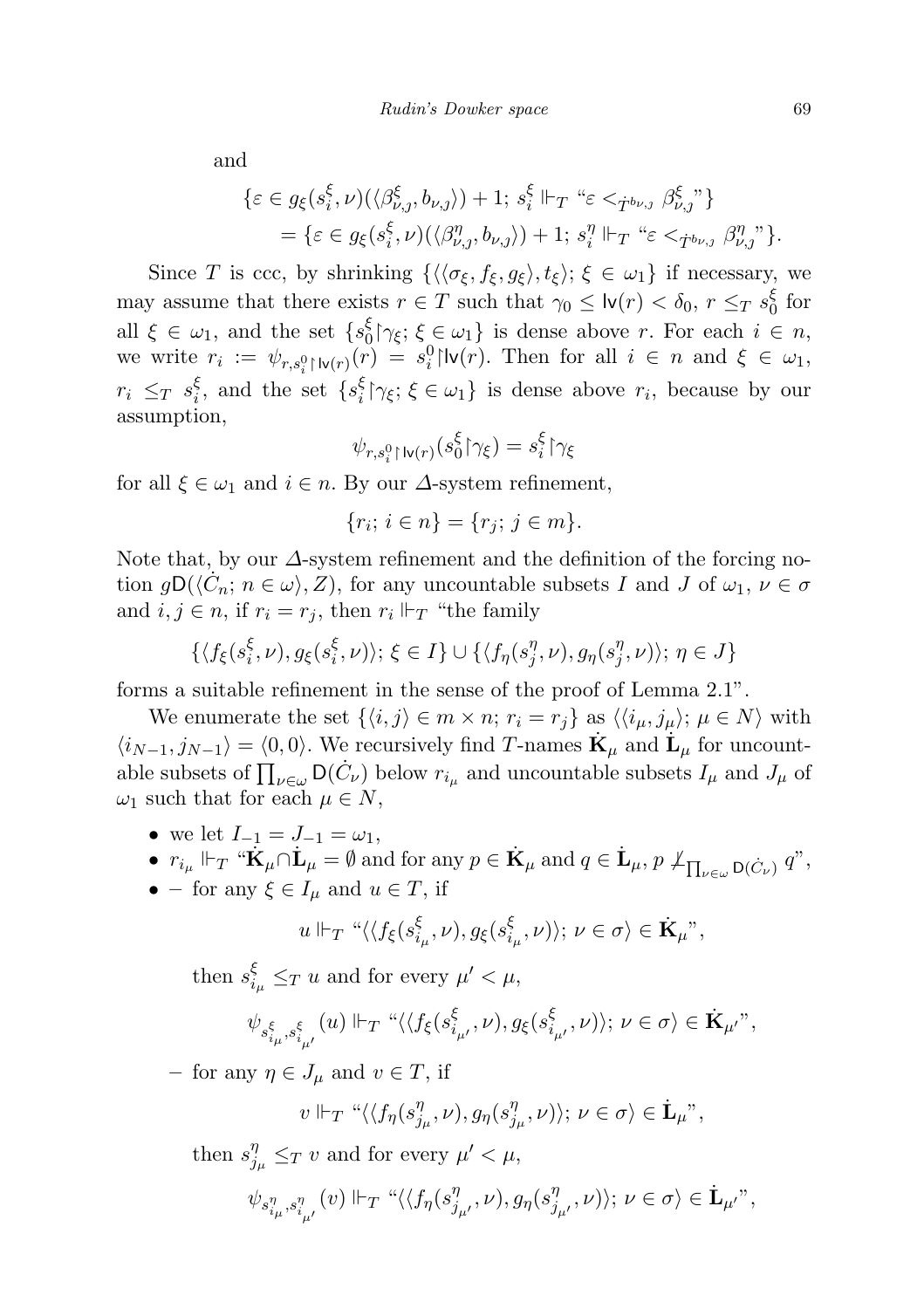• we let

$$
I_{\mu} := \{ \xi \in I_{\mu-1}; \ \exists u \in T \ (u \Vdash_{T} \text{``}\langle \langle f_{\xi}(s_{i_{\mu}}^{\xi}, \nu), g_{\xi}(s_{i_{\mu}}^{\xi}, \nu) \rangle; \ \nu \in \sigma \rangle \in \dot{\mathbf{K}}_{\mu} \text{''}) \},
$$
  

$$
J_{\mu} := \{ \eta \in J_{\mu-1}; \ \exists u \in T \ (u \Vdash_{T} \text{``}\langle \langle f_{\eta}(s_{j_{\mu}}^{\eta}, \nu), g_{\eta}(s_{j_{\mu}}^{\eta}, \nu) \rangle; \ \nu \in \sigma \rangle \in \dot{\mathbf{L}}_{\mu} \text{''}) \}.
$$

To do this, at stage  $\mu \in N$ , we define T-names  $\underline{\mathbf{K}}_{\mu}$  and  $\underline{\mathbf{L}}_{\mu}$  such that

\n- \n
$$
r_{i\mu} \Vdash_{T} \text{``}\mathbf{K}_{\mu} \subset \{\langle\langle f_{\xi}(s_{i_{\mu}}^{\xi},\nu), g_{\xi}(s_{i_{\mu}}^{\xi},\nu)\rangle; \nu \in \sigma\rangle; \xi \in I_{\mu-1}\}
$$
\n and  $\mathbf{L}_{\mu} \subset \{\langle\langle f_{\eta}(s_{j_{\mu}}^{\eta},\nu), g_{\eta}(s_{j_{\mu}}^{\eta},\nu)\rangle; \nu \in \sigma\rangle; \eta \in J_{\mu-1}\}$ \n
\n- \n for any  $\xi \in I_{\mu-1}$  and  $u \in T$ ,\n  $u \Vdash_{T} \text{``}\langle\langle f_{\xi}(s_{i_{\mu}}^{\xi},\nu), g_{\xi}(s_{i_{\mu}}^{\xi},\nu)\rangle; \nu \in \sigma\rangle \in \mathbf{K}_{\mu}$ \n $\Leftrightarrow s_{i_{\mu}}^{\xi} \leq_T u \, \& \forall \mu' < \mu \, (\psi_{s_{i_{\mu}}^{\xi},s_{i_{\mu'}}^{\xi}(u) \Vdash_{T} \text{``}\langle\langle f_{\xi}(s_{i_{\mu'}}^{\xi},\nu), g_{\xi}(s_{i_{\mu'}}^{\xi},\nu)\rangle; \nu \in \sigma\rangle \in \mathbf{K}_{\mu}$ \n "),\n and for any  $\eta \in J_{\mu-1}$  and  $v \in T$ ,\n  $v \Vdash_{T} \text{``}\langle\langle f_{\eta}(s_{j_{\mu}}^{\eta},\nu), g_{\eta}(s_{j_{\mu}}^{\eta},\nu)\rangle; \nu \in \sigma\rangle \in \mathbf{L}_{\mu}$ \n $\Leftrightarrow s_{j_{\mu}}^{\eta} \leq_T v \, \& \forall \mu' < \mu \, (\psi_{s_{j_{\mu}}^{\eta},s_{j_{\mu'}}^{\eta}(v) \Vdash_{T} \text{``}\langle\langle f_{\eta}(s_{j_{\mu}}^{\eta},\nu), g_{\eta}(s_{j_{\mu'}}^{\eta},\nu)\rangle; \nu \in \sigma\rangle \in \mathbf{L}_{\mu}$ \n
\n

We notice that

 $r_{i_{\mu}} \Vdash_{T}$  "both  $\underline{\mathbf{K}}_{\mu}$  and  $\underline{\mathbf{L}}_{\mu}$  are uncountable subsets of  $\prod$ ν∈ω  $\mathsf{D}(\dot{C}_{\nu})$ and  $\underline{\mathbf{K}}_{\mu} \cup \underline{\mathbf{L}}_{\mu}$  forms a suitable refinement for  $\prod \mathsf{D}(\dot{C}_{\nu})$ ν∈ω in the sense of the proof of Lemma 2.1".

So there are T-names  $\dot{\mathbf{K}}_{\mu}$  and  $\dot{\mathbf{L}}_{\mu}$  for uncountable subsets of  $\mathbf{K}_{\mu}$  and  $\mathbf{L}_{\mu}$ respectively such that

$$
r_{i_{\mu}} \Vdash_{T} \text{``}\dot{\mathbf{K}}_{\mu} \cap \dot{\mathbf{L}}_{\mu} = \emptyset \text{ and for any } p \in \dot{\mathbf{K}}_{\mu} \text{ and } q \in \dot{\mathbf{L}}_{\mu}, p \nperp_{\prod_{\nu \in \omega} \mathsf{D}(\dot{C}_{\nu})} q^{\nu}.
$$

Then we notice that  $I_{\mu}$  and  $J_{\mu}$ , defined as above, are both uncountable, and this finishes the constructions.

We take some (or any)  $\xi \in I_{N-1}$ . Then there exists  $u \in T$  such that

$$
u \Vdash_T \text{``}\langle \langle f_{\xi}(s_{i_{N-1}}^{\xi},\nu), g_{\xi}(s_{i_{N-1}}^{\xi},\nu) \rangle; \nu \in \sigma \rangle \in \mathbf{K}_{N-1}".
$$

Then by our constructions,  $s_i^{\xi}$  $\zeta_{i_{N-1}} \leq_T u$  and for any  $\mu \in N$ ,

$$
\psi_{s_{i_{N-1}}^{\xi},s_{i_{\mu}}^{\xi}}(u) \Vdash_{T} \text{``}\langle\langle f_{\xi}(s_{i_{\mu}}^{\xi},\nu),g_{\xi}(s_{i_{\mu}}^{\xi},\nu)\rangle; \nu \in \sigma\rangle \in \mathbf{K}_{\mu}^{''}.
$$

Since  $\dot{\mathbf{L}}_{N-1}$  is forced to be uncountable, there exist  $\eta \in \omega_1$  and  $v \in T$  such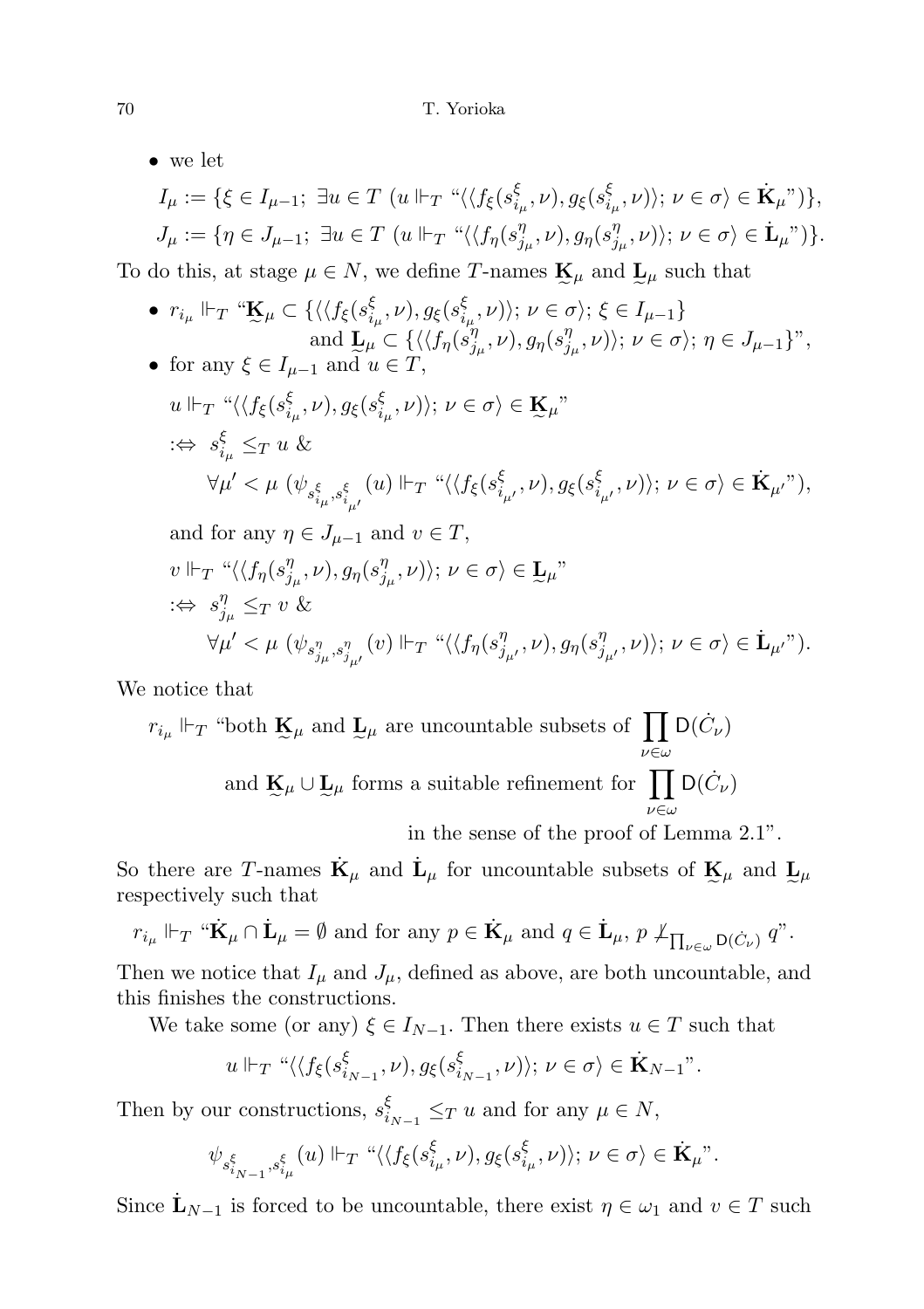that  $\xi < \eta$ ,  $(\delta_{\xi} \leq)$  lv $(u) < \gamma_{\eta}$ ,  $u <_{T} v$ ,  $\delta_{\xi} <$  lv $(v)$ , and

$$
v \Vdash_T \text{``}\langle\langle f_\eta(s^\eta_{j_{N-1}}, \nu), g_\eta(s^\eta_{j_{N-1}}, \nu)\rangle; \nu \in \sigma\rangle \in \mathbf{\dot{L}}_{N-1}^{\mathbf{\dot{m}}}. \text{''}
$$

(In fact, then  $\eta \in J_{N-1}$ .) By our constructions,  $s_j^{\eta}$  $_{j_{N-1}}^{\eta} \leq_T v$ , and for any  $\mu \in N$ ,

$$
\psi_{s_{j_{N-1}}^{\eta},s_{j_{\mu}}^{\eta}}(v) \Vdash_{T} \text{``}\langle\langle f_{\eta}(s_{j_{\mu}}^{\eta},\nu),g_{\eta}(s_{j_{\mu}}^{\eta},\nu)\rangle; \nu \in \sigma\rangle \in \mathbf{L}_{\mu}^{''}.
$$

We notice that, since

$$
t_{\xi} = s_0^{\xi} = s_{i_{N-1}}^{\xi} \leq_T u \leq_T v, \quad t_{\eta} = s_0^{\eta} = s_{j_{N-1}}^{\eta} \leq_T v
$$

and  $\mathsf{lv}(t_{\xi}) = \delta_{\xi} \leq \mathsf{lv}(u) < \delta_{\eta} = \mathsf{lv}(t_{\eta})$ , it follows that  $t_{\xi} \leq_T u <_T t_{\eta}$ . Therefore by our  $\Delta$ -system refinement and  $\delta_{\xi} \leq \mathsf{lv}(u) < \gamma_{\eta}$ , for each  $w \in$  $dom(f_{\eta}) \setminus R$ , we can find  $\mu_w \in N$  such that  $w <_T s_{\eta}^{\eta}$  $j_{\mu w}^{\eta}$  and  $s_i^{\xi}$  $\frac{\xi}{i_{\mu w}} <_T s_j^{\eta}$  $\frac{\eta}{j_{\mu_w}}.$ We then notice that for every  $w \in \text{dom}(f_{\eta}) \setminus R$ , since

$$
s_{i_{\mu_w}}^{\xi} = r_{i_{\mu_w}}^{\frown} t_{\xi} \left[ \left[ \mathbf{I} \mathbf{v}(r), \delta_{\xi} \right] \leq_{T} r_{i_{\mu_w}}^{\frown} t_{\eta} \left[ \left[ \mathbf{I} \mathbf{v}(r), \mathbf{I} \mathbf{v}(u) \right] \right] = \psi_{s_{i_{N-1}}^{\xi}, s_{i_{\mu_w}}^{\xi}}(u)
$$

$$
\langle T r_{i_{\mu_w}}^{\frown} t_{\eta} \left[ \left[ \mathbf{I} \mathbf{v}(r), \mathbf{I} \mathbf{v}(w) \right] \right] = w \langle T s_{j_{\mu_w}}^{\eta} \leq_{T} \psi_{s_{j_{N-1}}^{\eta}, s_{j_{\mu_w}}^{\eta}}(v),
$$

it follows that

$$
\psi_{s_{j_{N-1}}^{\eta},s_{j_{\mu_w}}^{\eta}}(v) \Vdash_{T} \text{``}\langle\langle f_{\xi}(s_{i_{\mu_w}}^{\xi},\nu),g_{\xi}(s_{i_{\mu_w}}^{\xi},\nu)\rangle;\,\nu \in \sigma\rangle \in \dot{\mathbf{K}}_{\mu_w}
$$
\n
$$
\text{and }\langle\langle f_{\eta}(s_{j_{\mu_w}}^{\eta},\nu),g_{\eta}(s_{j_{\mu_w}}^{\eta},\nu)\rangle;\,\nu \in \sigma\rangle \in \dot{\mathbf{L}}_{\mu_w}"
$$

hence

$$
w \Vdash_T \text{``}\langle\langle f_{\xi}(s_{i_{\mu_w}}^{\xi}, \nu), g_{\xi}(s_{i_{\mu_w}}^{\xi}, \nu)\rangle : \nu \in \sigma\rangle
$$
  
and  $\langle\langle f_{\eta}(w, \nu), g_{\eta}(w, \nu)\rangle; \nu \in \sigma\rangle$  are compatible".

Let

$$
f := f_{\xi} \cup \{ \langle w, \langle f_{\xi}(s_{i_{\mu_w}}^{\xi}, \nu) \cup f_{\eta}(w, \nu); \nu \in \sigma \rangle \}; w \in \text{dom}(f_{\eta}) \setminus R \},
$$
  

$$
g := g_{\xi} \cup \{ \langle w, \langle g_{\xi}(s_{i_{\mu_w}}^{\xi}, \nu) \cup g_{\eta}(w, \nu); \nu \in \sigma \rangle \}; w \in \text{dom}(f_{\eta}) \setminus R \}.
$$

Then  $\langle\langle \sigma, f, g\rangle, t_{\eta}\rangle$  is a condition of  $g\mathsf{D}(\langle \dot{C}_{\nu}; \nu \in \omega \rangle, Z)$  and is a common extension of  $\langle\langle \sigma_{\xi}, f_{\xi}, g_{\xi}\rangle, t_{\xi}\rangle$  and  $\langle\langle \sigma_{\eta}, f_{\eta}, g_{\eta}\rangle, t_{\eta}\rangle$ .

Therefore by the standard argument to force a fragment of forcing axioms (e.g.  $[4, \S3]$ ,  $[5, \S4]$  or  $[6, \S8]$ ), we can deduce Theorem  $3(1)$ . For example, under the existence of a coherent Suslin tree  $T$ , we just force by iterating, with finite supports, the forcing notions  $\mathbb P$  of size  $\aleph_1$  such that  $\mathbb P \times T$  is ccc. This is discussed in [12, Theorem 4.6].

**3.2.** Proof of Theorem  $3(2)$ . Throughout this subsection, we suppose that  $\langle T^n; n \in \omega \rangle$  is a sequence of T-names for Aronszajn trees and  $\langle \pi_n;$  $n \in \omega \setminus \{0\}$  is a sequence of T-names for functions with  $(p1-4)$  such that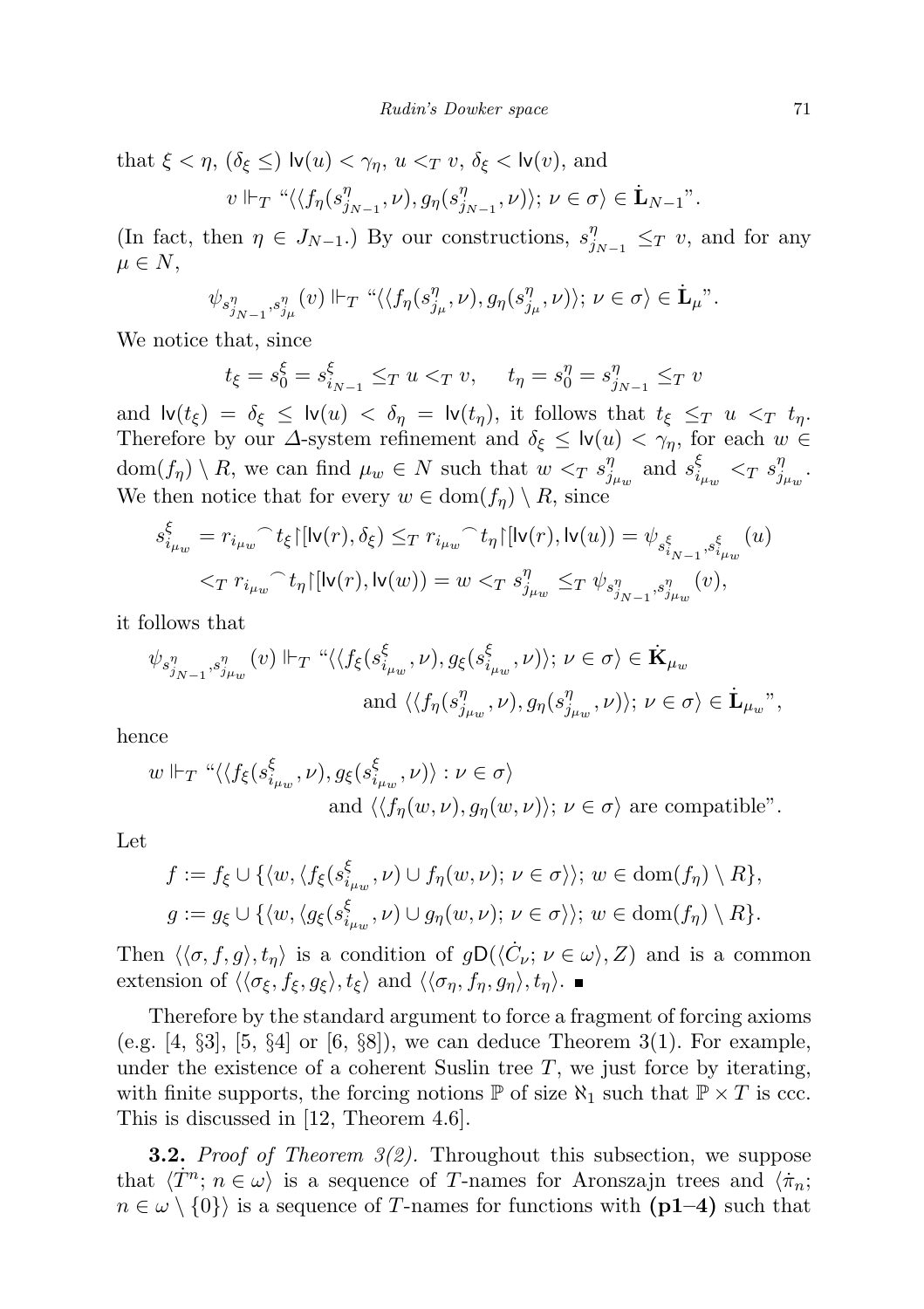it is forced that for each  $n \in \omega$  and each  $\alpha \in \omega_1$ , the set  $(T^n)_{\alpha}$  is a subset of the interval  $[\lambda_{\alpha}, \lambda_{\alpha} + \omega]$ .

Let  $\dot{C}$  and  $\dot{D}$  be T-names for closed subsets of  $\mathfrak{X}(\langle \dot{T}^n, \dot{\pi}^n; n \in \omega \rangle)$  such that it is forced that  $\dot{C}$  and  $\dot{D}$  are disjoint. As in the previous subsection, we can find a club Z on  $\omega_1$  such that  $\lambda_{\gamma} = \gamma$  for every  $\gamma \in Z$ , and for any  $\alpha, \beta \in \gamma$  and  $m, n \in \omega$ , every node in  $T_{\gamma}$  decides the statements " $\alpha \in \dot{T}^{n}$ ", " $\alpha \leq_{\dot{T}^n} \beta$ ", " $\langle \alpha, \beta \rangle \in \dot{\pi}^{n}$ ", " $\langle \alpha, m \rangle \in \dot{C}$ ", and " $\langle \alpha, m \rangle \in \dot{D}$ ".

As above, we define a forcing notion

$$
g_T \mathsf{N}(\langle \dot{T}^n, \dot{\pi}^n; n \in \omega \rangle, \dot{C}, \dot{D}, Z),
$$

or  $qN(\dot{C}, \dot{D}, Z)$  for short, which consists of the pairs  $\langle f, g \rangle$  of functions such that

- 1.  $dom(f) = dom(g)$  and  $dom(f)$  is a finite subset of T closed under  $\wedge$ ,
- 2. for each  $t \in \text{dom}(f)$ ,  $f(t)$  and  $g(t)$  are finite partial functions from  $\sup(Z \cap (l\mathsf{v}(t) + 1)) \times \omega$  into  $\omega_1$  and

 $t \Vdash_T$  " $\langle f(t), g(t) \rangle \in \mathsf{N}(\langle \dot{T}^n, \dot{\pi}^n; n \in \omega \rangle, \dot{C}, \dot{D})$ ",

3. for all  $t, t' \in \text{dom}(f)$ , if  $t' <_T t$ , then

$$
t \Vdash_{T} \text{``}\langle f(t), g(t) \rangle \leq_{\mathsf{N}(\dot{C}, \dot{D})} \langle f(t'), g(t') \rangle"
$$

and if

$$
(\text{dom}(f(t)) \cup \text{dom}(g(t))) \setminus (\text{dom}(f(t')) \cup \text{dom}(g(t'))) \neq \emptyset,
$$

then

$$
\max\{ \mathsf{lv}(\alpha); \langle \alpha, m \rangle \in \text{dom}(f(t')) \cup \text{dom}(g(t')) \text{ for some } m \in \omega \}
$$
  

$$
< \min\{ \mathsf{lv}(\alpha);
$$
  

$$
\langle \alpha, m \rangle \in (\text{dom}(f(t)) \cup \text{dom}(g(t))) \setminus (\text{dom}(f(t')) \cup \text{dom}(g(t')))
$$

for some  $m \in \omega$ ,

4. for all s and t in dom( $f$ ),

dom $(f(s \wedge t))$  $=\text{dom}(f(s)) \cap \text{dom}(f(t)) \cap (\text{sup}(Z \cap (\Delta(s,t) + 1)) \times \omega),$ dom $(g(s \wedge t))$  $=\text{dom}(g(s)) \cap \text{dom}(g(t)) \cap (\text{sup}(Z \cap (\Delta(s,t) + 1)) \times \omega),$ 

5. for all s and t in dom( $f$ ),

$$
(M(f(s), s, \Delta(s,t)) \cup M(f(t), t, \Delta(s,t)))
$$
  

$$
\cap (M(g(s), s, \Delta(s,t)) \cup M(g(t), t, \Delta(s,t))) = \emptyset.
$$

For conditions  $\langle f, g \rangle$  and  $\langle f', g' \rangle$  in  $gN(\dot{C}, \dot{D}, Z)$ , we define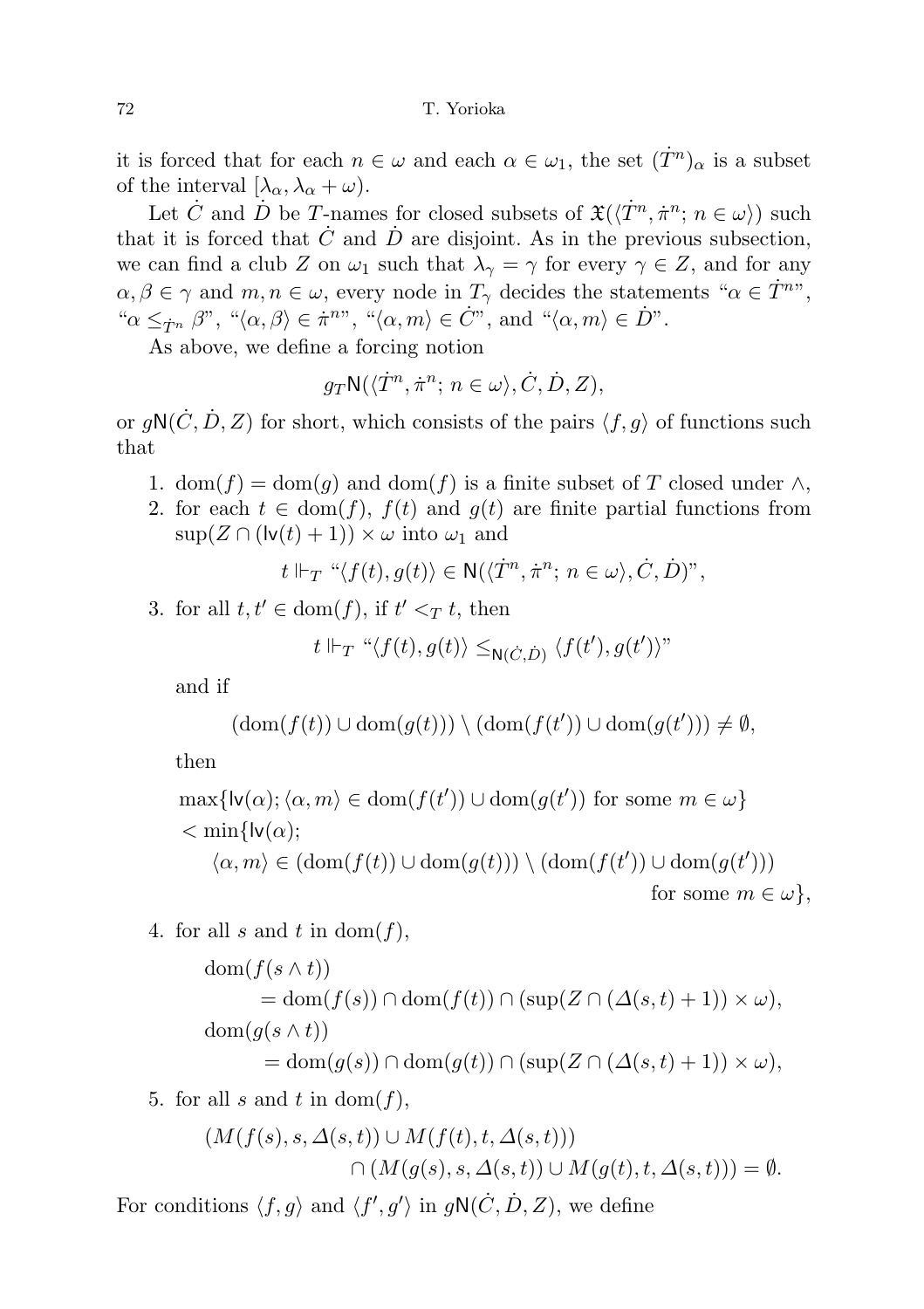$$
\langle f, g \rangle \leq_{gN(\dot{C}, \dot{D}, Z)} \langle f', g' \rangle
$$
  

$$
\Rightarrow \text{dom}(f) \supseteq \text{dom}(f')
$$
  

$$
\& \forall t \in \text{dom}(f') \ (t \Vdash_{T} \text{``}\langle f(t), g(t) \rangle \leq_{\text{N}(\dot{C}, \dot{D})} \langle f'(t), g'(t) \rangle \text{''}).
$$

PROPOSITION 3.5. For each  $t \in T$ , the set

$$
\{\langle f,g\rangle\in g_T\mathrm{N}(\langle \dot{T}^n,\dot{\pi}^n;\,n\in\omega\rangle,\dot{C},\dot{D},Z);\,t\in\mathrm{dom}(f)\}
$$

is dense.

*Proof.* Let 
$$
\langle f, g \rangle \in g\mathbb{N}(\dot{C}, \dot{D}, Z)
$$
.  
If there is  $s \in \text{dom}(f)$  so that  $t \leq_T s$ , then  
 $\langle f \cup \{ \langle t, f(s) \rangle \}(\text{dom}(f(s)) \cap (\sup(Z \cap (\mathsf{lv}(t) + 1)) \times \omega)) \rangle \},$   
 $g \cup \{ \langle t, g(s) \rangle \}(\text{dom}(g(s)) \cap (\sup(Z \cap (\mathsf{lv}(t) + 1)) \times \omega)) \rangle \} \rangle$ 

is a condition of  $qN(\dot{C}, \dot{D}, Z)$  and an extension of  $\langle f, q \rangle$ .

Suppose that  $t \nleq_T s$  for all  $s \in \text{dom}(f)$ . Then there exists  $s \in \text{dom}(f)$ such that  $\Delta(t, u) \leq \Delta(t, s)$  for any  $u \in \text{dom}(f)$ . Let

$$
f' := f \cup \{ \langle s \wedge t, f(s) \rangle \langle \text{dom}(f(s)) \cap (\sup(Z \cap (\Delta(t, s) + 1)) \times \omega) \rangle \} \cup \{ \langle t, f(s) \rangle \langle \text{dom}(f(s)) \cap (\sup(Z \cap (\Delta(t, s) + 1)) \times \omega) \rangle \} \},
$$
  

$$
g' := g \cup \{ \langle s \wedge t, g(s) \rangle \langle \text{dom}(g(s)) \cap (\sup(Z \cap (\Delta(t, s) + 1)) \times \omega) \rangle \} \} \cup \{ \langle t, g(s) \rangle \langle \text{dom}(g(s)) \cap (\sup(Z \cap (\Delta(t, s) + 1)) \times \omega) \rangle \} \}.
$$

Then  $\langle f', g' \rangle$  is a condition of  $gN(\dot{C}, \dot{D}, Z)$  and an extension of  $\langle f, g \rangle$ .

PROPOSITION 3.6. For  $t \in T$  and  $\langle \alpha, m \rangle \in \omega_1 \times \omega$ , the set

$$
\{\langle f,g \rangle \in g_T \mathsf{N}(\langle \dot{T}^n, \dot{\pi}^n; n \in \omega \rangle, \dot{C}, \dot{D}, Z); \exists s \in \text{dom}(f) \ (t \leq_T s \ \& \text{(either } s \Vdash_T \text{``}\alpha \notin \dot{T}^{m} \text{''} \text{ or } \langle \alpha, m \rangle \in \text{dom}(f(s)) \cup \text{dom}(g(s)))\}\
$$

is dense.

*Proof.* Let  $\langle f, g \rangle \in gN(C, D, Z)$ . From the previous proposition, we may assume that  $t \in \text{dom}(f)$  and there exists  $s \in T$  such that  $t \leq_T s$ ,  $\text{lv}(u) \leq$  $\mathsf{lv}(s)$  for every  $u \in \text{dom}(f)$ , and  $\mathsf{lv}(\alpha) < \text{sup}(Z \cap (\mathsf{lv}(s) + 1))$ . By the property of Z, s decides the statement " $\alpha \in T^{m}$ ". If  $s \Vdash_T$  " $\alpha \notin T^{m}$ ", then  $\langle f, g \rangle$  is in the above set, so now we suppose that  $s \Vdash " \alpha \in \dot{T}^{m \dot{m}}$ .

We enumerate the set

$$
\{u \in \text{dom}(f); \, \text{lv}(\alpha) \in \text{sup}(Z \cap (\Delta(u, s) + 1))\}
$$

as  $\langle u_i; i \in k \rangle$ . We note that for any  $j \in k$  and  $v \in \text{dom}(f)$ , if  $\mathsf{lv}(\alpha) \in$  $\sup(Z \cap (\Delta(u_j, v) + 1)),$  then v is also in  $\{u_i : i \in k\}$ , and  $v \Vdash_T " \alpha \in T^{m}$ ". If for some  $i \in k$ ,  $\langle \alpha, m \rangle \in \text{dom}(f(u_i)) \cup \text{dom}(g(u_i))$ , then  $\langle f, g \rangle$  is in the above set, so suppose that  $\langle \alpha, m \rangle \notin \text{dom}(f(u_i)) \cup \text{dom}(g(u_i))$  for any  $i \in k$ . By the definition of  $gN(C, D, Z)$ , one of the following happens: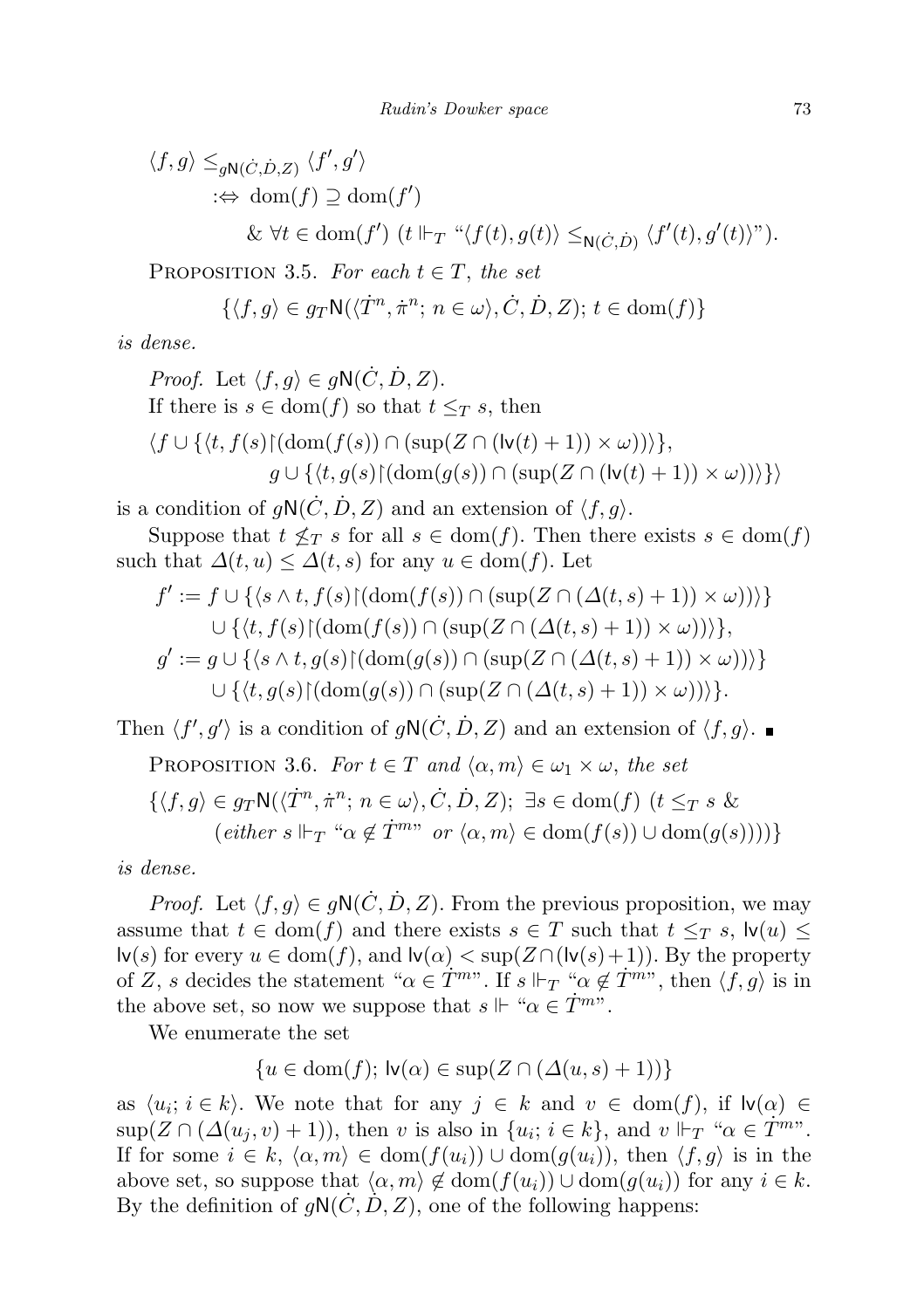74 T. Yorioka

- For all  $i, j \in k, \langle \alpha, m \rangle \notin M(f(u_i), u_i, \Delta(u_i, u_j)).$
- For all  $i, j \in k, \langle \alpha, m \rangle \notin M(g(u_i), u_i, \Delta(u_i, u_j)).$

Without loss of generality, we may assume that the first case happens. Then we recursively pick  $\gamma_i \in \mathsf{lv}(\alpha)$  for  $i \in k$  such that:

- for each  $i \in k-1$ ,  $\gamma_i \leq \gamma_{i+1}$ ,
- for each  $i \in k$ ,

$$
u_i \Vdash_T ``\langle f(u_i), g(u_i) \cup \{\langle\langle \alpha, m \rangle, \gamma_i \rangle\} \rangle \in \mathsf{N}(\dot{C}, \dot{D})"
$$

• for all  $i \in k$  and  $v \in \text{dom}(f)$ ,

$$
M(f(v), v, \Delta(u_i, v)) \cap M(g(u_i) \cup \{\langle\langle \alpha, m \rangle, \gamma_i \rangle\}, u_i, \Delta(u_i, v)) = \emptyset.
$$

Then the pair

$$
\langle f, (g{\upharpoonright}(\text{dom}(g) \setminus \{u_i; i \in k\}) ) \cup \{ \langle u_i, g(u_i) \cup \{ \langle \langle \alpha, m \rangle, \gamma_{k-1} \rangle \} \rangle; i \in k \} \rangle
$$
 is a condition of  $g\mathsf{N}(\dot{C}, \dot{D}, Z)$  and an extension of  $\langle f, g \rangle$ .

Assume that  $gN(\dot{C}, \dot{D}, Z) \times T$  is ccc. (Then so is  $gN(\dot{C}, \dot{D}, Z)$ .) We denote the ground model by **V** and let G be a  $gN(\tilde{C}, \tilde{D}, Z)$ -generic filter over **V**, and H a T-generic filter over  $\mathbf{V}[G]$ . Set

$$
G_H := \{ \langle c, d \rangle \in \mathsf{N}(\dot{C}[H], \dot{D}[H]); \ \exists \langle f, g \rangle \in G \ \exists t \in \text{dom}(f) \cap H \ (t \Vdash_T \text{``}\langle f(t), g(t) \rangle \leq_{\mathsf{N}(\dot{C}, \dot{D})} \langle c, d \rangle \text{''}) \}.
$$

 $(\dot{C}[H] \text{ and } \dot{D}[H] \text{ are the interpretations of } \dot{C} \text{ and } \dot{D} \text{ respectively in } \mathbf{V}[G][H].)$ By the definition of  $gN(\dot{C}, \dot{D}, Z)$ ,  $G_H$  is a filter, and by the previous proposition, we note that in  $\mathbf{V}[G]$ , for any  $\langle \alpha, m \rangle \in \omega_1 \times \omega$ , the set

 $\{s \in T : \text{either } s \Vdash_T \text{``$\alpha \notin \dot{T}^{m}}" \text{ or } \langle \alpha, m \rangle \in \text{dom}(f(s)) \cup \text{dom}(g(s))\}\$ 

is dense in T, so  $G_H$  generates disjoint open sets which separate  $\dot{C}[G]$  and  $\dot{D}[G].$ 

LEMMA 3.7.  $g_T \mathsf{N}(\langle \dot{T}^n, \dot{\pi}^n; n \in \omega \rangle, \dot{C}, \dot{D}, Z) \times T$  satisfies the countable chain condition.

*Proof.* Let  $\{\langle f_{\xi}, g_{\xi}\rangle, t_{\xi}\rangle; \xi \in \omega_1\}$  be an uncountable subset of  $gN(\dot{C}, \dot{D}, Z)$  $\times T$ . By strengthening each condition if necessary, we may assume that for each  $\xi \in \omega_1$ , there is  $\delta_{\xi}$  in  $\omega_1$  such that

- $t_{\xi} \in \text{dom}(f_{\xi}) \cap T_{\delta_{\xi}}$  and every node in  $\text{dom}(f_{\xi})$  is of height  $\leq \delta_{\xi}$ ,
- for any  $t \in \text{dom}(\tilde{f}_{\xi})$ , there exists  $t' \in \text{dom}(f_{\xi}) \cap T_{\delta_{\xi}}$  such that  $t \leq T$  t'.

By shrinking the subset and strengthening each condition again if necessary, we may also assume that there exists  $\gamma_0 \in \omega_1$  such that

- $\gamma_0 < \delta_0$  and if  $\xi < \eta$  in  $\omega_1$ , then  $\delta_{\xi} < \delta_{\eta}$ ,
- ${\text{dom}(f_{\xi})}$ ;  $\xi \in \omega_1$  is a  $\Delta$ -system with a root R such that  $R \subseteq T_{\leq \gamma_0}$  and if  $\xi < \eta$  in  $\omega_1$ , then  $f_{\xi}$  |  $R = f_{\eta}$ |  $R$  and  $\delta_{\xi} <$  |  $v(s)$  for any  $s \in \text{dom}(f_{\eta}) \setminus R$ ,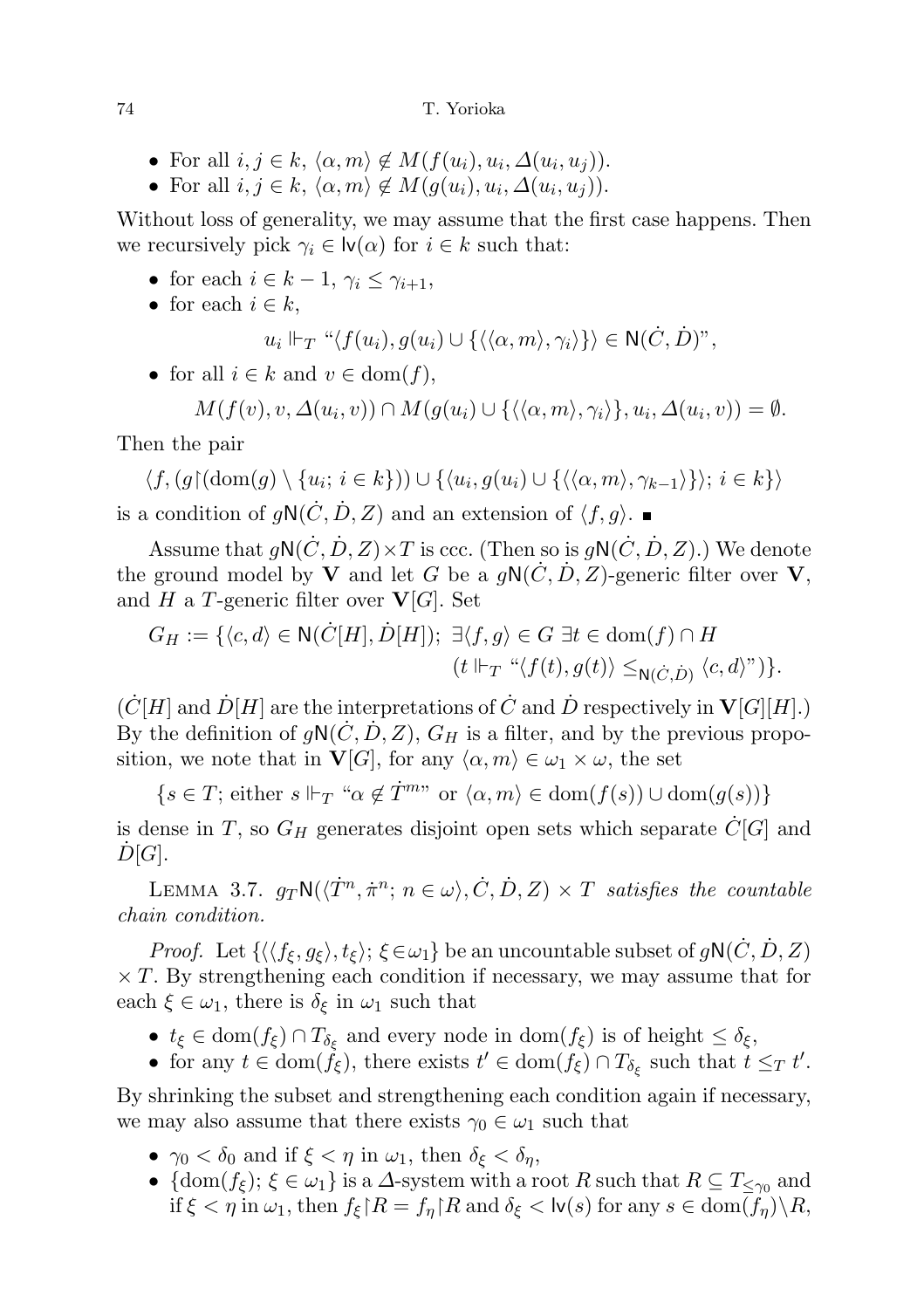- $\bullet$  { $\bigcup_{t \in \text{dom}(f_{\xi})} \text{dom}(f_{\xi}(t)); \xi \in \omega_1$ } is a  $\Delta$ -system with a root  $S_0 \subseteq$  $\gamma_0 \times \omega$ , and if  $\xi \leq \eta$  in  $\omega_1$ , then  $\delta_{\xi} \leq \nu(\varepsilon)$  for any  $\langle \varepsilon, m \rangle \in$  $\bigcup_{t \in \text{dom}(f_{\eta})} \text{dom}(f_{\eta}(t)) \setminus S_0,$ 
	- $\{\bigcup_{t \in \text{dom}(g_{\xi})} \text{dom}(g_{\xi}(t)); \xi \in \omega_1\}$  is a  $\Delta$ -system with a root  $S_1 \subseteq$  $\gamma_0 \times \omega$ , and if  $\xi \leq \eta$  in  $\omega_1$ , then  $\delta_{\xi} \leq \mathsf{lv}(\varepsilon)$  for any  $\langle \varepsilon, m \rangle \in$  $\bigcup_{t \in \text{dom}(g_{\eta})} \text{dom}(g_{\eta}(t)) \setminus S_1,$
- there is a strictly increasing sequence  $\langle \gamma_{\xi}; \xi \in \omega_1 \setminus \{0\} \rangle$  of countable ordinals such that for every  $\xi \in \omega_1$ ,

$$
\{\zeta \in \omega_1; \ \exists s, t \in \text{dom}(f_{\xi}) \cap T_{\delta_{\xi}} \ (\zeta \in \delta_{\xi} \ \& \ s(\zeta) \neq t(\zeta))\}
$$

is a subset of  $\gamma_0 \cup [\gamma_{\xi}, \gamma_{\xi+1}),$ 

•  $|\text{dom}(f_{\xi}) \cap T_{\delta_{\xi}}| =: n \text{ for all } \xi \in \omega_1, \text{ say}$ 

$$
\text{dom}(f_{\xi}) \cap T_{\delta_{\xi}} = \{s_0^{\xi}, s_1^{\xi}, \dots, s_{n-1}^{\xi}\},
$$

and  $t_{\xi} = s_0^{\xi}$  $\zeta$ , and there exists  $m \leq n$  such that for any  $\xi \in \omega_1$  and  $i \in n$ , there is a unique  $j \in m$  such that  $s_i^{\xi}$  $s_j^\xi{\restriction}\gamma_\xi\,=\,s_j^\xi$ ξ $\big\uparrow \gamma_{\xi}$  and  $s_j^{\xi}$  $\int\limits_j^\xi \lceil \gamma_\xi,\gamma_{\xi+1})\rceil =$  $t_{\xi}$  |  $[\gamma_{\xi}, \gamma_{\xi+1})$ , and for all  $i \in n$  and  $\xi, \eta \in \omega_1$ ,  $s_i^{\xi}$  $\int_{i}^{\xi}$  |  $\gamma_0 = s_i^{\eta}$  $i^{\eta}$  |  $\gamma_0$ ,

- for any  $\xi, \eta \in \omega_1$  and  $i \in n$ ,  $f_{\xi}(s_i^{\xi})$  $\binom{\xi}{i}$ |S<sub>0</sub> =  $f_{\eta}(s_i^{\eta})$  $\binom{\eta}{i}$  |  $S_0$  and  $g_{\xi}(s_i^{\xi})$  $S_i^{\xi}$ )| $S_1$  =  $g_{\eta}(s_i^{\eta})$  $_{i}^{\eta})$ | $S_{1}$ ,
- for each  $i \in n$ ,
	- the size of all dom $(f_{\xi}(s_i^{\xi}))$  $\binom{5}{i}$   $\setminus$   $S_0$  is the same, say  $k_i$ , the size of all dom $(g_{\xi}(s_i^{\xi}))$  $(\xi_i)$ ) \ S<sub>1</sub> is the same, say  $l_i$ , and dom $(f_{\xi}(s_i^{\xi_i}))$  $S_i^{\varsigma})$ )  $\langle S_0 =$  $\{\langle \alpha_i^{\xi}, a_i \rangle; i \in k_i\}$  and dom $(g_{\xi}(s_i^{\xi}))$  $\binom{\xi}{i}$ ) \  $S_1 = \{ \langle \beta_j^{\xi}, b_j \rangle; j \in l_i \}$  for some  $a_i$  and  $b_j$ ,
	- there are  $K_i \subseteq k_i$  and  $L_i \subseteq l_i$  such that

\* if 
$$
\xi < \eta
$$
 in  $\omega_1$  and  $i \in k_i \setminus K_i$  and  $j \in l_i \setminus L_i$ , then

$$
\delta_{\xi} < f_{\eta}(s_i^{\eta})(\langle \alpha_i^{\eta}, a_i \rangle) \quad \text{and} \quad \delta_{\xi} < g_{\eta}(s_i^{\eta})(\langle \beta_j^{\eta}, b_j \rangle),
$$
\n
$$
\{\varepsilon \in \gamma_0 + 1; s_i^{\xi} \Vdash_{T} \text{``$\varepsilon$} <_{\dot{T}^{a_i}} \alpha_i^{\xi^{\gamma}}\} = \{\varepsilon \in \gamma_0 + 1; s_i^{\eta} \Vdash_{T} \text{``$\varepsilon$} <_{\dot{T}^{a_i}} \alpha_i^{\eta^{\gamma}}\}
$$

and

$$
\begin{aligned} \{\varepsilon\in\gamma_0+1;\,s^{\xi}_{i}\Vdash_T\text{``}\varepsilon<_{\dot{T}^{b_j}}\beta^{\xi\nu}_{j}\}\\ =\{\varepsilon\in\gamma_0+1;\,s^{\eta}_{i}\Vdash_T\text{``}\varepsilon<_{\dot{T}^{b_j}}\beta^{\eta\nu}_{j}\}, \end{aligned}
$$

∗ if  $ξ, η ∈ ω_1$  and  $i ∈ K_i$  and  $j ∈ L_i$ , then

$$
f_{\xi}(s_i^{\xi}) (\langle \alpha_i^{\xi}, a_i \rangle) = f_{\eta}(s_i^{\eta}) (\langle \alpha_i^{\eta}, a_i \rangle),
$$
  

$$
g_{\xi}(s_i^{\xi}) (\langle \beta_j^{\xi}, b_j \rangle) = g_{\eta}(s_i^{\eta}) (\langle \beta_j^{\eta}, b_j \rangle),
$$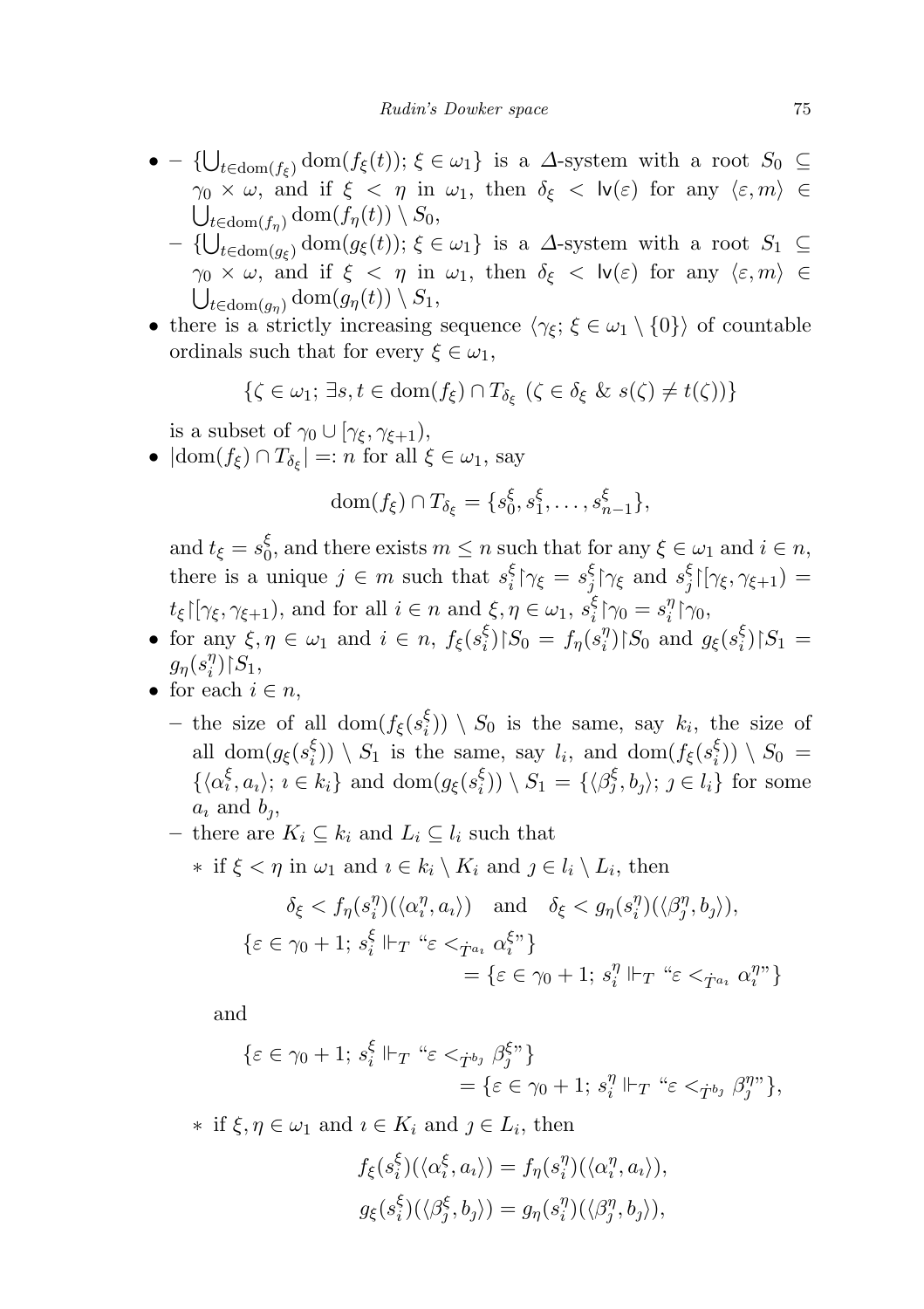76 T. Yorioka

$$
\{\varepsilon \in f_{\xi}(s_i^{\xi})(\alpha_i^{\xi}) + 1; s_i^{\xi} \Vdash_{T} \text{``}\varepsilon <_{\dot{T}^{a_i}} \alpha_i^{\xi} \text{''}\}
$$
\n
$$
= \{\varepsilon \in f_{\xi}(s_i^{\xi})(\alpha_i^{\xi}) + 1; s_i^{\eta} \Vdash_{T} \text{``}\varepsilon <_{\dot{T}^{a_i}} \alpha_i^{\eta} \text{''}\}
$$

and

$$
\{\varepsilon \in g_{\xi}(s_i^{\xi})(\beta_j^{\xi}) + 1; s_i^{\xi} \Vdash_{T} \text{``}\varepsilon <_{\dot{T}^{b_j}} \beta_j^{\xi} \text{''}\}\
$$
\n
$$
= \{\varepsilon \in g_{\xi}(s_i^{\xi})(\beta_j^{\xi}) + 1; s_i^{\eta} \Vdash_{T} \text{``}\varepsilon <_{\dot{T}^{b_j}} \beta_j^{\eta} \text{''}\}.
$$

Since  $T$  is ccc, as in the proof of Lemma 3.4, by shrinking the family  $\{\langle f_{\xi}, g_{\xi}, t_{\xi}\rangle; \xi \in \omega_1\}$  if necessary, we may assume that there exists  $r \in T$  such that  $\gamma_0 \leq \mathsf{lv}(r) < \delta_0$  and  $r \leq_T s_0^{\xi}$  $\frac{5}{0}$  for all  $\xi \in \omega_1$ , and the set  $\{s_0^{\xi}$  $\{\gamma_{\xi}; \xi \in \omega_1\}$  is dense above r. For each  $i \in n$ , we write  $r_i :=$  $\psi_{r,s_i^0\upharpoonright \mathsf{lv}(r)}(\mathbf{r})=s_i^0\upharpoonright \mathsf{lv}(r)$ . Then by our  $\Delta$ -system refinement and the definition of  $gN(\dot{C}, \dot{D}, Z)$ , for any uncountable subsets I and J of  $\omega_1$  and  $i, j \in n$ , if  $r_i = r_j$ , then  $r_i \Vdash_T$  "the family"

$$
\{\langle f_{\xi}(s_i^{\xi}),g_{\xi}(s_i^{\xi})\rangle;\,\xi\in I\}\cup\{\langle f_{\eta}(s_j^{\eta}),g_{\eta}(s_j^{\eta})\rangle;\,\eta\in J\}
$$

forms a suitable refinement in the sense of the proof of Lemma 2.2".

Therefore the rest of the proof is completely the same as the proof of Lemma 3.4.  $\blacksquare$ 

4. Generalized Rudin spaces constructed with non-Aronszajn  $\omega_1$ -trees. In this section, we consider generalized Rudin spaces with non-Aronszajn  $\omega_1$ -trees. Note that in general, for a decreasing sequence  $\langle T^n; \rangle$  $n \in \omega$  of  $\omega_1$ -trees and a sequence  $\langle \pi^n; n \in \omega \setminus \{0\} \rangle$  of functions with  $(p1-3)$ , and a closed subset C of  $\mathfrak{X}(\langle T^n, \pi^n; n \in \omega \rangle)$ , the forcing notion  $\mathsf{D}(\langle T^n, \pi^n; \pi \rangle)$  $n \in \omega$ , C) does not satisfy the countable chain condition.

PROPOSITION 4.1. Suppose that  $\langle T^n; n \in \omega \rangle$  is a decreasing sequence of  $\omega_1$ -trees and  $\langle \pi^n; n \in \omega \setminus \{0\} \rangle$  is a sequence of functions with  $(p1-3)$ such that  $T^0$  has a cofinal chain (a cofinal branch). Then there exists a closed subset C of  $\mathfrak{X}(\langle T^n, \pi^n; n \in \omega \rangle)$  such that  $\mathsf{D}(\langle T^n, \pi^n; n \in \omega \rangle, C)$  has an uncountable antichain.

*Proof.* Let B be a cofinal chain in  $T^0$ , and let

 $C := \{ \langle t, 0 \rangle : t \in B \& \mathsf{lv}(t) \in \mathsf{Lim} \}.$ 

Then C is a closed subset of  $\mathfrak{X}(\langle T^n, \pi^n; n \in \omega \rangle)$ .

For each  $\alpha \in \omega_1 \cap \text{Lim}$ , let  $t_\alpha \in B$  be the node of height  $\alpha, s_\alpha \in B$  the node of height  $\alpha + 1$ , and let

$$
p_{\alpha} := \langle \{ \langle s_{\alpha}, 0 \rangle \}, \{ \langle \langle t_{\alpha}, 0 \rangle, 0 \rangle \} \rangle.
$$

Then each  $p_{\alpha}$  is a condition of the forcing notion  $\mathsf{D}(C)$ , and the set  $\{p_{\alpha}; \alpha \in$  $\omega_1 \cap \text{Lim}$  is an antichain in D(C), because if  $\alpha$  and  $\beta$  are countable limit ordinals and  $\alpha < \beta$ , then  $s_{\alpha} \in N(\langle t_{\beta}, 0 \rangle, 0)$ .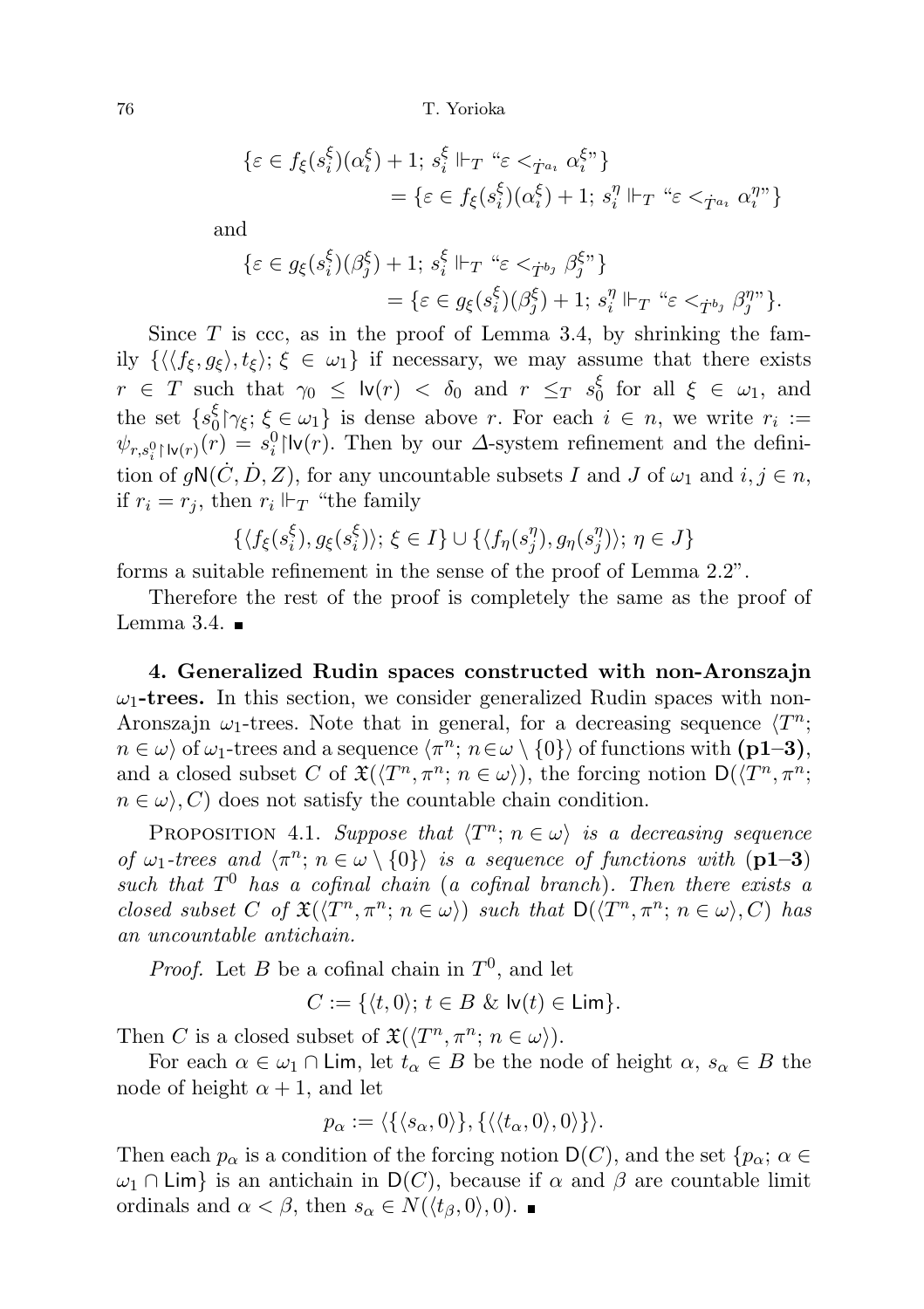Now we introduce other forcing notions. To do this, we use the following notation and proposition.

Suppose that  $\langle T^n; n \in \omega \rangle$  is a decreasing sequence of  $\omega_1$ -trees. For each  $n \in \omega$ ,  $\mathcal{F}^n$  is the set of cofinal chains  $\binom{3}{1}$  in the tree  $T^n \times \{n\}$ ,

$$
\mathcal{F}_{+}^{n} := \{ B \cap ((T^{n})_{\geq \alpha} \times \{n\}); B \in \mathcal{F}^{n} \& \alpha \in \omega_{1} \},
$$

and for each  $B \in \mathcal{F}_{+}^n$ ,

$$
B^{\downarrow} := \{ s \in T^n; \, \exists \langle t, n \rangle \in B \, \left( s \leq_{T^n} t \right) \} \times \{ n \}.
$$

PROPOSITION 4.2. Suppose that  $\langle C_{\nu}; \nu \in \omega \rangle$  is a decreasing sequence of closed subsets with empty intersection. Let  $i \in \omega$  and  $B \in \mathcal{F}^i$ . Then there exist  $\nu \in \omega$  and  $\alpha \in \omega_1$  such that  $C_{\nu} \cap B \cap (T_{\geq \alpha} \times \{i\}) = \emptyset$ .

*Proof.* For each  $\nu \in \omega$ , let

$$
D_{\nu} := \{ \mathsf{lv}(s); \, \langle s, i \rangle \in C_{\nu} \cap B \}.
$$

Since each  $C_{\nu}$  is closed,  $D_{\nu}$  is club in  $\omega_1$  if it is uncountable. So if  $D_{\nu}$  is uncountable for every  $\nu \in \omega$ , then  $\bigcap_{\nu \in \omega} D_{\nu}$  is also club in  $\omega_1$ , in particular, it is not empty, hence neither is  $\bigcap_{\nu\in\omega}C_{\nu}$ .

**4.1.** Proof of Theorem 4. Throughout this subsection, we suppose that  $\langle T^n; n \in \omega \rangle$  is a decreasing sequence of  $\omega_1$ -trees and  $\langle \pi^n; n \in \omega \setminus \{0\} \rangle$  is a sequence of functions with  $(p1-3)$  such that  $T^0$  has at most countably many cofinal chains.

Let  $\langle C_{\nu}; \nu \in \omega \rangle$  be a decreasing sequence of closed subsets with empty intersection. Then by Proposition 4.2, there exists  $\delta \in \omega_1$  such that

- for all  $i \in \omega$  and  $B, B' \in \mathcal{F}^i$  with  $B \neq B'$ ,  $B \cap B' \subseteq (T^i)_{\leq \delta} \times \{i\}$ ,
- for all  $i, \nu \in \omega$  and  $B \in \mathcal{F}^i$ , either  $C_{\nu} \cap B$  is uncountable or  $C_{\nu} \cap B \cap$  $((T^i)_{\geq \delta} \times \{i\}) = \emptyset.$

We introduce the forcing notion

$$
\mathsf{P}(\langle T^n, \pi^n; n \in \omega \rangle, \langle C_{\nu}; \nu \in \omega \rangle, \delta),
$$

or  $P(\langle C_\nu; \nu \in \omega \rangle, \delta)$  for short, which is a modification of the forcing notion  $\prod_{\nu \in \omega} \mathsf{D}(C_{\nu})$  and consists of pairs  $\langle \vec{A}, \vec{h} \rangle$  such that:

- 1.  $\vec{A}$  is a finite partial function from  $\omega$  into  $[\bigcup_{n\in\omega}T^n\times\{n\}]^{<\aleph_0}$ ,
- 2.  $\vec{h}$  is a finite partial function from  $\omega \times (\bigcup_{n \in \omega} T^n \times \{n\})$  into  $\omega_1$ ,
- 3. dom $(\vec{A}) \supseteq {\{\nu \in \omega; \exists x \in \bigcup_{n \in \omega} T^n \times \{n\} \ (\langle \nu, x \rangle \in \text{dom}(\vec{h}))\}},$
- 4. for any  $\nu \in \text{dom}(\vec{A})$  and  $\langle s, i \rangle \in \vec{A}(\nu)$ , if  $\mathsf{lv}(s) > \delta$ , then either  $T^i | s$ is Aronszajn or there exists (a unique)  $B \in \mathcal{F}^i$  with  $\langle s, i \rangle \in B$  such that  $C_{\nu} \cap B \subseteq (T^i)_{\leq \delta} \times \{i\},\$

 $(3)$  In this paper, a *cofinal chain* means an uncountable subset B of T such that B is pairwise comparable in T and  $B \cap T_\alpha \neq \emptyset$  for every  $\alpha \in \omega_1$ .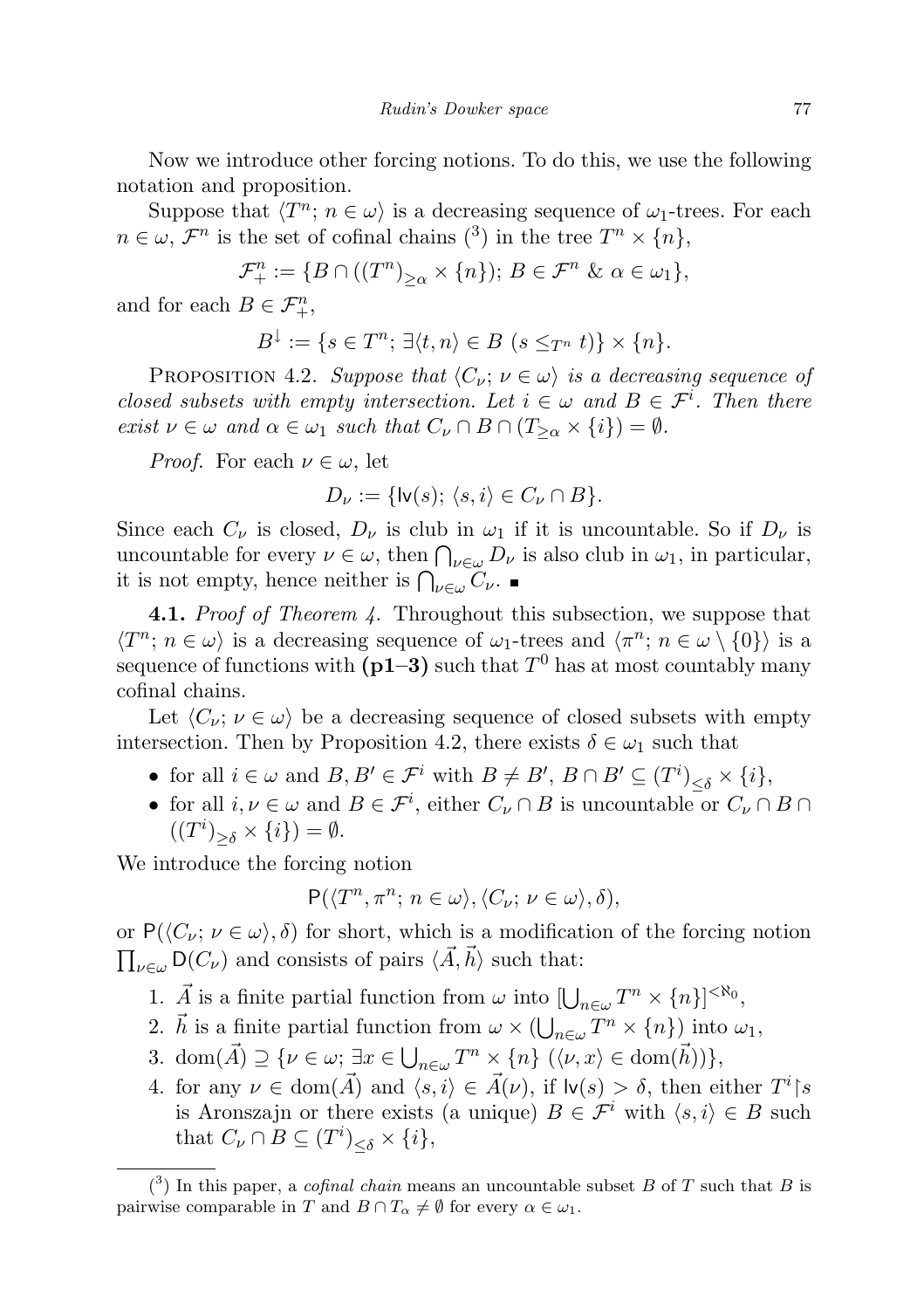78 T. Yorioka

- 5. for any  $\langle \nu,\langle s,i\rangle\rangle \in \text{dom}(\vec{h}),$ 
	- if s has a successor level, then  $\vec{h}(\langle v,\langle s,i \rangle\rangle) = |v(s) 1,$
	- if s has a limit level and  $\mathsf{lv}(s) \leq \delta$ , then  $\vec{h}(\langle v,\langle s,i \rangle) \in \mathsf{lv}(s)$ ,
	- if s has a limit level and  $\mathsf{lv}(s) > \delta$ , then  $\vec{h}(\langle \nu,\langle s,i \rangle \rangle) \in [\delta + 1, \mathsf{lv}(s)),$
- 6. for any  $\langle \nu,\langle s,i\rangle\rangle \in \text{dom}(\vec{h})$ , either  $T^i\restriction s$  is Aronszajn or there exists (a unique)  $B \in \mathcal{F}^i$  with  $\langle s, i \rangle \in B$  such that  $C_{\nu} \cap B$  is uncountable,

7. for every 
$$
\nu \in \text{dom}(\vec{A}),
$$

$$
\left(\vec{A}(\nu) \cup \bigcup \{B \cap ((T^i)_{\geq \delta+1} \times \{i\});\right.\n\left.\begin{aligned}\ni &\in \omega \& B \in \mathcal{F}^i \& C_\nu \cap B \text{ is countable}\}\n\end{aligned}\right) \\
\cap \left(C_\nu \cup \bigcup \{N(x, \vec{h}(\langle \nu, x \rangle)); \langle \nu, x \rangle \in \text{dom}(\vec{h})\}\right) = \emptyset,
$$

ordered by extensions, that is, for conditions  $\langle \vec{A}, \vec{h} \rangle$  and  $\langle \vec{A}', \vec{h}' \rangle$ ,

 $\langle \vec{A}, \vec{h} \rangle \leq_{\mathsf{P}(\langle C_{\nu}; \nu \in \omega \rangle, \delta)} \langle \vec{A}', \vec{h}' \rangle : \Leftrightarrow \forall \nu \in \text{dom}(\vec{A}') \; (\vec{A}(\nu) \supseteq \vec{A}'(\nu)) \; \& \; \vec{h} \supseteq \vec{h}'.$ 

By a similar ∆-system argument to that in Section 2.1, we infer that the forcing notion  $P(\langle T^n, \pi^n; n \in \omega \rangle, \langle C_\nu; \nu \in \omega \rangle, \delta)$  has the rectangle refining property, and we can prove the following proposition.

PROPOSITION 4.3.

1. For all 
$$
v \in \omega_1
$$
 and  $x \in \bigcup_{n \in \omega} T^n \times \{n\}$ , the set  
\n
$$
\left\{ \langle \vec{A}, \vec{h} \rangle \in \mathsf{P}(\langle C_{\nu}; \nu \in \omega \rangle, \delta); \langle v, x \rangle \in \text{dom}(\vec{h}) \right\}
$$
\nor  $x \notin C_v \cup \bigcup \{ N(y, \vec{h}(\langle v, y \rangle)); \langle v, y \rangle \in \text{dom}(\vec{h}) \} \right\}$ 

is dense in  $P(\langle C_{\nu}; \nu \in \omega \rangle, \delta)$ .

2. For all  $x \in \bigcup_{n \in \omega} T^n \times \{n\}$ , the set

$$
\{\langle \vec{A}, \vec{h} \rangle \in \mathsf{P}(\langle C_{\nu}; \nu \in \omega \rangle, \delta); \exists \mu \in \text{dom}(\vec{A}) \ (x \in \vec{A}(\mu))\}
$$

is dense in  $P(\langle C_{\nu}; \nu \in \omega \rangle, \delta)$ .

Suppose that G is a  $P(\langle C_\nu; \nu \in \omega \rangle, \delta)$ -generic filter, and for each  $v \in \omega$ , define

$$
U_{\upsilon} := \bigcup \Big\{ N(x, \vec{h}(\langle \upsilon, x \rangle));
$$
  

$$
x \in \bigcup_{n \in \omega} T^n \times \{n\} \& \exists \langle \vec{A}, \vec{h} \rangle \in G \ (\langle \upsilon, x \rangle \in \text{dom}(\vec{h})) \Big\},
$$
  

$$
W_{\upsilon} := \bigcup \{\vec{A}(\upsilon); \exists \langle \vec{A}, \vec{h} \rangle \in G \ (\upsilon \in \text{dom}(\vec{A})) \}.
$$

In view of the above proposition, for each  $v \in \omega$ ,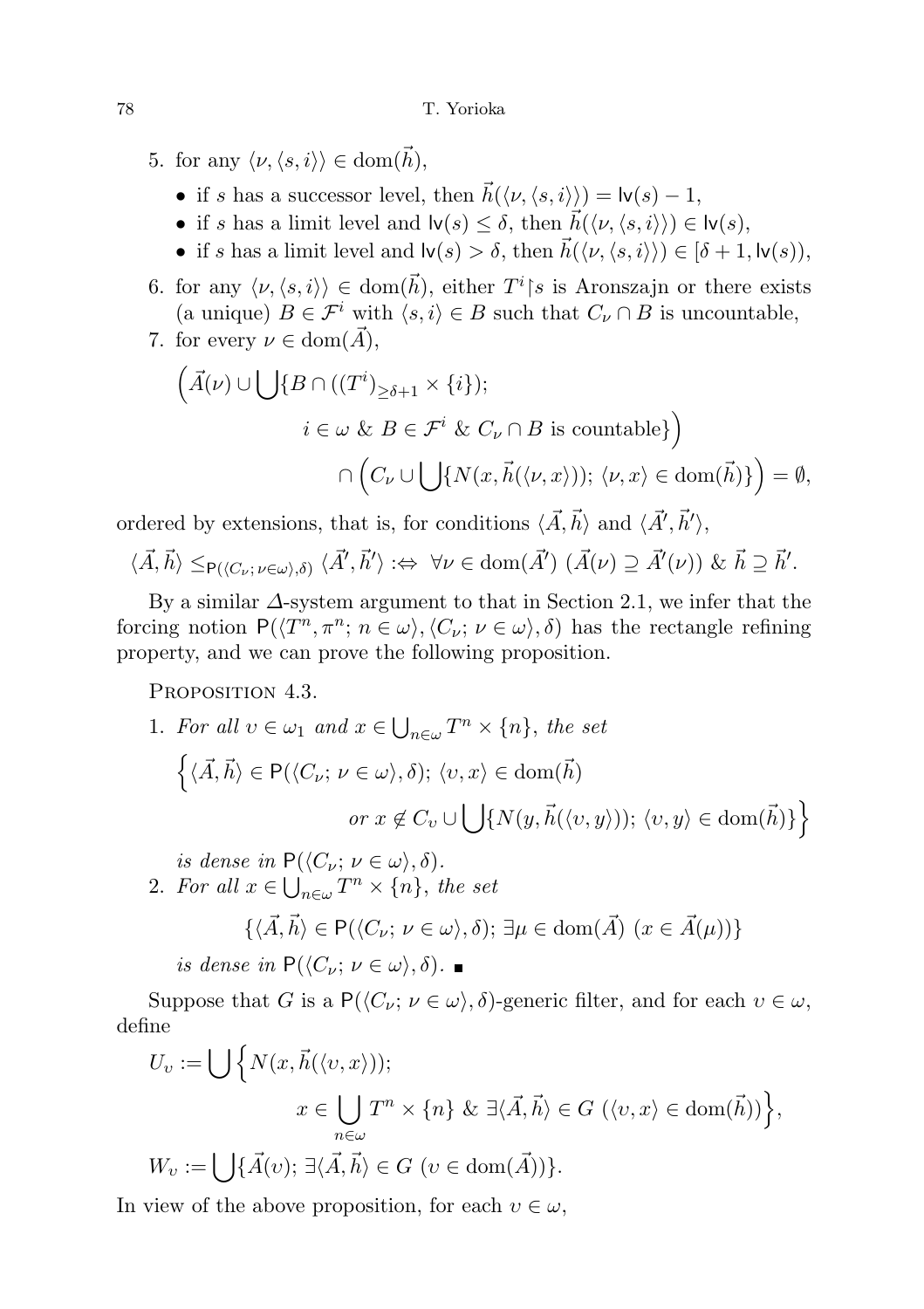- $U_v$  is an open set which covers  $C_v$ ,
- $W_v$  is disjoint from  $U_v$ ,
- $\bigcup_{\nu \in \omega} W_{\nu}$  covers the whole space, hence  $\bigcap_{\nu \in \omega} U_{\nu}$  is empty.

So Theorem 4 is proved. A similar result also holds for normality, by a similar modification.

4.2. *Proof of Theorem 5.* Throughout this subsection, we suppose that  $\langle T^n; n \in \omega \rangle$  is a decreasing sequence of  $\omega_1$ -trees and  $\langle \pi^n; n \in \omega \setminus \{0\} \rangle$  is a sequence of functions with (p1–3). We moreover suppose that for all  $n \in \omega$ ,

- (u1) the set of cofinal chains in  $T^n$  is of size  $\aleph_1$ ,
- (u2) for any countable elementary submodel M of  $H(\aleph_2)$  which includes  $T^n$  and any  $t \in (T^n)_{\omega_1 \cap M}$ , there exists a cofinal chain B in  $T^n$  such that  $t \in B \in M$ .

Let

$$
\mathbb{Q}^{\text{fin}}_{\leq \omega_1} := \{ f \in {}^{<\omega_1} \omega; \ \exists k \in \omega \ (\{\alpha \in \text{dom}(f); f(\alpha) \neq k\} \text{ is finite}) \},
$$

which can be considered as a tree ordered by inclusion.  $\mathbb{Q}^{\text{fin}}_{\leq \omega_1}$  satisfies (**u1–2**). In fact, König proved that under PFA, every  $\omega_1$ -tree is either isomorphic to  $\mathbb{Q}^{\text{fin}}_{\leq \omega_1}$  or has a stationary antichain [10, part 2.d]. However, there are many counterexamples to ( $u1-2$ ). We note that if  $T^n$  satisfies ( $u2$ ), then it has uncountably many cofinal chains, and every node of  $T<sup>n</sup>$  has a cofinal chain. But the author is not sure whether  $(u2)$  implies  $(u1)$ . We should note that under PFA, the number of cofinal branches of an  $\omega_1$ -tree is  $\leq \aleph_1$  (see e.g.  $[2, \S8]$  or  $[3, \S7]$ ).

Before defining the forcing notion in this subsection, we record some relationships between  $\omega_1$ -trees and countable elementary submodels of  $H(\aleph_2)$ .

OBSERVATION 4.4. Suppose that T is an  $\omega_1$ -tree, M is a countable elementary submodel of  $H(\aleph_2)$  with  $T \in \omega_1$ , and B and B' are different cofinal chains in  $T$  such that  $B$  and  $B'$  are both members of  $M$ . Let  $b$  and  $b'$  be nodes in B and B' respectively of height  $\omega_1 \cap M$ . Then b and b' are also different.  $\blacksquare$ 

This says that if T is an  $\omega_1$ -tree with the property (u2), and M is a countable elementary submodel with  $T \in M$ , then for each  $t \in T_{\omega_1 \cap M}$ , a cofinal chain through  $t$  which belongs to  $M$  is unique.

OBSERVATION 4.5. Suppose that T is an  $\omega_1$ -tree with the property (u2), C is a closed subset of T, M is a countable elementary submodel of  $H(\aleph_2)$ with  $T, C \in \omega_1 \cap M$ , and B is a cofinal chain in T which is a member of M. Then there exists  $t \in B \cap C$  of height  $\geq \omega_1 \cap M$  iff the set  $\{w(t); t \in B \cap C\}$ is club in  $\omega_1$  iff  $B \cap C \cap T_{\omega_1 \cap M} \neq \emptyset$ .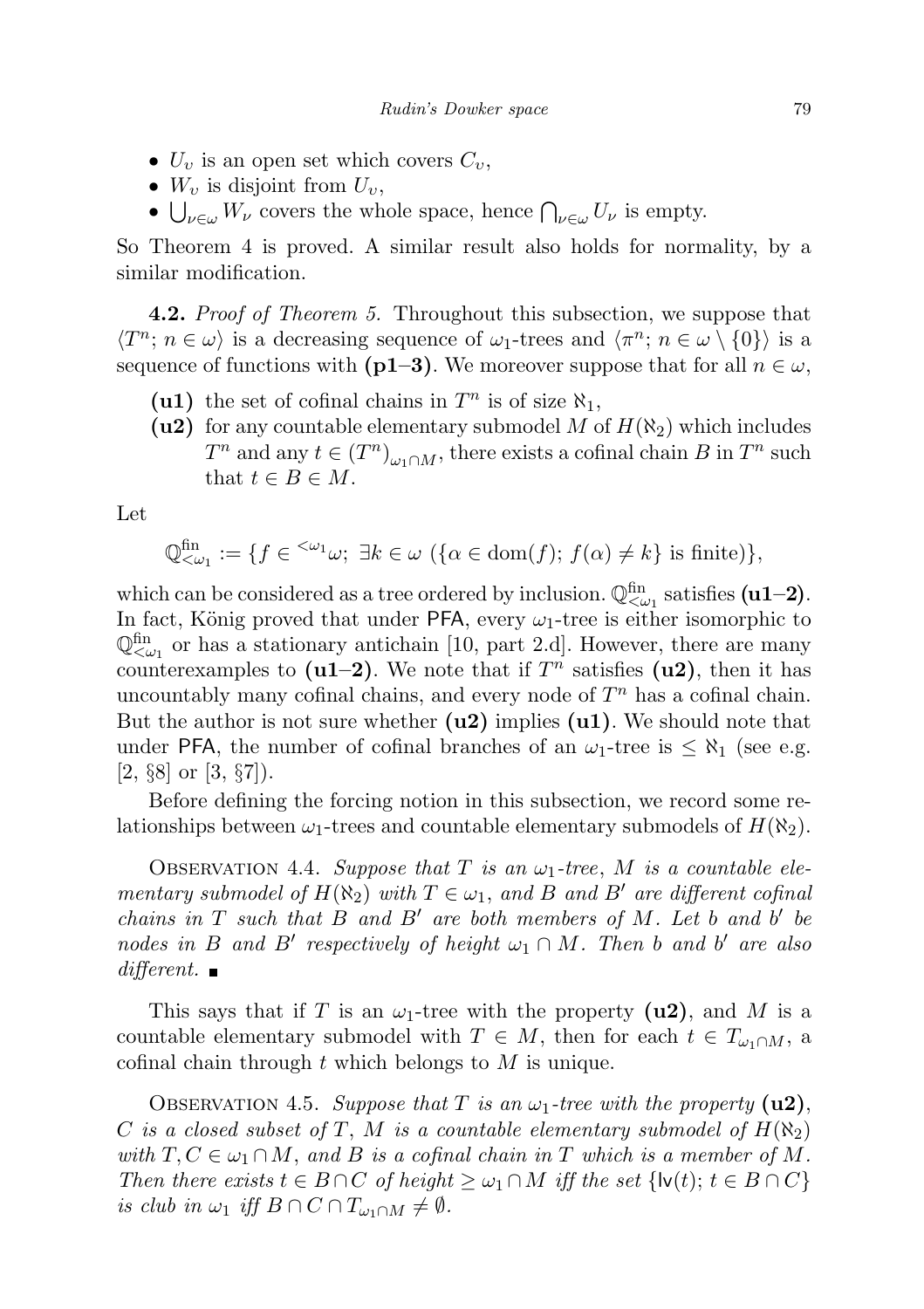*Proof.* As in the proof of Proposition 4.2, the set  $\{w(t); t \in B \cap C\}$  is club in  $\omega_1$  if it is uncountable. So if it is not, since  $\{w(t); t \in B \cap C\}$  is also a member of M, there exists  $\alpha \in \omega_1 \cap M$  such that  $\{w(t); t \in B \cap C\} \subseteq \alpha$ , so there are no  $t \in B \cap C$  of height  $\geq \omega_1 \cap M$ .

If  $\{w(t); t \in B \cap C\}$  is club in  $\omega_1$ , then  $\{w(t) \in \omega_1 \cap M; t \in B \cap C \cap M\}$ is unbounded in  $\omega_1 \cap M$ . Thus then  $B \cap C \cap T_{\omega_1 \cap M} \neq \emptyset$ .

Let  $\langle C_{\nu}; \nu \in \omega \rangle$  be a decreasing sequence of closed subsets with empty intersection. We introduce a forcing notion

$$
Q(\langle T^n, \pi^n; n \in \omega \rangle, \langle C_{\nu}; \nu \in \omega \rangle),
$$

or  $Q(\langle C_{\nu}; \nu \in \omega \rangle)$  for short, which can be considered as one of applications of Todorčević's side condition method  $[22, §8]$  and consists of tuples  $\langle \vec{A}, \vec{B}, \vec{h}, \vec{C}, \mathcal{N} \rangle$  such that:

- 1.  $\vec{A}$  is a finite partial function from  $\omega$  into  $[\bigcup_{n\in\omega}T^n\times\{n\}]^{<\aleph_0}$ ,
- 2.  $\vec{\mathcal{B}}$  and  $\vec{\mathcal{C}}$  are finite partial functions from  $\omega$  into  $[\bigcup_{n\in\omega}\mathcal{F}_{+}^{n}]^{<\aleph_0}$ ,
- 3.  $\vec{h}$  is a finite partial function from  $\omega \times (\bigcup_{n \in \omega} T^n \times \{n\})$  into  $\omega_1$ ,
- 4. N is a finite  $\in$ -chain of countable elementary submodels of  $H(\aleph_2)$ containing  $\langle T^n, \pi^n, \mathcal{F}^n; n \in \omega \rangle$ ,  $\langle C_\nu; \nu \in \omega \rangle$  and  $\omega_1$ ,
- 5. dom $(\vec{A}) = \text{dom}(\vec{B}) = \text{dom}(\vec{C})$  $\supseteq \{\nu \in \omega; \exists x \in \bigcup_{n \in \omega} T^n \times \{n\} \ (\langle \nu, x \rangle \in \text{dom}(\vec{h}))\},\$
- 6. for any  $\nu \in \text{dom}(\vec{A}), \langle s, i \rangle \in \vec{A}(\nu)$  and  $N \in \mathcal{N}$ , if  $s \notin N$ , then for all  $B \in \mathcal{F}^i \cap N, \langle s, i \rangle \notin B$ ,
- 7. for any  $\nu \in \text{dom}(\overrightarrow{A}), B \in \overrightarrow{\mathcal{B}}(\nu)$  and  $N \in \mathcal{N}$ , if  $B \notin N$ , then there exists  $B' \in \mathcal{B}(\nu) \cap N$  such that  $B^{\downarrow} \cap N = (B')^{\downarrow} \cap N$  and  $B \cap N \subseteq$  $B' \cap N$ ,
- 8. for any  $\nu \in \text{dom}(\vec{A}), B \in \vec{\mathcal{C}}(\nu)$  and  $N \in \mathcal{N}$ , if  $B^{\downarrow} \notin N$  and  $B \cap N \neq \emptyset$ , then there exists  $B' \in \mathcal{C}(\nu) \cap N$  such that  $B \cap N = B' \cap N$ ,
- 9. for any  $\langle \nu,\langle s,i\rangle\rangle \in \text{dom}(\vec{h}),$  if s has a successor level, then  $\vec{h}(\langle \nu,\langle s,i\rangle\rangle)$  $=$  lv(s) – 1, otherwise  $\vec{h}(\langle \nu,\langle s,i \rangle \rangle) \in$  lv(s),
- 10. for each  $\langle \nu,\langle s,i\rangle\rangle \in \text{dom}(\vec{h}),$  if there exists  $N \in \mathcal{N}$  with  $s \notin N$  and  $\vec{h}(\langle \nu,\langle s,i \rangle \rangle) \in N$ , then there exists  $B \in \vec{\mathcal{C}}(\nu) \cap N$  such that

$$
N(\langle s,i \rangle, \vec{h}(\langle \nu, \langle s,i \rangle \rangle)) \cap (T^i \times \{i\}) \subseteq B,
$$

11. for any  $\nu \in \text{dom}(\vec{A}),$ 

$$
\left(\vec{A}(\nu) \cup \bigcup \vec{\mathcal{B}}(\nu)\right) \cap \left(C_{\nu} \cup \bigcup \{N(x, \vec{h}(\langle \nu, x \rangle)); \langle \nu, x \rangle \in \text{dom}(\vec{h})\} \cup \bigcup \vec{\mathcal{C}}(\nu)\right) = \emptyset,
$$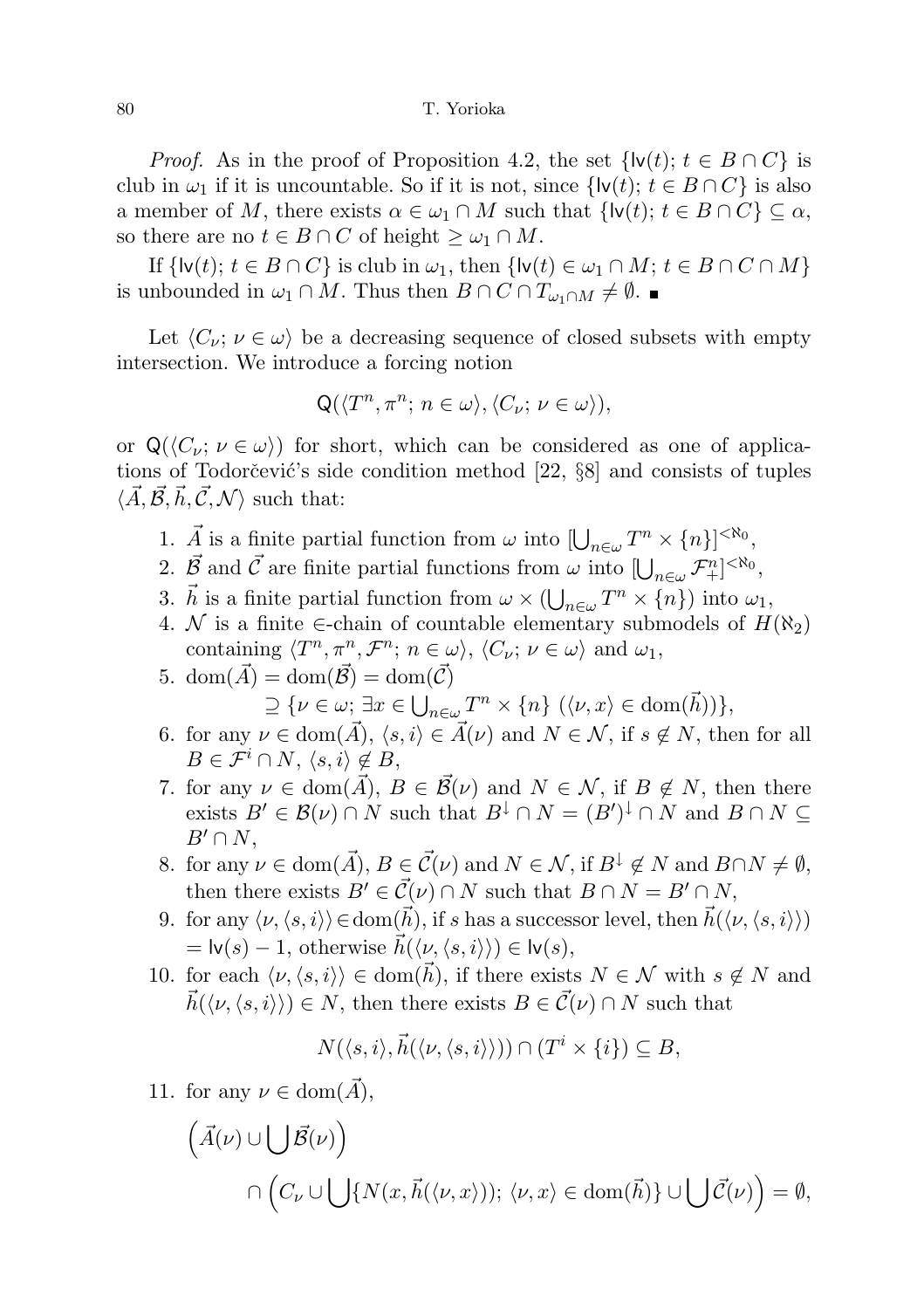ordered by extensions, that is, for conditions  $\langle \vec{A}, \vec{B}, \vec{h}, \vec{C}, \mathcal{N} \rangle$  and  $\langle \vec{A}', \vec{B}', \vec{h}', \vec{B}'$  $\vec{\mathcal{C}'}, \mathcal{N}' \rangle,$ 

$$
\langle \vec{A}, \vec{B}, \vec{h}, \vec{C}, \mathcal{N} \rangle \leq_{\mathsf{Q}(\langle C_{\nu}; \nu \in \omega \rangle)} \langle \vec{A}', \vec{B}', \vec{h}', \vec{C}', \mathcal{N}' \rangle
$$
  

$$
\Rightarrow \text{dom}(\vec{A}) \supseteq \text{dom}(\vec{A}') \text{ and for all } \nu \in \text{dom}(\vec{A}'),
$$

$$
\vec{A}(\nu) \supseteq \vec{A}'(\nu), \vec{B}(\nu) \supseteq \vec{B}'(\nu) \text{ and } \vec{C}(\nu) \supseteq \vec{C}'(\nu),
$$

$$
\vec{h} \supseteq \vec{h}' \text{ and } \mathcal{N} \supseteq \mathcal{N}'.
$$

It follows from the above observations that this definition should work well. In fact, the following proposition guarantees that.

PROPOSITION 4.6. For all  $v \in \omega$  and  $x \in \bigcup_{n \in \omega} T^n \times \{n\}$ , the set  $\left\{ \langle \vec{A}, \vec{\mathcal{B}}, \vec{h}, \vec{\mathcal{C}}, \mathcal{N} \rangle \in \mathsf{Q}(\langle C_{\nu}; \nu \in \omega \rangle); \, \langle v, x \rangle \in \text{dom}(\vec{h}) \right\}$ or  $x \notin C_v \cup \bigcup \{ N(x, \vec{h}(\langle v, x \rangle)); \langle v, x \rangle \in \text{dom}(\vec{h}) \} \cup \bigcup \vec{\mathcal{C}}(v) \big\}$ 

is dense in  $\mathsf{Q}(\langle C_{\nu};\nu \in \omega \rangle)$ .

*Proof.* Let 
$$
p = \langle \vec{A}, \vec{B}, \vec{h}, \vec{C}, \mathcal{N} \rangle
$$
,  $v \in \omega$  and  $x = \langle s, i \rangle$ , and assume that  $x \in C_v \cup \bigcup \{ N(x, \vec{h}(\langle v, x \rangle)); \langle v, x \rangle \in \text{dom}(\vec{h}) \} \cup \bigcup \vec{C}(v)$ .

Since  $x \notin \vec{A}(v) \cup \bigcup \vec{\mathcal{B}}(v)$  and both  $\vec{A}(v)$  and  $\vec{\mathcal{B}}(v)$  are finite, there exists  $\alpha \in \mathsf{lv}(s)$  such that

$$
(\vec{A}(v) \cup \bigcup \vec{\mathcal{B}}(v)) \cap N(x, \alpha) = \emptyset,
$$

and for any  $N \in \mathcal{N}$  with  $|v(s) \rangle \omega_1 \cap N$ , the inequality  $\alpha > \omega_1 \cap N$  holds. If there are no  $N \in \mathcal{N}$  with  $\mathsf{I} \mathsf{v}(s) = \omega_1 \cap N$ , then we need nothing more to make the desired extension.

Suppose that there is  $N \in \mathcal{N}$  with  $\mathsf{lv}(s) = \omega_1 \cap N$ . Then by Observation 4.5, there are no  $B \in \mathcal{B}(v)$  with  $x \in B^{\downarrow}$ . Then there exists (a unique)  $B_0 \in \mathcal{F}^i \cap N$  with  $x \in B_0$ . Notice that  $\{w(u); \langle u, i \rangle \in B_0 \cap C_v\}$  is club in  $ω_1$ , so we cannot put any subset of  $B_0$  into the coordinate  $\vec{\mathcal{B}}(v)$ . Now we assume that  $\nu \in \text{dom}(\vec{A})$ . (If not, we let  $\vec{A}(\nu) = \vec{\mathcal{B}}(\nu) = \emptyset$ .) Define

$$
B'_0 := B_0 \cap ((T^i)_{\geq \alpha+1} \times \{i\}).
$$

Then the tuple

 $\langle \vec{A}, \vec{B}, \vec{h} \cup \{ \langle \langle v, x \rangle, \alpha \rangle \}, (\vec{C} \setminus \{ \langle v, \vec{C}(v) \rangle \}) \cup \{ \langle v, \vec{C}(v) \cup \{B_0' \} \rangle \}, \mathcal{N} \rangle$ is a condition of  $\mathsf{Q}(\langle C_{\nu};\nu\in\omega\rangle)$  and an extension of p.

PROPOSITION 4.7. For all  $x \in \bigcup_{n \in \omega} T^n \times \{n\}$ , the set

$$
\left\{ \langle \vec{A}, \vec{\mathcal{B}}, \vec{h}, \vec{\mathcal{C}}, \mathcal{N} \rangle \in \mathsf{Q}(\langle C_{\nu}; \nu \in \omega \rangle); \exists \mu \in \text{dom}(\vec{A}) \left( x \in \vec{A}(\mu) \cup \bigcup \vec{\mathcal{B}}(\mu) \right) \right\}
$$
  
is dense in  $\mathsf{Q}(\langle C_{\nu}; \nu \in \omega \rangle)$ .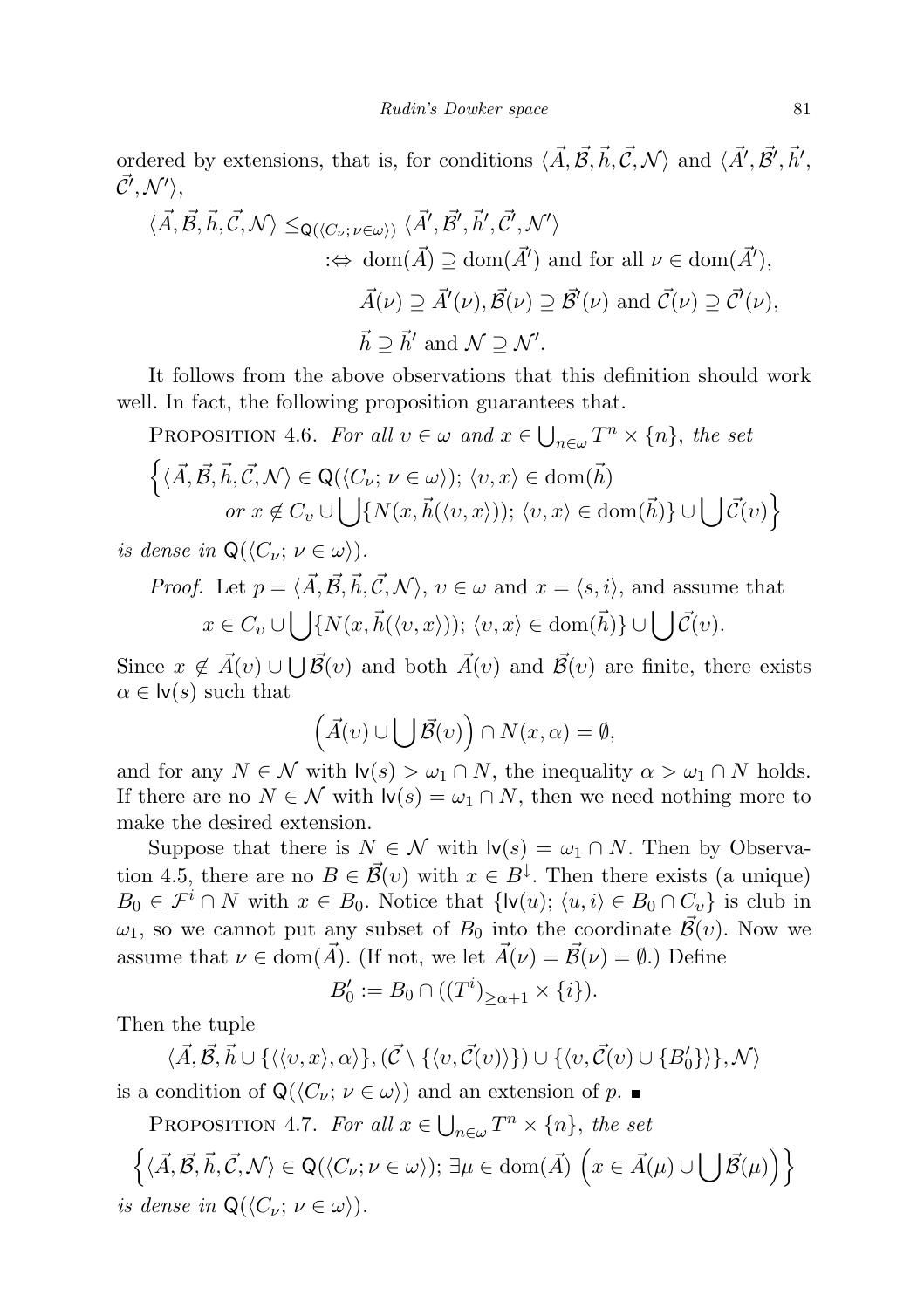*Proof.* Let  $p = \langle \vec{A}, \vec{B}, \vec{h}, \vec{C}, \mathcal{N} \rangle$  and  $x = \langle s, i \rangle$ . Since dom $(\vec{A})$  is finite, there exists  $\nu \in \omega$  such that  $dom(\vec{A}) \subseteq \nu$ .

Suppose that  $x \notin B$  for any  $N \in \mathcal{N}$  and  $B \in \mathcal{F}^i \cap N$ . Let  $\mu \geq \nu$  be such that  $x \notin C_\mu$ . Then the tuple

$$
\langle \vec{A} \cup \{ \langle \mu, \{x\} \rangle \}, \vec{B} \cup \{ \langle \mu, \{\emptyset\} \rangle \}, \vec{h}, \vec{C} \cup \{ \langle \mu, \{\emptyset\} \rangle \}, \mathcal{N} \rangle
$$

is a condition of  $\mathsf{Q}(\langle C_{\nu}; \nu \in \omega \rangle)$  and an extension of p.

Suppose that there exist  $N \in \mathcal{N}$  and  $B \in \mathcal{F}^i \cap N$  such that  $x \in B \backslash N$ . Let  $\langle N_i; j \in k \rangle$  be an enumeration of N such that  $N_i \in N_{i+1}$  for each  $j \in k-1$ , and let  $l \in k$  be the largest number such that  $x \notin N_l$ . Then we can find a finite subset  $\{B_j; j \in l+1\}$  of  $\mathcal{F}^i$  such that

- for each  $j \in l + 1, B_j \in N_j$ ,
- for any  $j, j' \in l+1$  with  $j < j', B_j \cap N_j = B_{j'} \cap N_j$ ,
- $x \in B_l$ .

Then we can find  $\mu \geq \nu$  and an increasing sequence  $\langle \alpha_j : j \in l + 1 \rangle$  such that for each  $j \in l + 1$  we have  $\alpha_j \in \omega_1 \cap N_j$  and

$$
C_{\mu} \cap B_j \cap ((T^i)_{\geq \alpha_j} \times \{i\}) = \emptyset.
$$

Then the tuple

$$
\langle \vec{A} \cup \{ \langle \mu, \{\emptyset\} \rangle \}, \vec{B} \cup \{ \langle \mu, \vec{B}(\mu) \cup \{B_j \cap ((T^i)_{\geq \alpha_j} \times \{i\}); j \in l+1\} \rangle \},\
$$
  

$$
\vec{h}, \vec{C} \cup \{ \langle \mu, \{\emptyset\} \rangle \}, \mathcal{N} \rangle
$$

is a condition of  $\mathsf{Q}(\langle C_{\nu}; \nu \in \omega \rangle)$  and an extension of p.

Suppose that G is a  $\mathsf{Q}(\langle C_{\nu}; \nu \in \omega \rangle)$ -generic filter, and for each  $v \in \omega$ , define

$$
U_{\nu} := \bigcup \Big\{ N(x, \vec{h}(\langle v, x \rangle));
$$
  

$$
x \in \bigcup_{n \in \omega} T^n \times \{n\} \& \exists \langle \vec{A}, \vec{B}, \vec{h}, \vec{C}, \mathcal{N} \rangle \in G \ (\langle v, x \rangle \in \text{dom}(\vec{h})) \Big\},\
$$
  

$$
W_{\nu} := \bigcup \{\vec{A}(v); \exists \langle \vec{A}, \vec{B}, \vec{h}, \vec{C}, \mathcal{N} \rangle \in G \ (v \in \text{dom}(\vec{A}))\}.
$$

In view of the above two propositions, for each  $v \in \omega$ ,

- $U_v$  is an open set which covers  $C_v$ ,
- $W_v$  is disjoint from  $U_v$ ,
- $\bigcup_{\nu \in \omega} W_{\nu}$  covers the whole space, hence  $\bigcap_{\nu \in \omega} U_{\nu}$  is empty.

LEMMA 4.8.  $Q(\langle T^n, \pi^n; n \in \omega \rangle, \langle C_{\nu}; \nu \in \omega \rangle)$  is proper.

*Proof.* Let M be a countable elementary submodel of  $H(\kappa)$ , where  $\kappa$ is a large enough regular cardinal, such that  $\langle T^n, \pi^n; n \in \omega \rangle$ ,  $\langle C_{\nu}; \nu \in \omega \rangle$ ,  $\omega_1$ ,  $H(\aleph_2)$  and a well-ordering of  $H(\aleph_2)$  are elements of M, and let  $p =$  $\langle \vec{A}_p, \vec{B}_p, \vec{b}_p, \vec{C}_p, \mathcal{N}_p \rangle$  be a condition of  $\mathsf{Q}(\langle C_\nu; \nu \in \omega \rangle) \cap M$ . Then by taking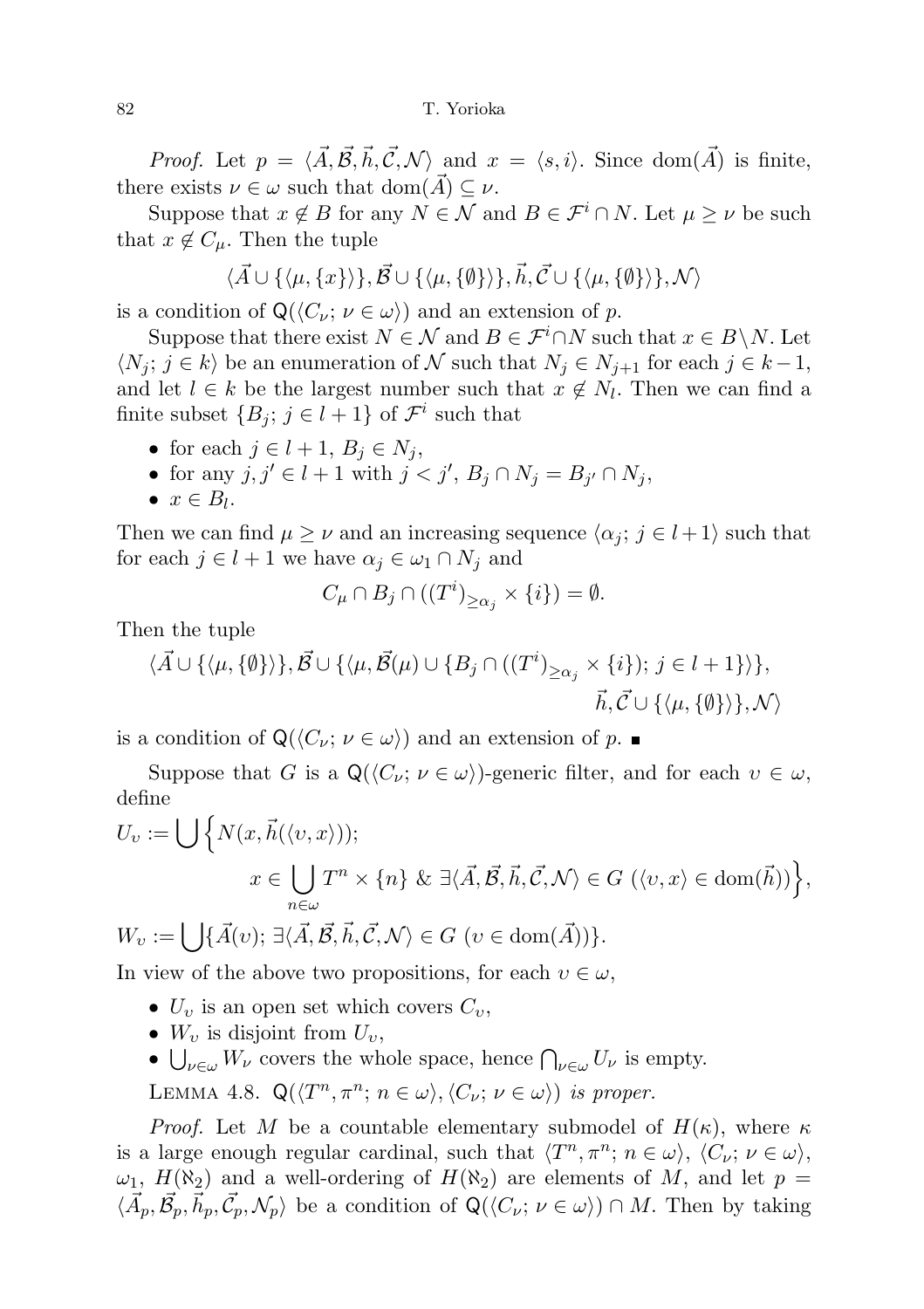the Skolem hull of the set

$$
\{p, \langle T^n, \pi^n; n \in \omega \rangle, \langle C_{\nu}; \nu \in \omega \rangle, \omega_1\}
$$

on  $H(\aleph_2)$  in M, we can find a countable elementary submodel  $M_0$  of  $H(\aleph_2)$ in M containing p,  $\langle T^n, \pi^n; n \in \omega \rangle$ ,  $\langle C_\nu; \nu \in \omega \rangle$  and  $\omega_1$ . Note that  $M \cap H(\aleph_2)$ is an elementary submodel of  $H(\aleph_2)$ . Let

$$
p^+ := \langle \vec{A}_p, \vec{B}_p, \vec{h}_p, \vec{C}_p, \mathcal{N}_p \cup \{M_0, M \cap H(\aleph_2)\}\rangle.
$$

We show that  $p^+$  is  $(M, \mathsf{Q}(\langle C_{\nu}; \nu \in \omega \rangle))$ -generic.

Suppose that  $\mathcal{D} \in M$  is a dense subset of  $\mathsf{Q}(\langle C_{\nu}; \nu \in \omega \rangle)$  in M, and q is a condition of  $\mathsf{Q}(\langle C_{\nu};\nu\in\omega\rangle)$  such that

$$
q = \langle \vec{A}_q, \vec{B}_q, \vec{h}_q, \vec{C}_q, \mathcal{N}_q \rangle \leq_{\mathsf{Q}(\langle C_\nu, \nu \in \omega \rangle)} p^+.
$$

By strengthening  $q$  if necessary, we may assume that

 $\bullet \, q \in \mathcal{D},$ • for every  $\langle \nu, \langle s, i \rangle \rangle \in \text{dom}(\vec{h}_a) \setminus M$ , either  $\langle s \vert \vec{h}_q(\langle \nu,\langle s,i \rangle \rangle) + 1, i \rangle \in B$  for some  $B \in \vec{\mathcal{C}}_q(\nu),$ or  $\langle s \vert \vec{h}_q(\langle v,\langle s,i \rangle \rangle) + 1, i \rangle \notin B$  for any  $B \in \mathcal{F}^i \cap M$ .

(Indeed, if there exists  $B \in \mathcal{F}^i \cap M$  such that  $\langle s | \vec{h}_q(\langle \nu, \langle s, i \rangle \rangle) + 1, i \rangle \in B$ , then  $\vec{A}_q(\nu) \cap B = \emptyset$  and for any  $\alpha \in \omega_1$ ,  $B \cap (T^i_{\geq \alpha} \times \{i\}) \notin \vec{\mathcal{B}}_q(\nu)$  by condition 7 in the definition of  $\mathsf{Q}(\langle C_{\nu}; \nu \in \omega \rangle)$ . Note that if  $B \in \mathcal{F}_{+}^{i} \cap M$ , then  $B = B^{\downarrow} \cap ((T^{i})_{\geq \alpha} \times \{i\})$  for some  $\alpha \in \omega_1 \cap M$ .)

Let  $q' := \langle \vec{A}_{q'}, \vec{B}_{q'}, \vec{h}_{q'}, \vec{C}_{q'}, \mathcal{N}_{q'} \rangle$  be such that:

- dom $(\vec{A}_{q'}) := \text{dom}(\vec{A}_q)$  and  $\vec{A}_{q'}(\nu) := \vec{A}_q(\nu) \cap M$  for each  $\nu \in \text{dom}(\vec{A}_{q'})$ ,
- dom $(\vec{\mathcal{B}}_{q'}) := \text{dom}(\vec{\mathcal{B}}_q)$  and  $\vec{\mathcal{B}}_{q'}(\nu) := \vec{\mathcal{B}}_q(\nu) \cap M$  for each  $\nu \in \text{dom}(\vec{\mathcal{B}}_{q'}),$
- $\bullet~~ \vec{h}_{q'}:= \vec{h}_q \cap M,$
- dom $(\vec{C}_{q'}) := \text{dom}(\vec{C}_q)$  and  $\vec{C}_{q'}(\nu) := \vec{C}_q(\nu) \cap M$  for each  $\nu \in \text{dom}(\vec{C}_{q'})$ ,
- $\bullet \ \ \mathcal{N}_{q'} := \mathcal{N}_q \cap M.$

We note that  $q' \in M$  and  $M_0 \in \mathcal{N}_{q'}$ , in particular,  $\mathcal{N}_{q'}$  is not empty, hence for each  $\nu \in \text{dom}(\vec{A}_q)$ ,  $\vec{\mathcal{B}}_{q'}(\nu)$  is empty iff  $\vec{\mathcal{B}}_q(\nu)$  is. Let  $M_1 \in M$  be the Skolem hull of the set

$$
\{q',\langle T^n,\pi^n;\,n\in\omega\rangle,\langle C_\nu;\,\nu\in\omega\rangle,\omega_1\}
$$

on  $H(\aleph_2)$  in M. Now we let

$$
\sigma := \{ \langle \nu, i \rangle \in \text{dom}(\vec{A}_q) \times \omega; \emptyset \neq \vec{\mathcal{B}}_q(\nu) \cap \mathcal{F}_+^i \subseteq M \},
$$
  

$$
\tau := \{ \langle \nu, i \rangle \in \text{dom}(\vec{A}_q) \times \omega; (\vec{\mathcal{B}}_q(\nu) \cap \mathcal{F}_+^i) \setminus M \neq \emptyset \}.
$$

Then both  $\sigma$  and  $\tau$  are finite and so members of M, and for each  $\langle \nu, i \rangle \in \sigma$ ,

$$
\vec{\mathcal{B}}_{q'}(\nu) \cap \mathcal{F}_{+}^{i} = \vec{\mathcal{B}}_{q}(\nu) \cap \mathcal{F}_{+}^{i}.
$$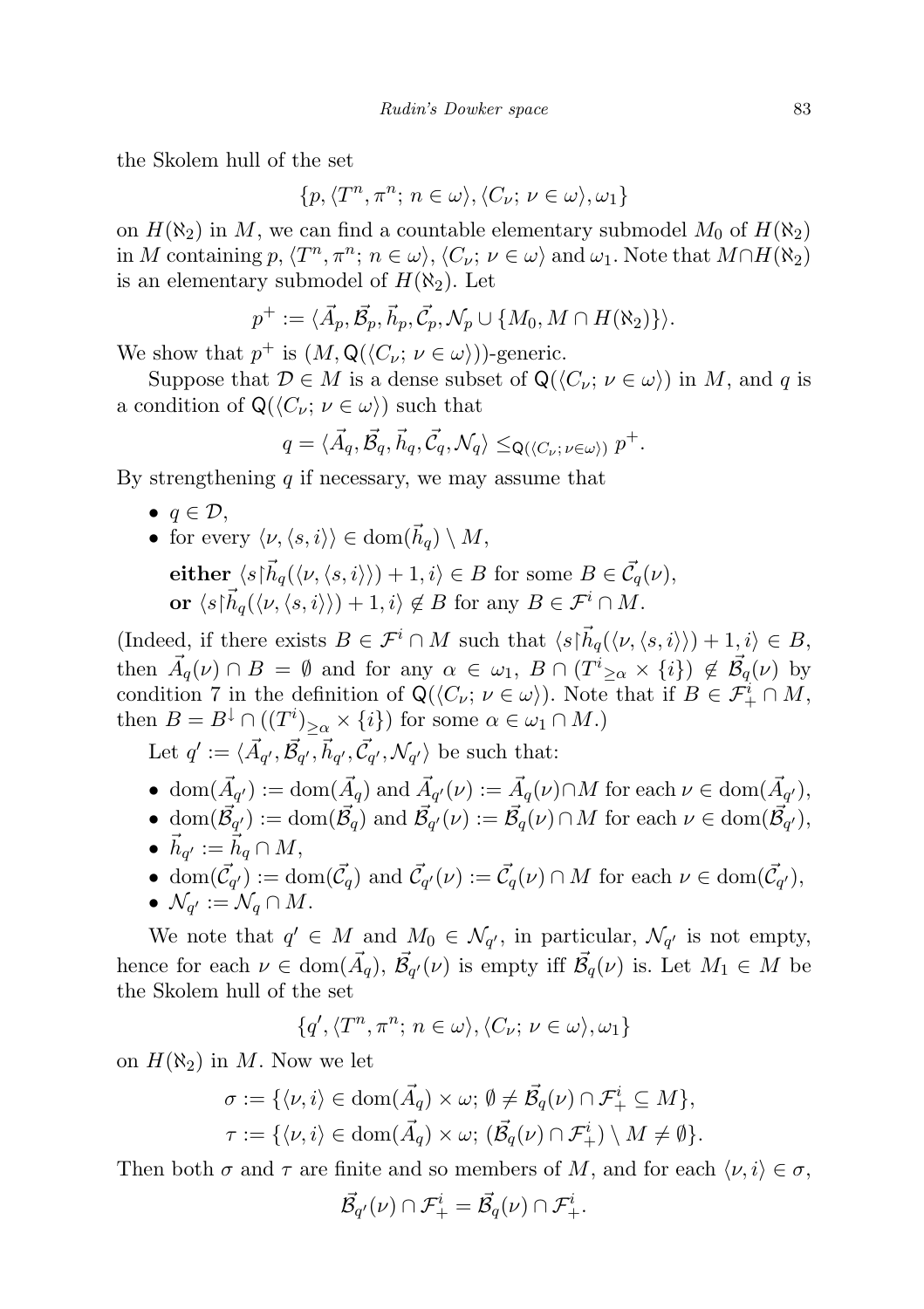### 84 T. Yorioka

For each  $\langle \nu, i \rangle \in \tau$  and  $B \in (\vec{\mathcal{B}}_q(\nu) \cap \mathcal{F}^i_+) \setminus M$ , there exists  $B' \in \vec{\mathcal{B}}_{q'}(\nu)$  such that  $B^{\downarrow} \cap M = (B')^{\downarrow} \cap M$  and  $B \cap M \subseteq B' \cap M$ . Thus  $B' \cap M$  is not empty and

$$
B' \cap \Big(\bigcup_{x \in \text{dom}(\vec{h}_q)(\nu)} N(x, \vec{h}_q(\langle \nu, x \rangle)) \cup \bigcup \vec{C}_q(\nu)\Big) = \emptyset.
$$

We will find a condition in  $\mathcal{D} \cap M$  which is compatible with q. First, we will establish when a condition  $r = \langle \vec{A}_r, \vec{B}_r, \vec{h}_r, \vec{C}_r, \mathcal{N}_r \rangle$  in  $\mathsf{Q}(\langle C_\nu; \nu \in \omega \rangle) \cap M$ with the properties

- (i)  $r \leq_{\mathsf{Q}(\langle C_{\nu}; \nu \in \omega \rangle)} q'$ ,
- (ii) for all  $\nu \in \text{dom}(\vec{A}_{q'})$  and  $B \in \vec{\mathcal{B}}_r(\nu)$ , there exists  $\langle \nu, i \rangle \in \sigma \cup \tau$  such that  $B \in \mathcal{F}^i$ ,
- (iii) for all  $\langle \nu, i \rangle \in \sigma$ ,  $\vec{\mathcal{B}_r}(\nu) = \vec{\mathcal{B}_{q'}}(\nu)$ ,
- (iv) for all  $\langle \nu, i \rangle \in \tau$ ,  $\vec{\mathcal{B}}_r(\nu) \cap M_1 = \vec{\mathcal{B}}_{q'}(\nu)$ ,
- $(\mathbf{v})\ \mathcal{N}_r \cap M_1 = \mathcal{N}_{q'},$

is compatible with q. Let r be a condition as above. Then for each  $\nu \in$  $dom(\overline{A}_{q'})$ , since

$$
\left(\bigcup \{N(x, \vec{h}_q(\langle \nu, x \rangle)); \langle \nu, x \rangle \in \text{dom}(\vec{h}_q) \setminus M\} \cup \bigcup (\vec{C}_q(\nu) \setminus M)\right) \cap M
$$
  

$$
\subseteq \bigcup \{N(x, \vec{h}_{q'}(\langle \nu, x \rangle)); \langle \nu, x \rangle \in \text{dom}(\vec{h}_{q'})\} \cup \bigcup \vec{C}_{q'}(\nu)
$$

and

$$
\bigcup \{N(x, \vec{h}_r(\langle \nu, x \rangle)); \langle \nu, x \rangle \in \text{dom}(\vec{h}_r)\} \subseteq M,
$$

we have

$$
\vec{A}_r(\nu) \cap \left( \bigcup \{ N(x, \vec{h}_q(\langle \nu, x \rangle)); \langle \nu, x \rangle \in \text{dom}(\vec{h}_q) \} \cup \bigcup \vec{C}_q(\nu) \right) = \emptyset
$$

and

$$
\vec{A}_q(\nu) \cap \bigcup \{ N(x, \vec{h}_r(\langle \nu, x \rangle)); \langle \nu, x \rangle \in \text{dom}(\vec{h}_r) \} = \emptyset.
$$

Moreover, for each  $\nu \in \text{dom}(\vec{A}_{q'})$ , since  $\bigcup \vec{\mathcal{B}}_q(\nu) \cap M = \bigcup \vec{\mathcal{B}}_{q'}(\nu) \cap M$ , we have

$$
\bigcup \vec{\mathcal{B}}_q(\nu) \cap \bigcup \{ N(x, \vec{h}_r(\langle \nu, x \rangle)); \langle \nu, x \rangle \in \text{dom}(\vec{h}_r) \} = \emptyset,
$$

and by Observations 4.4 and 4.5 and the definition of  $\mathsf{Q}(\langle C_{\nu}; \nu \in \omega \rangle)$ ,

$$
(\vec{A}_q(\nu) \cup \bigcup \vec{B}_q(\nu)) \cap \bigcup \vec{C}_r(\nu) = \emptyset, \quad \bigcup \vec{B}_r(\nu) \cap \bigcup \vec{C}_q(\nu) = \emptyset.
$$

Therefore for a condition  $r \in \mathsf{Q}(\langle C_{\nu}; \nu \in \omega \rangle) \cap M$  with the properties  $(i)$ – $(v)$ , if

$$
\bigcup \vec{\mathcal{B}}_r(\nu) \cap \bigcup \{ N(x, \vec{h}_q(\langle \nu, x \rangle)); \langle \nu, x \rangle \in \text{dom}(\vec{h}_q) \} = \emptyset,
$$

then r and q are compatible in  $\mathsf{Q}(\langle C_{\nu};\nu\in\omega\rangle).$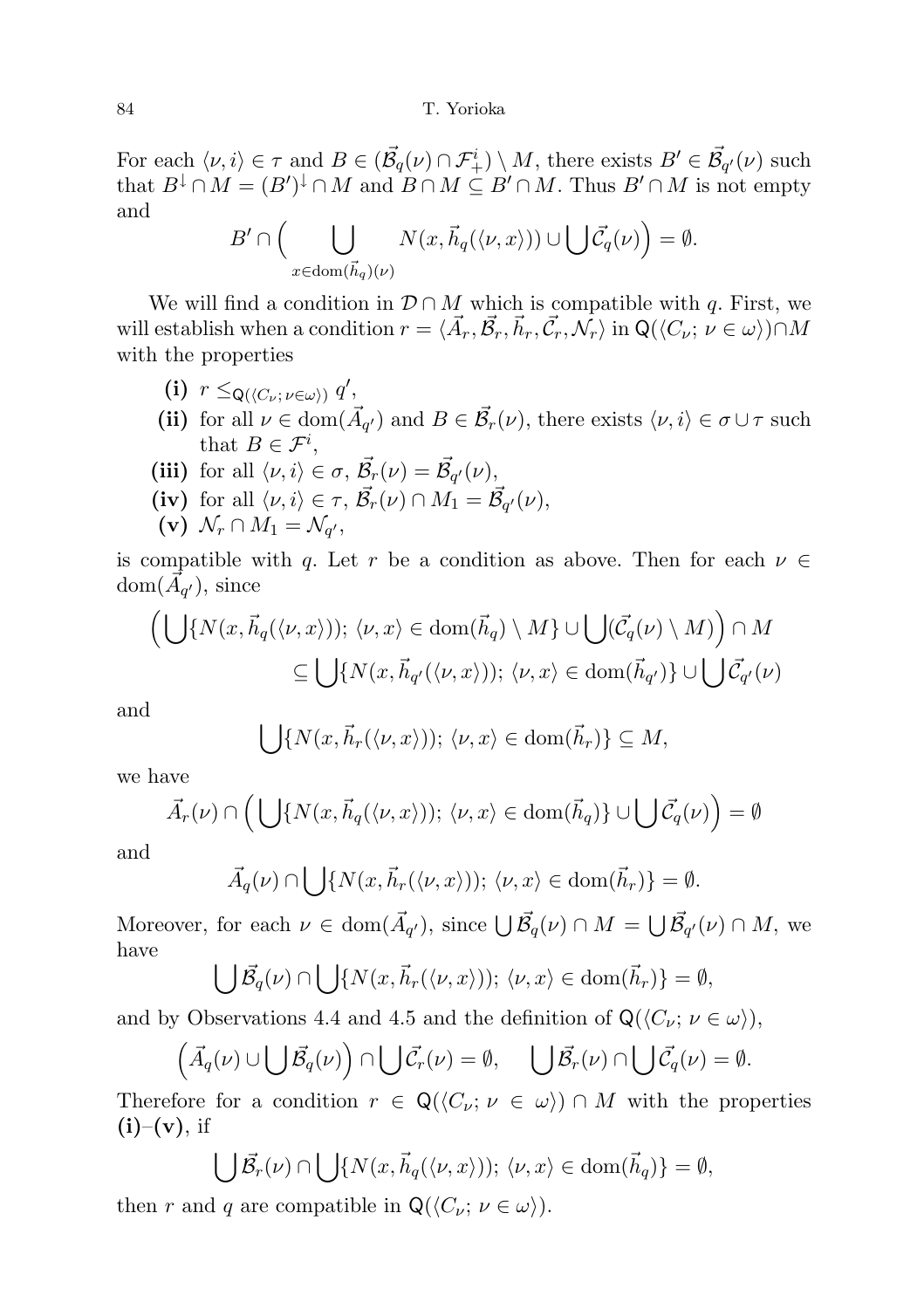Now suppose that there exist  $\langle \nu, \langle s, j \rangle \rangle \in \text{dom}(\vec{h}_q) \setminus M_1$  and  $B \in (\vec{\mathcal{B}}_r(\nu))$  $( \bigcap \mathcal{F}^i ) \setminus \vec{\mathcal{B}_{q'}}(\nu)$  for some  $i \in \omega$  such that

$$
B \cap N(\langle s, j \rangle, \vec{h}_q(\langle \nu, \langle s, j \rangle \rangle)) \neq \emptyset.
$$

Then  $\vec{h}_q(\langle v, \langle s, j \rangle \rangle) \geq \omega_1 \cap M$  and  $B \in M \setminus M_1$ , so there exists  $B' \in \vec{\mathcal{B}}_{q'}(\nu)$ such that  $B^{\downarrow} \cap M_1 = (B')^{\downarrow} \cap M_1$  and  $B \cap M_1 \subseteq B' \cap M_1$ , and so  $B^{\downarrow} \neq (B')^{\downarrow}$ and  $\langle \nu, i \rangle \in \tau$ . Thus now  $i + 1 = j$ . (If neither  $i = j$  nor  $i + 1 = j$ , then by the definition of  $N(z, \beta), B \cap N(\langle s, j \rangle, \vec{h}_q(\langle \nu, \langle s, j \rangle \rangle)) = \emptyset$ . If  $i = j$  and  $B \cap N(\langle s, j \rangle, \vec{h}_q(\langle \nu, \langle s, j \rangle \rangle)) \neq \emptyset$ , then  $\langle s | (\vec{h}_q(\langle \nu, \langle s, j \rangle \rangle) + 1), j \rangle$  belongs to B. This contradicts our assumption on q because  $B \in M$ .) So then  $\Delta(s, B)$ is in the set

$$
\{\Delta(u,s);\, u\in \pi^j(s)\}\setminus \vec{h}_q(\langle \nu, \langle s,j \rangle \rangle).
$$

(Here, we use notation like  $\Delta(s, B)$  and  $\Delta(B, B')$ , defined in a similar fashion.) Since  $\Delta(B, B') \in \omega_1 \cap M$ , if  $\Delta(s, B') \geq \omega_1 \cap M$  then  $\Delta(s, B)$  $\Delta(B, B') < \omega_1 \cap M$ , hence  $B \cap N(\langle s, j \rangle, \vec{h}_q(\langle v, \langle s, j \rangle \rangle)) = \emptyset$ . Even if  $\Delta(s, B')$  $<\omega_1 \cap M$ , whenever  $\Delta(s, B') < \Delta(B, B')$  then  $\Delta(s, B) = \Delta(s, B') < \omega_1 \cap M$ , hence also  $B \cap N(\langle s, j \rangle, \vec{h}_q(\langle \nu, \langle s, j \rangle \rangle)) = \emptyset$ . So it suffices to find  $r \in \mathcal{D} \cap M$ with properties  $(i)-(v)$  and

(vi) for all  $\langle \nu, i \rangle \in \tau$ ,  $\langle \nu, \langle s, i + 1 \rangle \rangle \in \text{dom}(\vec{h}_q) \setminus M_1, B \in (\vec{\mathcal{B}}_r(\nu) \cap$  $\mathcal{F}^i_+\rangle \setminus M_1$  and  $B' \in \vec{\mathcal{B}}_{q'}(\nu) \cap \mathcal{F}^i_+$  with  $B^{\downarrow} \cap M_1 = (B')^{\downarrow} \cap M_1$ , if  $\Delta(s, B') < \omega_1 \cap M$ , then either  $B \subseteq B'$  or  $\Delta(s, B') < \Delta(B, B')$ .

We take  $\delta \in \omega_1 \cap M$  such that for all  $\langle \nu, i \rangle \in \tau$  with  $\langle \nu, \langle s, i + 1 \rangle \rangle \in$  $\text{dom}(\vec{h}_q) \setminus M_1$ , and  $B' \in \vec{\mathcal{B}}_{q'}(\nu) \cap \mathcal{F}^i_+$ , if  $\Delta(s, B') < \omega_1 \cap M$  then  $\Delta(s, B') < \delta$ . Let

$$
\mathcal{D}^- := \{ \langle \vec{A}, \vec{\mathcal{B}}, \vec{h}, \vec{\mathcal{C}} \rangle; \text{ there exists } \mathcal{N} \text{ such that } \langle \vec{A}, \vec{\mathcal{B}}, \vec{h}, \vec{\mathcal{C}}, \mathcal{N} \rangle \in \mathcal{D}, \mathcal{N} \cap M_1 = \mathcal{N}_{q'} \text{ and } M_1 \in \mathcal{N} \}.
$$

By the property (u1),  $\mathcal{D}^- \in H(\aleph_2) \cap M$ . We define  $\mathcal E$  to be the set of  $\langle \vec{A}, \vec{B}, \vec{h}, \vec{C} \rangle \in \mathcal{D}^-$  for which there exists N such that:

- dom $(\vec{A}) \supseteq \text{dom}(\vec{A}_{q'})$  and for all  $\nu \in \text{dom}(\vec{A}_{q'})$ ,  $\vec{A}(\nu) \supseteq \vec{A}_{q'}(\nu)$ ,  $\vec{B}(\nu) \supseteq \vec{A}_{q'}(\nu)$  $\vec{\mathcal{B}_{q'}}(\nu)$  and  $\vec{\mathcal{C}}(\nu) \supseteq \vec{\mathcal{C}_{q'}}(\nu)$ , and  $\vec{h} \supseteq \vec{h}_{q'}$ ,
- for all  $\nu \in \text{dom}(\vec{A}_{q'})$  and  $B \in \vec{\mathcal{B}}(\nu)$ , there exists  $\langle \nu, i \rangle \in \sigma \cup \tau$  such that  $B \in \mathcal{F}_{+}^{i}$ ,
- for all  $\langle \nu, i \rangle \in \sigma$ ,  $\vec{\mathcal{B}}(\nu) = \vec{\mathcal{B}}_{q'}(\nu)$ ,
- for all  $\langle \nu, i \rangle \in \tau$ ,  $\vec{\mathcal{B}}(\nu) \cap M_1 = \vec{\mathcal{B}}_{q'}(\nu)$  and for all  $B \in (\vec{\mathcal{B}}(\nu) \cap \mathcal{F}^i_+) \setminus M_1$ and  $B' \in \vec{\mathcal{B}}_{q'}(\nu) \cap \mathcal{F}_{+}^{i}$  with  $B^{\downarrow} \cap M_{1} = (B')^{\downarrow} \cap M_{1}$ , either  $B \subseteq B'$  or  $\Delta(B, B') > \delta.$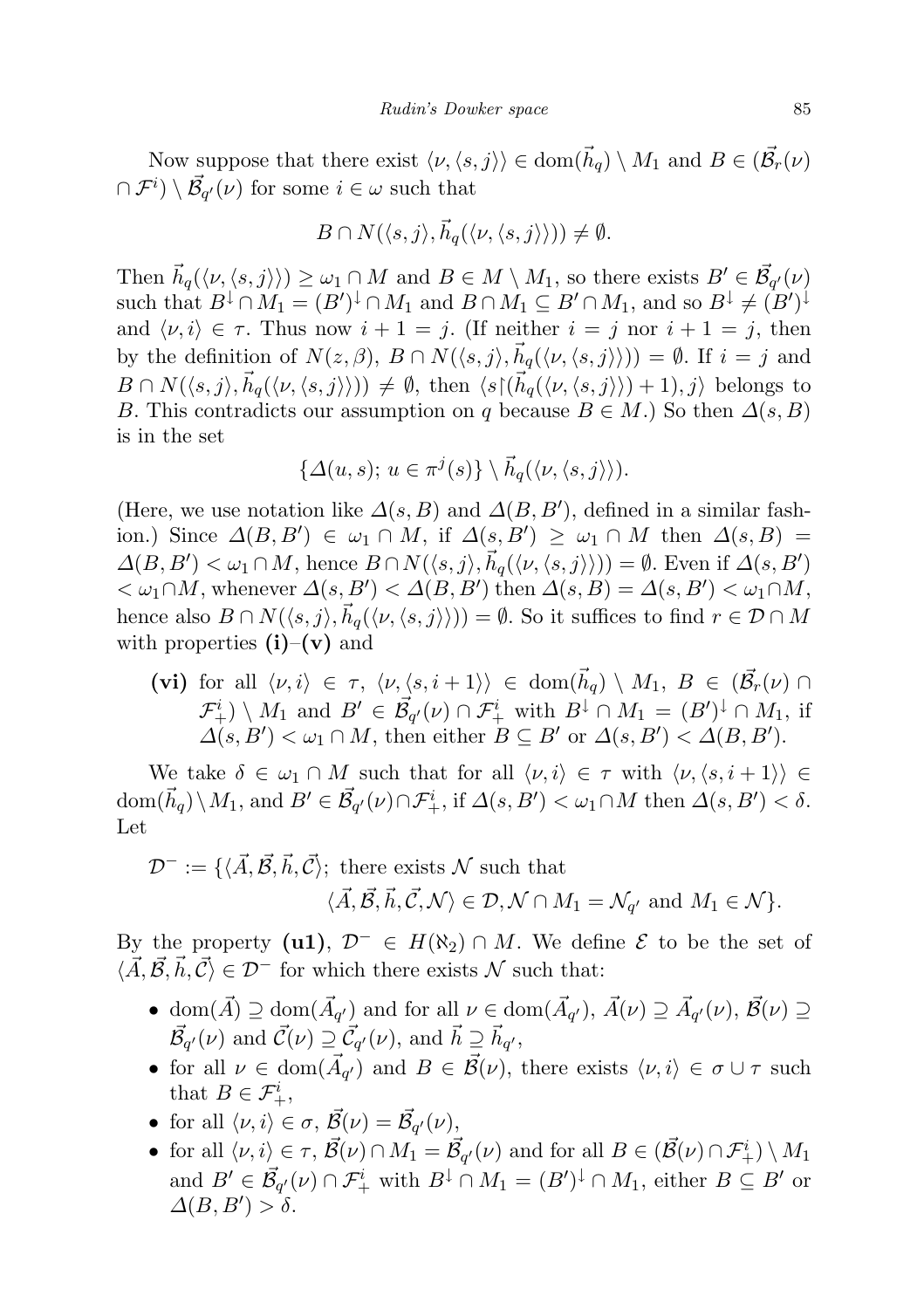By the property (u1) again,  $\mathcal{E} \in H(\aleph_2) \cap M$ , and  $\mathcal{E}$  is not empty because the tuple

$$
\langle \vec{A}_q, \vec{\mathcal{B}}_q, \vec{h}_q, \vec{\mathcal{C}}_q, \mathcal{N}_q \cup \{M_1\} \rangle
$$

is in  $\mathcal{E}$ . So there exists  $\langle \vec{A}_r, \vec{B}_r, \vec{h}_r, \vec{C}_r \rangle \in \mathcal{E} \cap M$ , and hence there exists  $\mathcal{N}_r \in$ M which witnesses that  $\langle \vec{A}_r, \vec{B}_r, \vec{h}_r, \vec{C}_r \rangle \in \mathcal{D}^-$ . Then  $r = \langle \vec{A}_r, \vec{B}_r, \vec{h}_r, \vec{C}_r, \mathcal{N}_r \rangle$ is an element of  $D$  which satisfies (i)–(vi).

Let  $r' = \langle \vec{A}_{r'}, \vec{B}_{r'}, \vec{h}_{r'}, \vec{C}_{r'}, \mathcal{N}_{r'} \rangle$  be such that:

- dom $(\vec{A}_{r'}) := \text{dom}(\vec{A}_r), \ \vec{A}_{r'}(\nu) := \vec{A}_r(\nu) \text{ for each } \nu \in \text{dom}(\vec{A}_{r'})$  $\text{dom}(\vec{A}_q)$ , and  $\vec{A}_{r'}(\nu) := \vec{A}_r(\nu) \cup \vec{A}_q(\nu)$  for each  $\nu \in \text{dom}(\vec{A}_q)$ ,
- dom $(\vec{\mathcal{B}}_{r'})$ :=dom $(\vec{\mathcal{B}}_r)$ ,  $\vec{\mathcal{B}}_{r'}(\nu)$ := $\vec{\mathcal{B}}_r(\nu)$  for each  $\nu \in \text{dom}(\vec{\mathcal{B}}_{r'}) \setminus \text{dom}(\vec{\mathcal{B}}_q)$ , and  $\vec{\mathcal{B}}_{r'}(\nu) := \vec{\mathcal{B}}_r(\nu) \cup \vec{\mathcal{B}}_q(\nu)$  for each  $\nu \in \text{dom}(\vec{\mathcal{B}}_q)$ ,
- $\bullet~~ \vec{h}_{r^\prime} := \vec{h}_{r} \cup \vec{h}_{q},$
- dom $(\vec{C}_{r'}) := \text{dom}(\vec{C}_r), \vec{C}_{r'}(\nu) := \vec{C}_r(\nu)$  for each  $\nu \in \text{dom}(\vec{C}_{r'}) \setminus \text{dom}(\vec{C}_q)$ , and  $\vec{\mathcal{C}}_{r'}(\nu) := \vec{\mathcal{C}}_r(\nu) \cup \vec{\mathcal{C}}_q(\nu)$  for each  $\nu \in \text{dom}(\vec{\mathcal{C}}_q)$ ,

$$
\bullet \ \mathcal{N}_{r'} = \mathcal{N}_r \cup \mathcal{N}_q.
$$

Then as seen above, r' is a condition of  $\mathsf{Q}(\langle C_{\nu};\nu\in\omega\rangle) \cap M$ , and so is a common extension of q and r. Therefore  $D \cap M$  is predense below  $p^+$ .

So Theorem 5 is proved, and we can force  $(4)$  that if  $\langle T^n; n \in \omega \rangle$  is a decreasing sequence of  $\omega_1$ -trees with (**u1–2**) and  $\langle \pi^n; n \in \omega \setminus \{0\} \rangle$  is a sequence of functions with (p1–3), then the space  $\mathfrak{X}(\langle T^n, \pi^n; n \in \omega \rangle)$  does not satisfy  $(D1)$ , by a countable support iteration as in [5, §4]. Notice that a similar result on normality is also proved.

**5. Concluding remarks.** From Lemma 1.4,  $MA_{N_1}$ (rec) implies that every Aronszajn tree is special.

QUESTION 5.1. If  $T^0$  is a special Aronszajn tree, does the space  $\mathfrak{X}(\langle T^n, \pi^n;$  $n \in \omega$ ) satisfy (D1)?

This would refine the result in  $\S2$ , but we *may not* apply the result in §3, because we have not proved that it is consistent that a Suslin tree forces  $MA_{N_1}$ (rec). So the following question is still open.

QUESTION 5.2. Is it consistent that a Suslin tree forces  $\mathsf{MA}_{\aleph_1}(\text{rec})$ ?

However, by a similar argument to  $\S 3$ , we can prove that it is consistent that a Suslin tree forces that every Aronszajn tree is special. If the answer

<sup>(</sup> 4 ) However, to do this from the ground model of ZFC, we have to modify  $Q(\langle C_\nu; \nu \in \omega \rangle)$  to have an  $\aleph_2$ -proper isomorphic condition as in [20]. If we suppose that there exists a supercompact cardinal, we do not need to modify our forcing notions.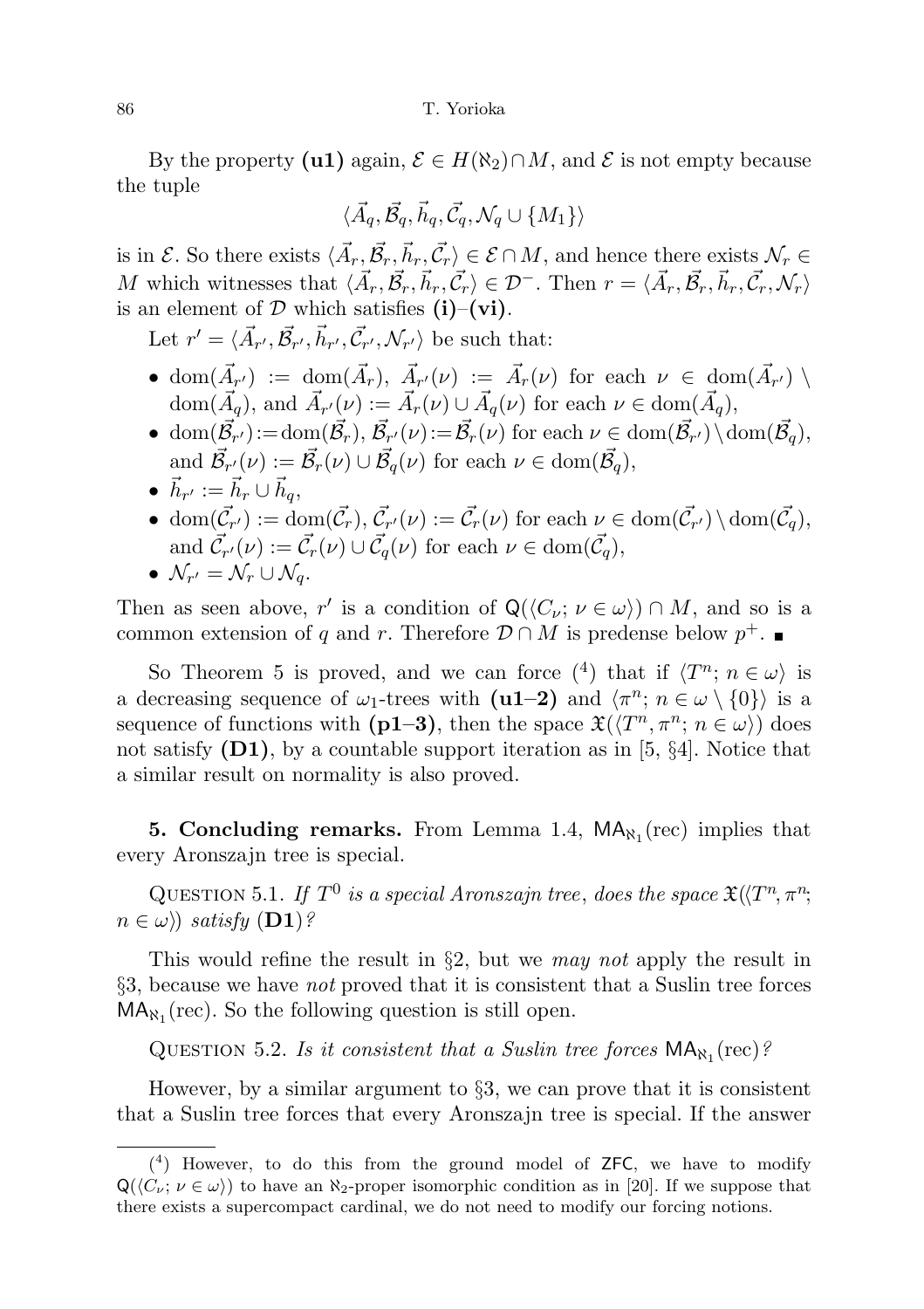to Question 5.2 is affirmative, this refines the result in §3. In [14], Larson– Todorčević proved that it is consistent that a Suslin tree forces  $\mathcal{K}_2$ (rec). So a positive answer to the question below would also refine the result in §3. In [21], Todorčević proved that  $\mathcal{K}_2$ , which is stronger than  $\mathcal{K}_2$ (rec), implies that every Aronszajn tree is special, so a positive answer to the following question would also refine Todorčević's result.

QUESTION 5.3. Does  $\mathcal{K}_2$ (rec) imply that every Aronszajn tree is special?

In Section 4, we have considered the space  $\mathfrak{X}(\langle T^n, \pi^n; n \in \omega \rangle)$  for  $\langle T^n;$  $n \in \omega$  having some properties. So the following questions arise:

Question 5.4. Is it consistent (or true under the Proper Forcing Axiom) that for any decreasing sequence  $\langle T^n; n \in \omega \rangle$  of  $\omega_1$ -trees and sequence  $\langle \pi^n; n \in \omega \setminus \{0\} \rangle$  of functions with (p1-3) (or (p1-4)), the space  $\mathfrak{X}(\langle T^n, \pi^n; \rangle)$  $n \in \omega$ ) does not satisfy (D1)?

In Section 3, we have considered the forcing extension with a coherent Suslin tree, which is equivalently strongly homogeneous (see e.g. [10, 12, 18]). Suslin trees can be of two types: free and homogeneous. Suppose that a decreasing sequence  $\langle T^n; n \in \omega \rangle$  of Suslin trees is such that for all  $n \in \omega$  and  $s, t \in T^n$ , if s and t are incomparable in  $T^n$ , then  $(T^n | s) \times (T^n | t)$  satisfies the countable chain condition (<sup>5</sup>). Then if  $\langle \pi^n; n \in \omega \rangle$  is a  $T^0$ -name for a sequence of functions, then  $T^0$  forces that the space  $\mathfrak{X}(\langle T^n, \pi^n; n \in \omega \rangle)$ satisfies (D1). (The proof is essentially the same as Rudin's original proof, or in the extension with  $T^0$ , each  $T^n$  has a cone which is Suslin, so it is proved.)

QUESTION  $5.5.$  Is it consistent that there exists a decreasing sequence  $\langle T^n; n \in \omega \rangle$  of Suslin trees such that for all  $n \in \omega$  and  $s, t \in T^n$ , if s and t are incomparable in  $T^n$ , then  $(T^n | s) \times (T^n | t)$  satisfies the countable chain condition, and there is a  $T^0$ -name  $\langle \pi^n; n \in \omega \rangle$  for a sequence of functions with  $(p1-3)$  (or  $(p1-4)$ ) such that  $T^0$  forces that  $\mathfrak{X}(\langle T^n, \pi^n; n \in \omega \rangle)$  is normal (hence a Dowker space)?

Acknowledgments. I would like to thank Paul B. Larson and Sakaé Fuchino for giving me a motivation for this work. Paul B. Larson told me about the small Dowker space problem and asked whether we need the Suslinness of a tree to introduce Dowker space due to Rudin to be Dowker. For this question, Sakaé Fuchino asked (or suggested) whether Rudin's Dowker space is still Dowker in the extension by the Suslin tree which constructs the space.

 $(5)$  This property is a weak form of freeness.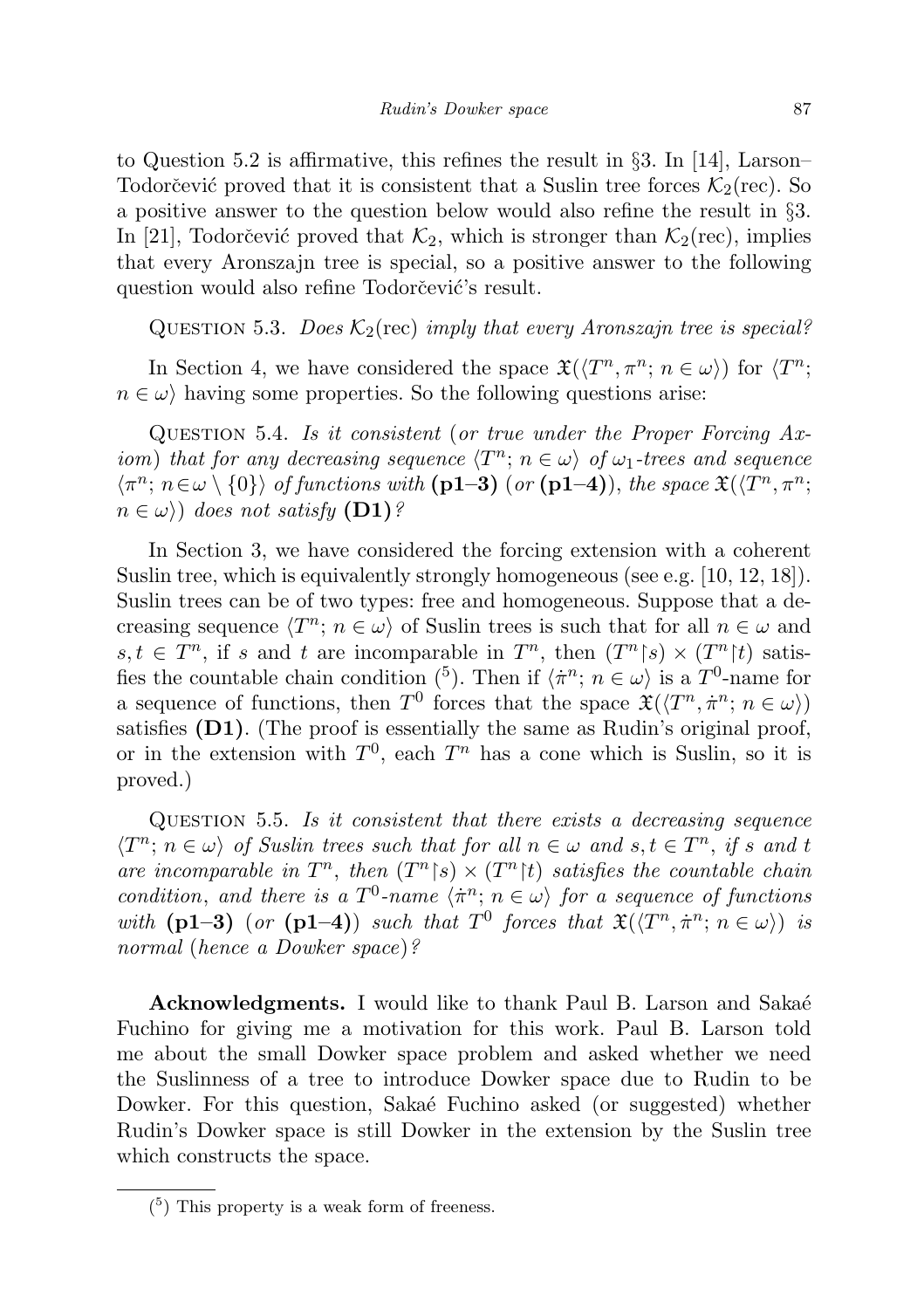I would also like to thank Nobuyuki Kemoto and Haruto Ohta for encouragement, and Stevo Todorc̆evic for letting me know the result due to Bernhard König about a dichotomy of  $\omega_1$ -trees.

I am grateful to the referee for his careful reading and helpful comments and suggestions. In particular, Section 4 comes from a question in the first referee report.

#### References

- [1] Z. T. Balogh, A small Dowker space in ZFC, Proc. Amer. Math. Soc. 124 (1996), 2555–2560.
- [2] J. E. Baumgartner, Iterated forcing, in: Surveys in Set Theory, London Math. Soc. Lecture Note Ser. 87, Cambridge Univ. Press, Cambridge, 1983, 1–59.
- [3] —, Applications of the proper forcing axiom, in: Handbook of Set-Theoretic Topology, North-Holland, Amsterdam, 1984, 913–959.
- [4] J. Brendle, Van Douwen's diagram for dense sets of rationals, Ann. Pure Appl. Logic 143 (2006), 54–69.
- [5] T. Carlson and R. Laver, Sacks reals and Martin's axiom, Fund. Math. 133 (1989), 161–168.
- [6] H. G. Dales and W. H. Woodin, An Introduction to Independence for Analysts, London Math. Soc. Lecture Note Ser. 115, Cambridge Univ. Press, Cambridge, 1987.
- [7] C. H. Dowker, On countably paracompact spaces, Canad. J. Math. 3 (1951), 219–224.
- [8] T. Jech, Set Theory. The Third Millennium Edition, Revised and Expanded, Springer Monogr. Math., Springer, Berlin, 2003.
- [9] M. Kojman and S. Shelah, A ZFC Dowker space in  $\aleph_{\omega+1}$ : an application of PCF theory to topology, Proc. Amer. Math. Soc. 126 (1998), 2459–2465.
- [10] B. König, *Trees, games and reflections*, Ph.D. thesis, Ludwig-Maximilians-Univ. München, 2002.
- [11] K. Kunen, Set Theory. An Introduction to Independence Proofs, Stud. Logic Found. Math. 102, North-Holland, Amsterdam, 1983.
- [12] P. Larson, An Smax variation for one Souslin tree, J. Symbolic Logic 64 (1999), 81–98.
- [13] P. Larson and S. Todorčević, *Chain conditions in maximal models*, Fund. Math. 168 (2001), 77–104.
- $[14] \quad -,-$ , Katětov's problem, Trans. Amer. Math. Soc. 354 (2002), 1783–1791.
- [15] M. E. Rudin, Countable paracompactness and Souslin's problem, Canad. J. Math. 7 (1955), 543–547.
- [16]  $\ldots$ , A normal space X for which  $X \times I$  is not normal, Fund. Math. 73 (1971), 179–186.
- [17] —, Dowker spaces, in: Handbook of Set-Theoretic Topology, North-Holland, Amsterdam, 1984, 761–780.
- [18] S. Shelah and J. Zapletal, *Canonical models for*  $\aleph_1$ -*combinatorics*, Ann. Pure Appl. Logic 98 (1999), 217–259.
- [19] P. J. Szeptycki, Small Dowker spaces, in: Open Problems in Topology II, Elsevier, 2006, 233–239.
- [20] S. Todorčević, *Directed sets and cofinal types*, Trans. Amer. Math. Soc. 290 (1985), 711–723.